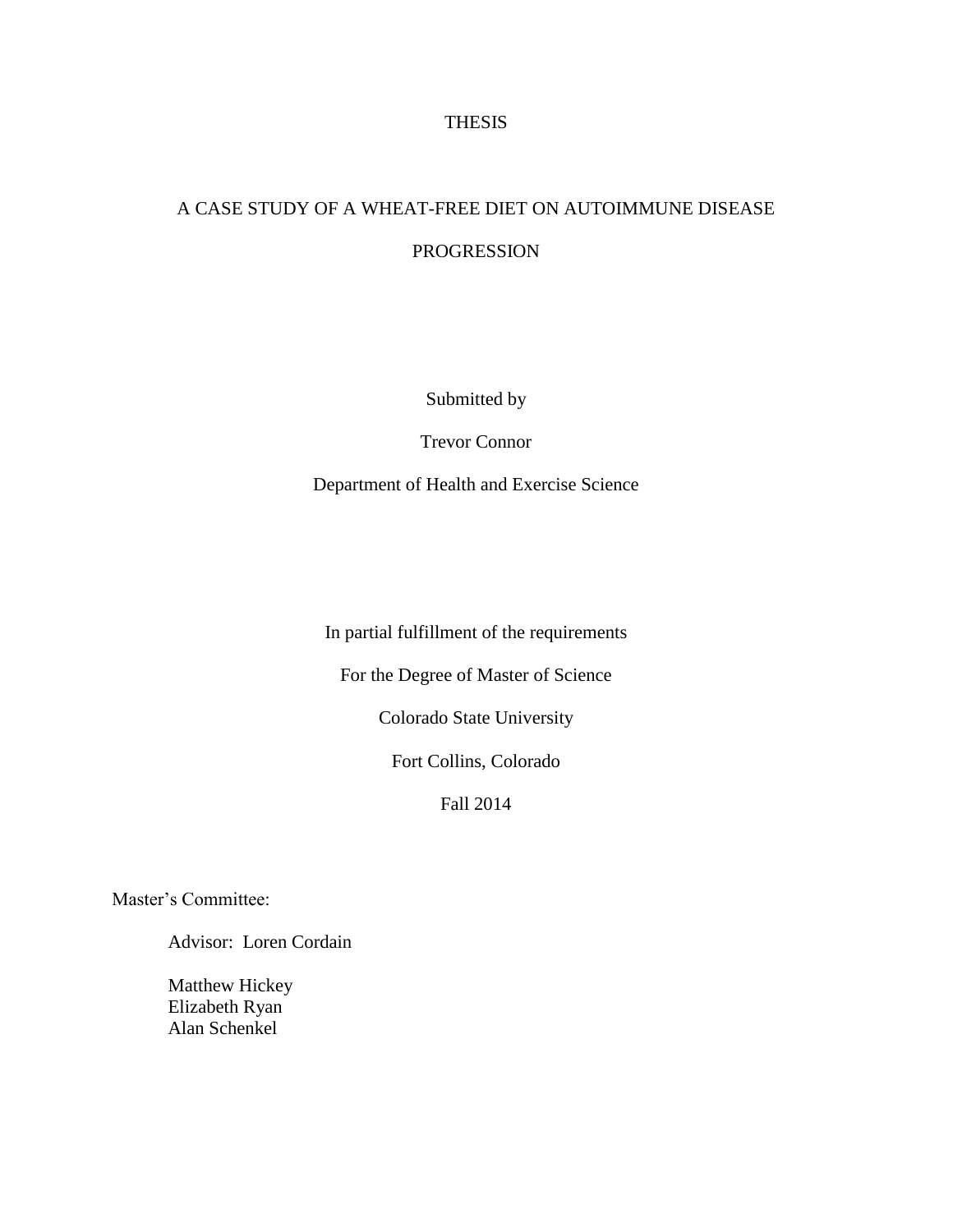Copyright by Trevor Connor 2014

All Rights Reserved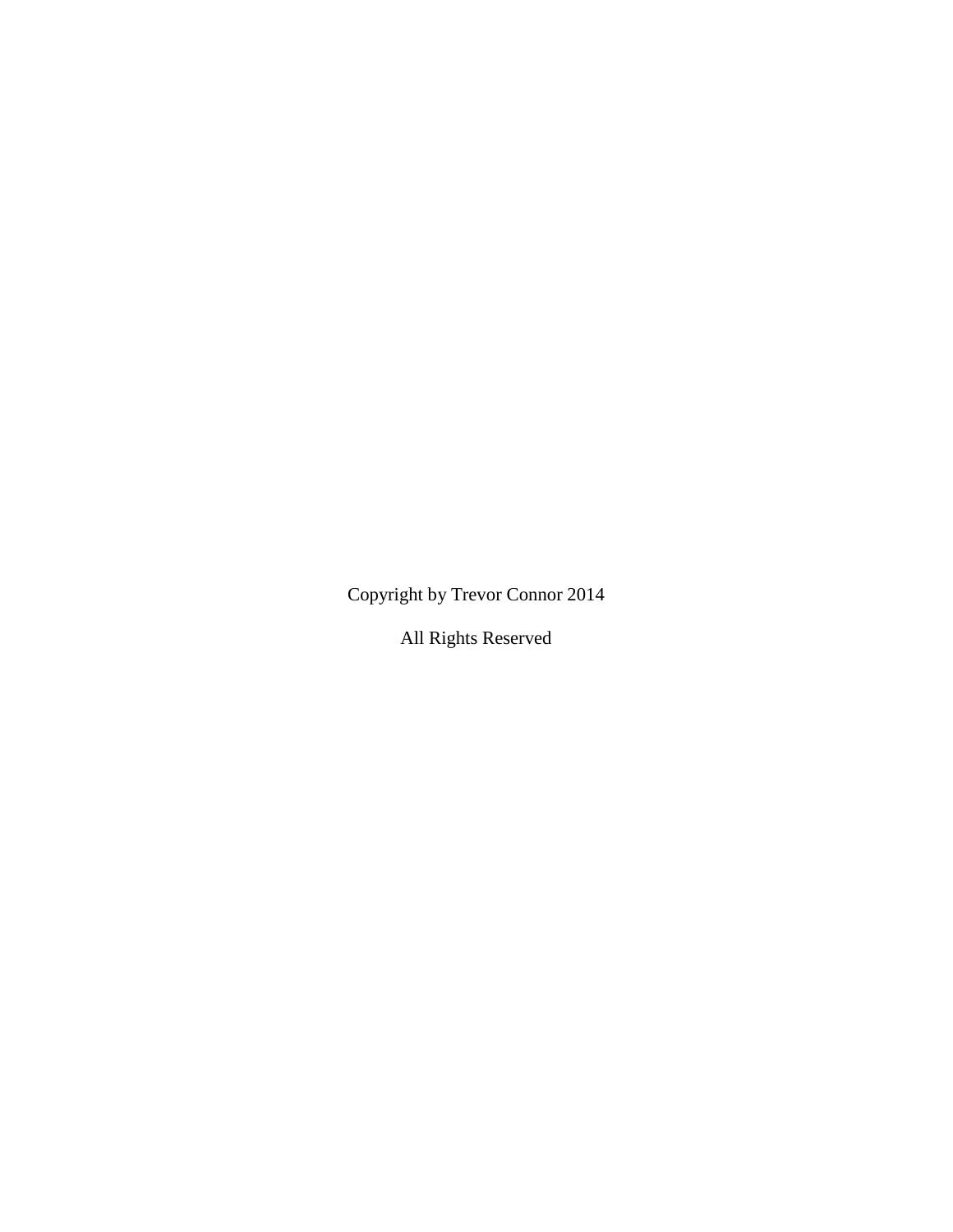# ABSTRACT

# A CASE STUDY OF A WHEAT-FREE DIET ON AUTOIMMUNE DISEASE PROGRESSION

*Background and Aims*: Autoimmune disease encompasses a broad range of over 80 conditions for which only three have an identified environmental trigger. Gliadin is the trigger in celiac disease, a condition that has been linked to other autoimmune conditions including Crohn's disease and type I diabetes (T1D). The purpose of this study was to investigate case studies of autoimmune patients who employed a wheat-free or Paleo-style diet (WFP) to manage their conditions.

*Methods:* A descriptive case study was performed that utilized questionnaires administered online and medical records from autoimmune disease patients who had consumed a WFP diet.

*Results:* Fifty-seven patients were evaluated in the study (mean age 37.3 yrs., SD 10.1), including 23 males and 34 females, 24 of whom provided medical records. Thirty of the 57 volunteers demonstrated signs of disease improvement while consuming a WFP. The rates varied across conditions with eight of eight Crohn's disease patients experiencing remission, while three of four T1D patients exhibited signs of improvement. Five of 15 patients with ankylosing spondylitis, rheumatoid arthritis, or undifferentiated and multiple connective tissue disorders worsened while on the diet.

*Conclusions:* Patients with single organ autoimmune diseases previously linked to increased intestinal permeability showed the greatest improvement after consuming a WFP. The results of

ii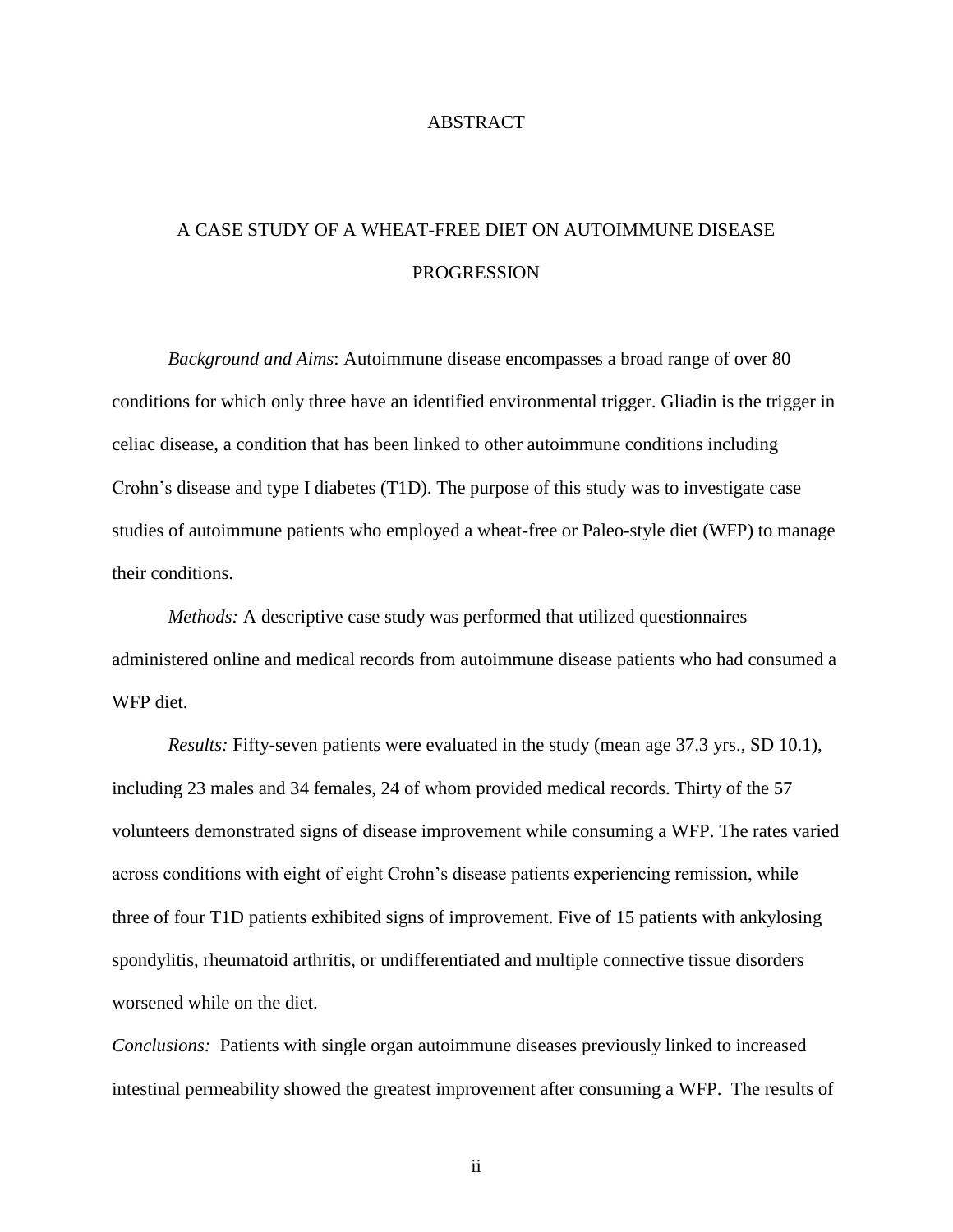these case studies warrant further controlled research examining the effects of wheat consumption on Crohn's disease and T1D.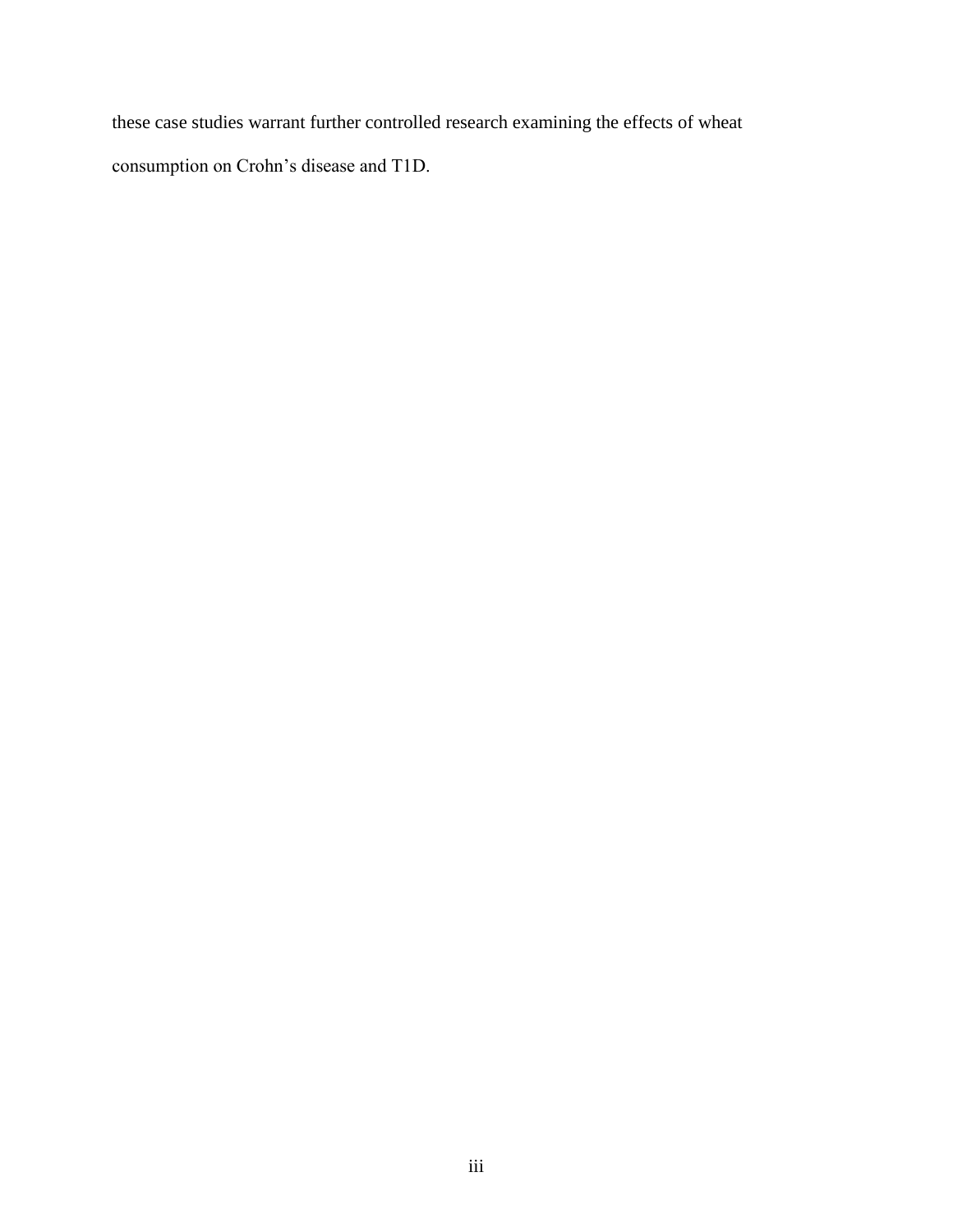# ACKNOWLEDGEMENTS

I wish to thank first my thesis committee for their constant understanding, patients and support. This research would not have happened without Dr. Cordain's wisdom, guidance, and knowledge. Dr. Hickey, despite constantly being overloaded, always made time and offered an ear when I needed it. Dr Ryan, who invited me into her lab, taught me a great deal about the research process that was always invaluable. Dr Schenkel provided invaluable knowledge and insight about immunology and was always supportive in my other life as a cyclist. I thank my wife who made too many sacrifices for me through this process and my parents who have been constantly supportive and encouraging in more ways than I can describe. Finally a special thanks to the Department of Health and Exercise Science and all of the faculty for helping me to pursue such an incredible area of study and allowing me to follow a unique path with my degree.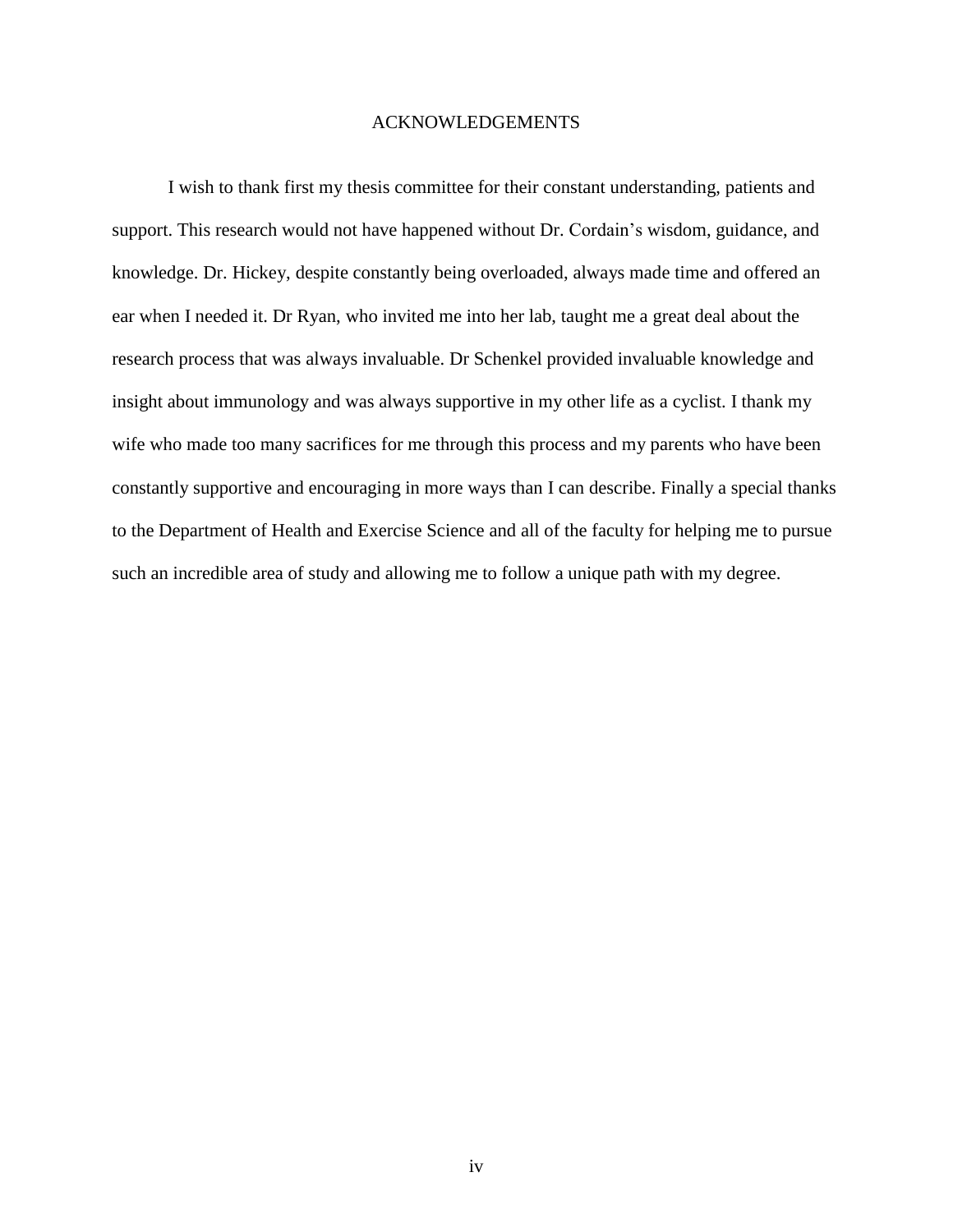# **TABLE OF CONTENTS**

| Undifferentiated and Multiple Connective Tissue Disorders Case Studies 17 |  |
|---------------------------------------------------------------------------|--|
|                                                                           |  |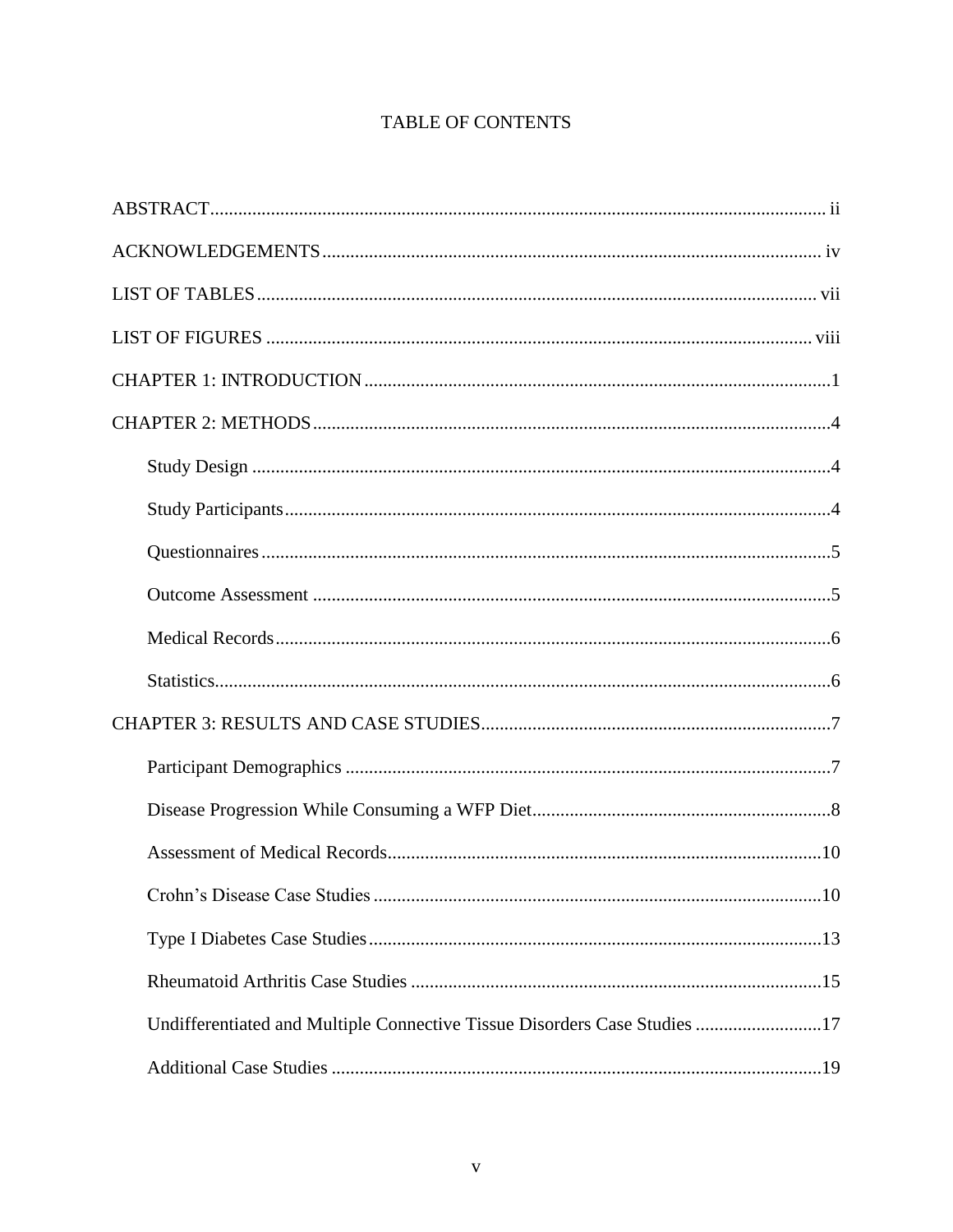| APPENDIX C: FIRST INVESTIGATOR-CREATED QUESTIONNAIRE39   |  |
|----------------------------------------------------------|--|
| APPENDIX D: SECOND INVESTIGATOR-CREATED QUESTIONNAIRE 44 |  |
|                                                          |  |
|                                                          |  |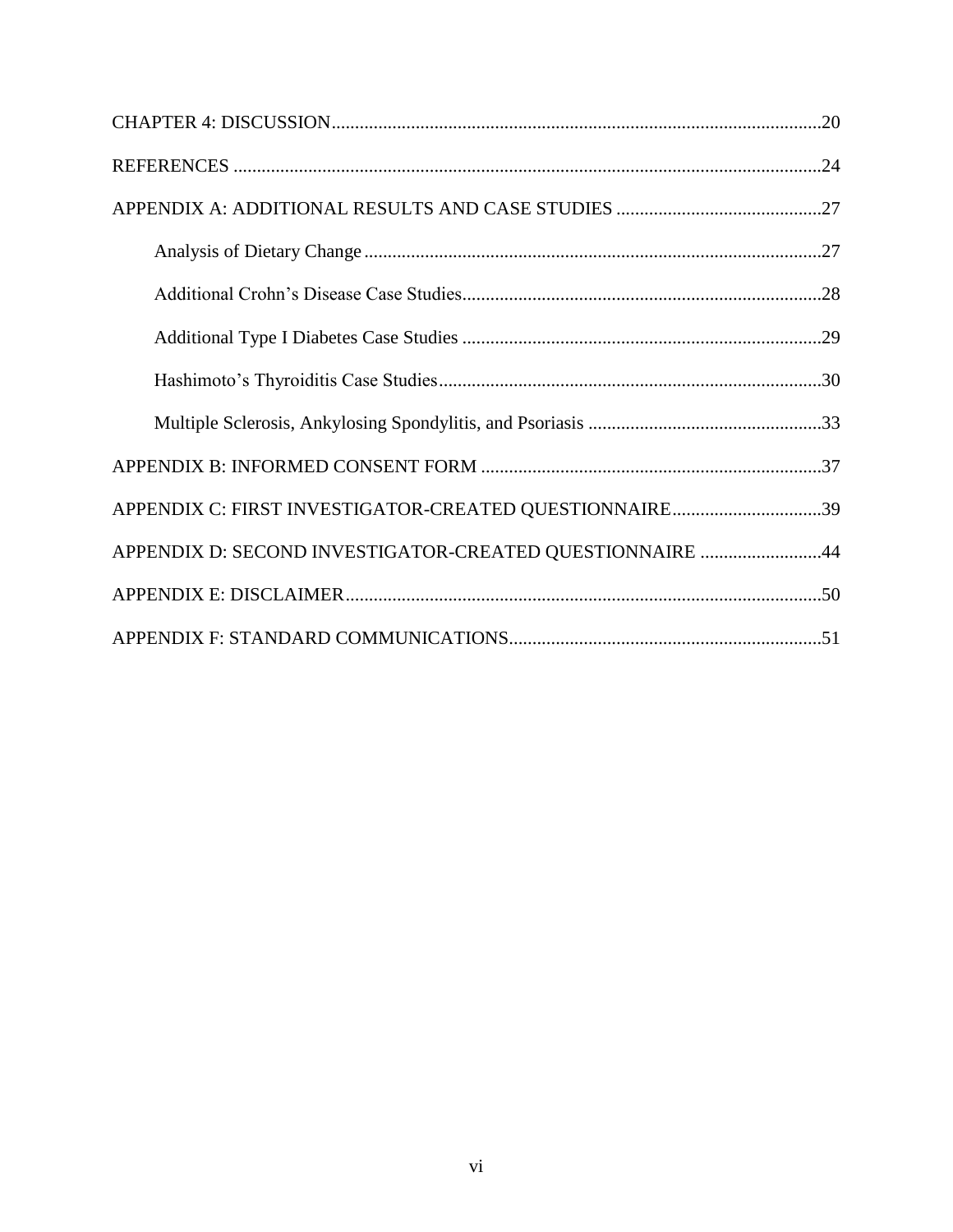# LIST OF TABLES

| Table 4: Mean Differences Between Diet Prior to WFP and While Consuming a WFP Diet 28 |  |
|---------------------------------------------------------------------------------------|--|
|                                                                                       |  |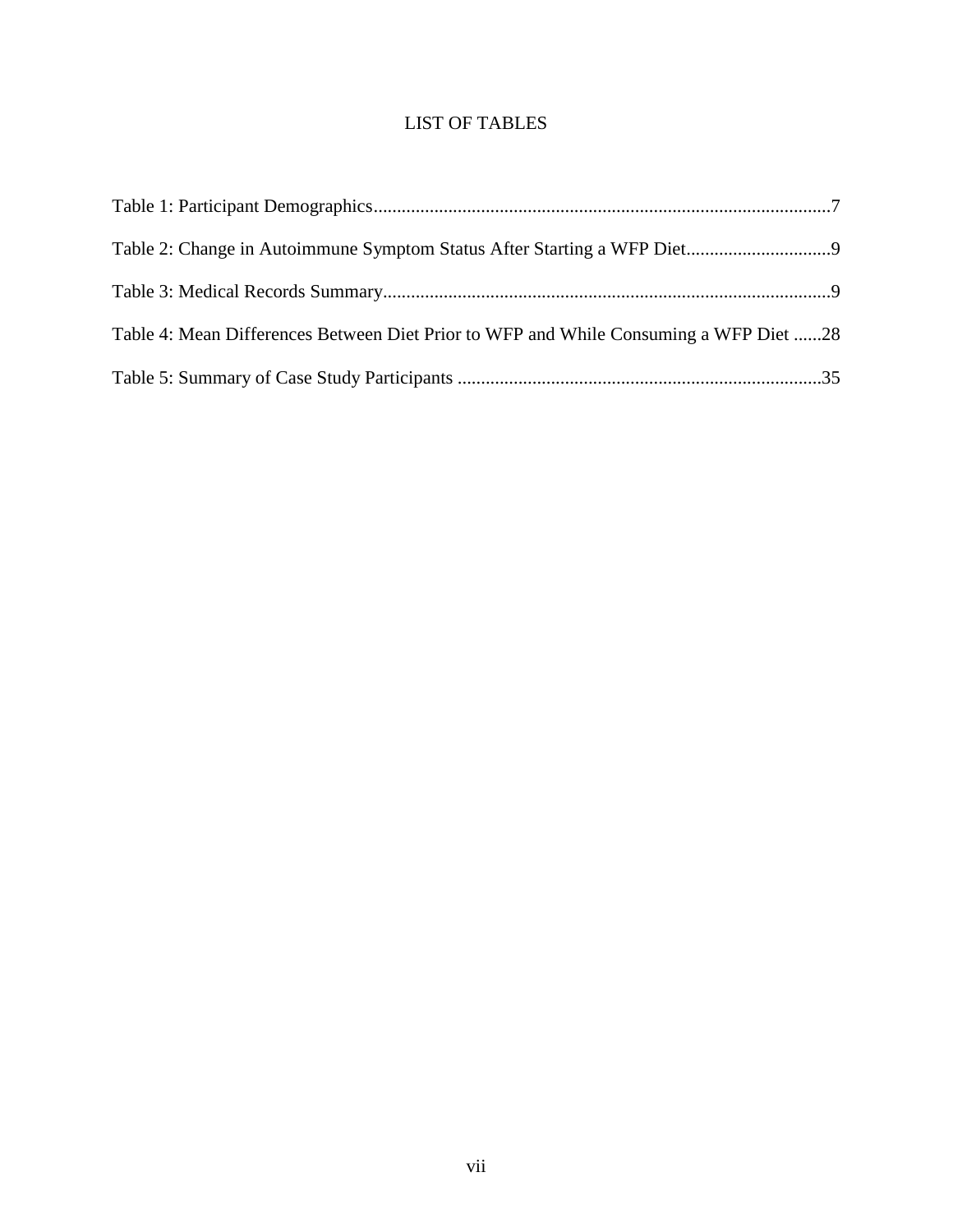# LIST OF FIGURES

| Figure 3: Figure 3 Glycated Hemoglobin (A1C) Values for Subjects DB01 and DB0214          |  |
|-------------------------------------------------------------------------------------------|--|
| Figure 4: Westergren Sedimentation Rate and C-Reactive Protein Values for Subject RA02 17 |  |
|                                                                                           |  |
|                                                                                           |  |
| Figure 7: Thyroid Stimulating Hormone (TSH) Concentrations for Subject HT0232             |  |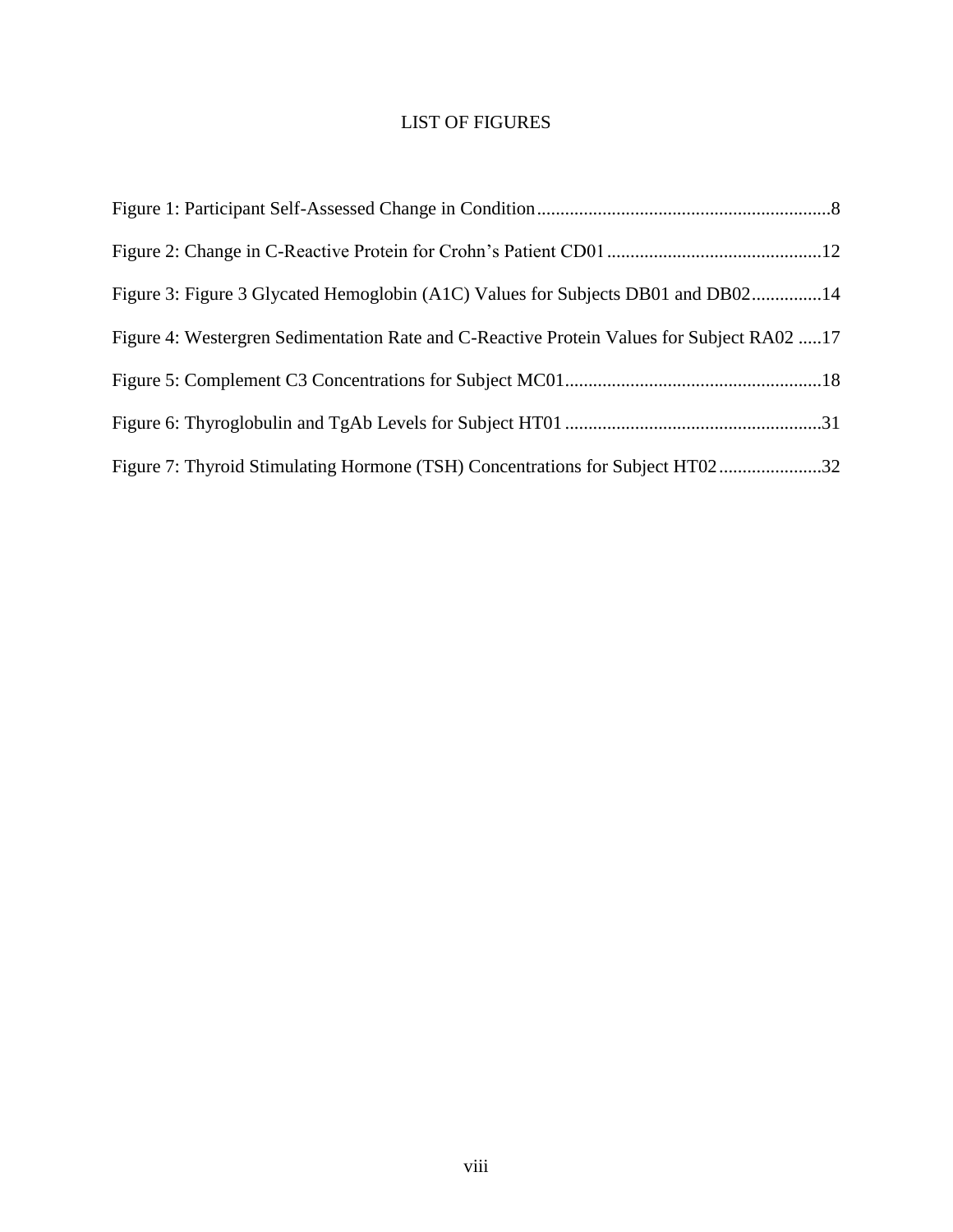# CHAPTER I

#### INTRODUCTION

Autoimmune disease encompasses over 80 conditions whereby the immune system damages one or more of the body's own tissues [\(National Institutes of Health \(U.S.\), 2011\)](#page-33-0). According to the U.S. National Institute of Health, between 14.7 to 23.5 million Americans (5 to 8% of the population) are affected [\(National Institutes of Health \(U.S.\), 2011\)](#page-33-0). Autoimmune diseases share many common features and have both genetic and environmental components. Because incidence rates have been increasing, it is postulated that underlying environmental factors may be changing [\(The Autoimmune Diseases Coordinating Committee, 2005\)](#page-34-0).

Organ-specific autoimmune conditions (ORACs), including Crohn's disease and type 1 diabetes (T1D), generally maintain one or a few auto-antibodies and damage a single organ or tissue. Crohn's disease causes inflammation of the gastrointestinal tract and can lead to a variety of complications including digestive and absorption issues, bleeding, and fistula formation [\(Lichtenstein, Hanauer, & Sandborn, 2009\)](#page-33-1). T1D is characterized by the destruction of insulinproducing pancreatic β-cells leading to a life-long reliance on insulin injections [\(American](#page-32-0)  [Diabetes Association, 2014\)](#page-32-0).

Systemic autoimmune conditions (SACs), including rheumatoid arthritis (RA) and mixed connective tissue disease (MCTD), affect multiple tissues and frequently maintain complex sets of auto-antibodies [\(Mahler & Fritzler, 2010\)](#page-33-2). RA causes synovial inflammation and joint destruction throughout the body leading to chronic pain and disability [\(Scott, Wolfe, Huizinga, &](#page-33-3)  [Huizinga,](#page-33-3) 2010). MCTD shares characteristics with systemic lupus erythematosus, scleroderma,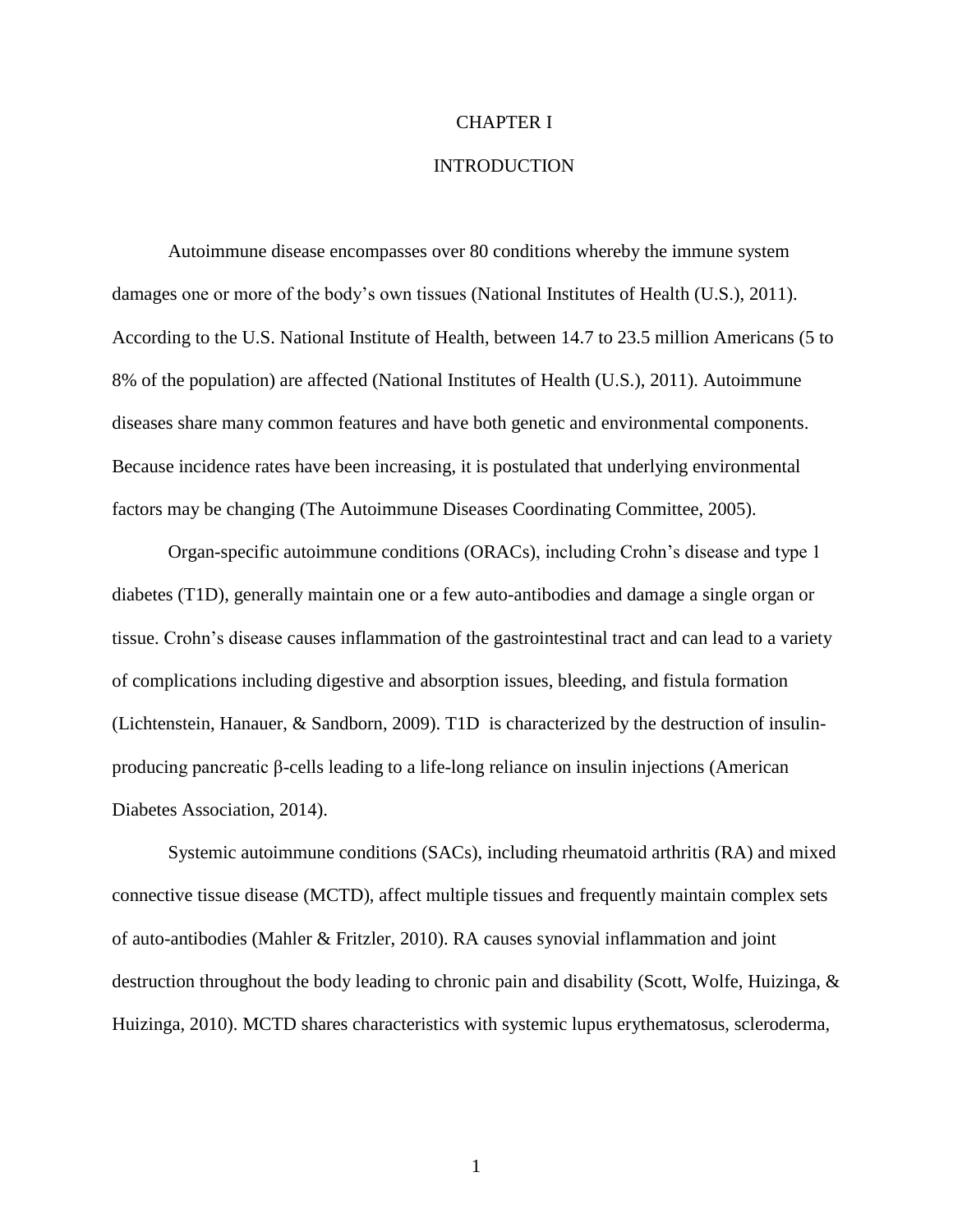and RA. It is identified by antibodies to extractable nuclear antigen [\(Sharp, Tan, Gould, &](#page-33-4)  [Holman, 1972\)](#page-33-4).

The environmental triggers have been identified for only three autoimmune conditions: dermatitis herpetiformis; some variants of lupus; and celiac disease. Gliadin, the major constituent of gluten protein, bound to endogenous tissue transglutaminase is the environmental trigger in Celiac disease [\(Dieterich, et al., 1997\)](#page-32-1). Celiac disease and the duration of exposure to gluten has been associated with multiple autoimmune conditions [\(Ventura, Magazzu, & Greco,](#page-34-1)  [1999\)](#page-34-1) including T1D [\(Smyth, et al., 2008\)](#page-33-5), Crohn's disease [\(Tursi, Giorgetti, Brandimarte, &](#page-34-2)  [Elisei, 2005\)](#page-34-2), and Hashimoto's thyroiditis [\(Counsell, Taha, & Ruddell, 1994\)](#page-32-2) indicating a likelihood for common pathways. One potential pathway is a disruption of intestinal epithelial cell tight junctions which has been shown to precede celiac disease, T1D, and Crohn's pathogeneses [\(Bosi, et al., 2006;](#page-32-3) [Drago, et al., 2006;](#page-32-4) [Irvine & Marshall, 2000\)](#page-32-5) leading some researchers to propose zonulin-mediated intestinal permeability as a possible regulator of autoimmune disease expression [\(Fasano, 2008\)](#page-32-6). In both celiac and healthy subjects, gliadin in the intestinal lumen has been shown to upregulate zonulin and disrupt tight junctions [\(Visser,](#page-34-3)  [Rozing, Sapone, Lammers, & Fasano, 2009\)](#page-34-3).

Research regarding wheat consumption and autoimmune progression outside of celiac disease is still limited. However, with the rising popularity of wheat-free diets like the Paleo Diet which promotes the consumption of lean meats, fruits, and vegetables [\(Cordain, et al., 2005\)](#page-32-7), an increasing number of autoimmune patients have tried a wheat-free or Paleo-style diet (WFP) in hopes of better managing their symptoms. Varying degrees of success have been reported through blogs and media outlets. However, this self-assessed improvement generally was anecdotal and not supported by medical record analysis. The purpose of this descriptive case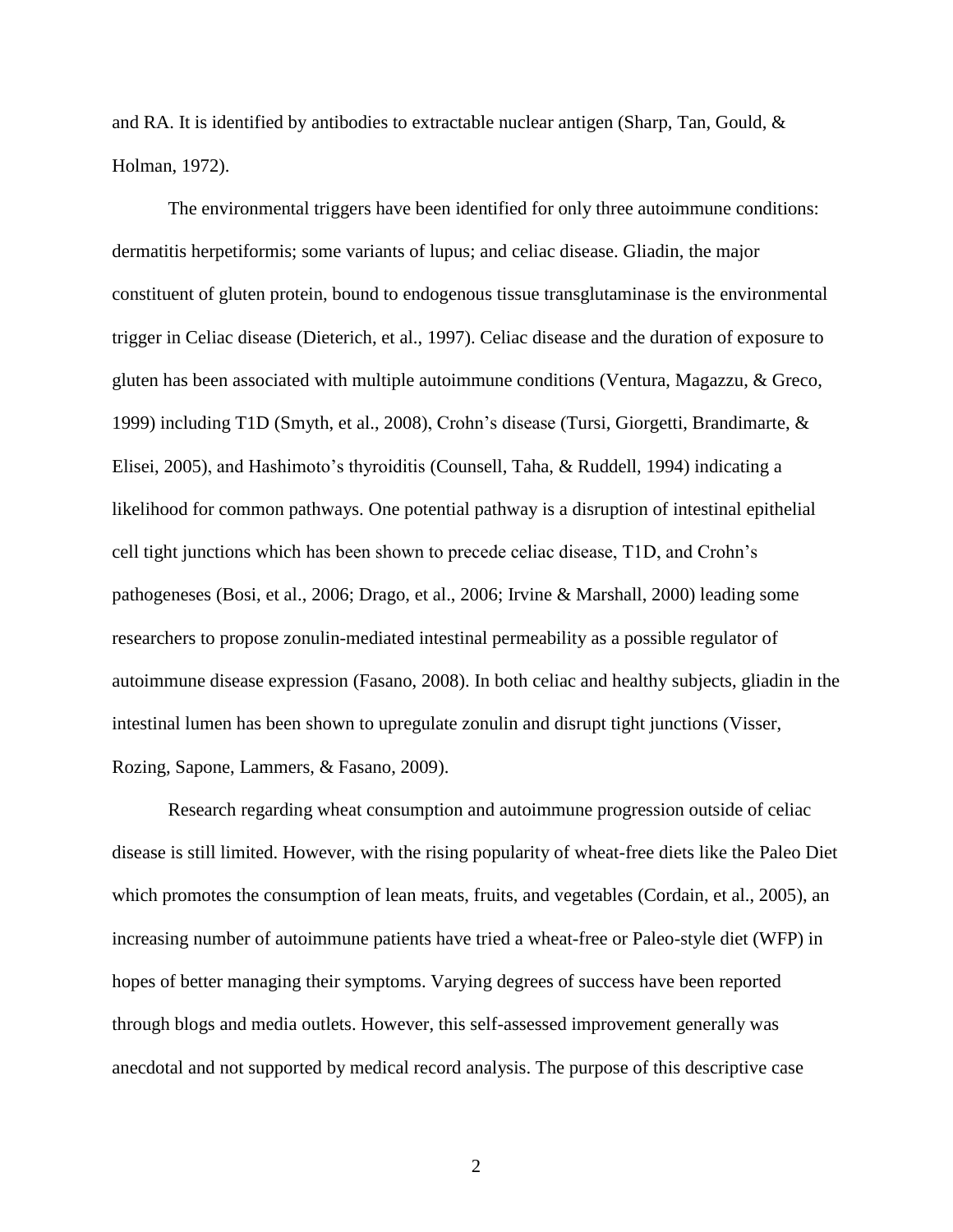study is to report on how a WFP diet may influence disease progression in autoimmune conditions.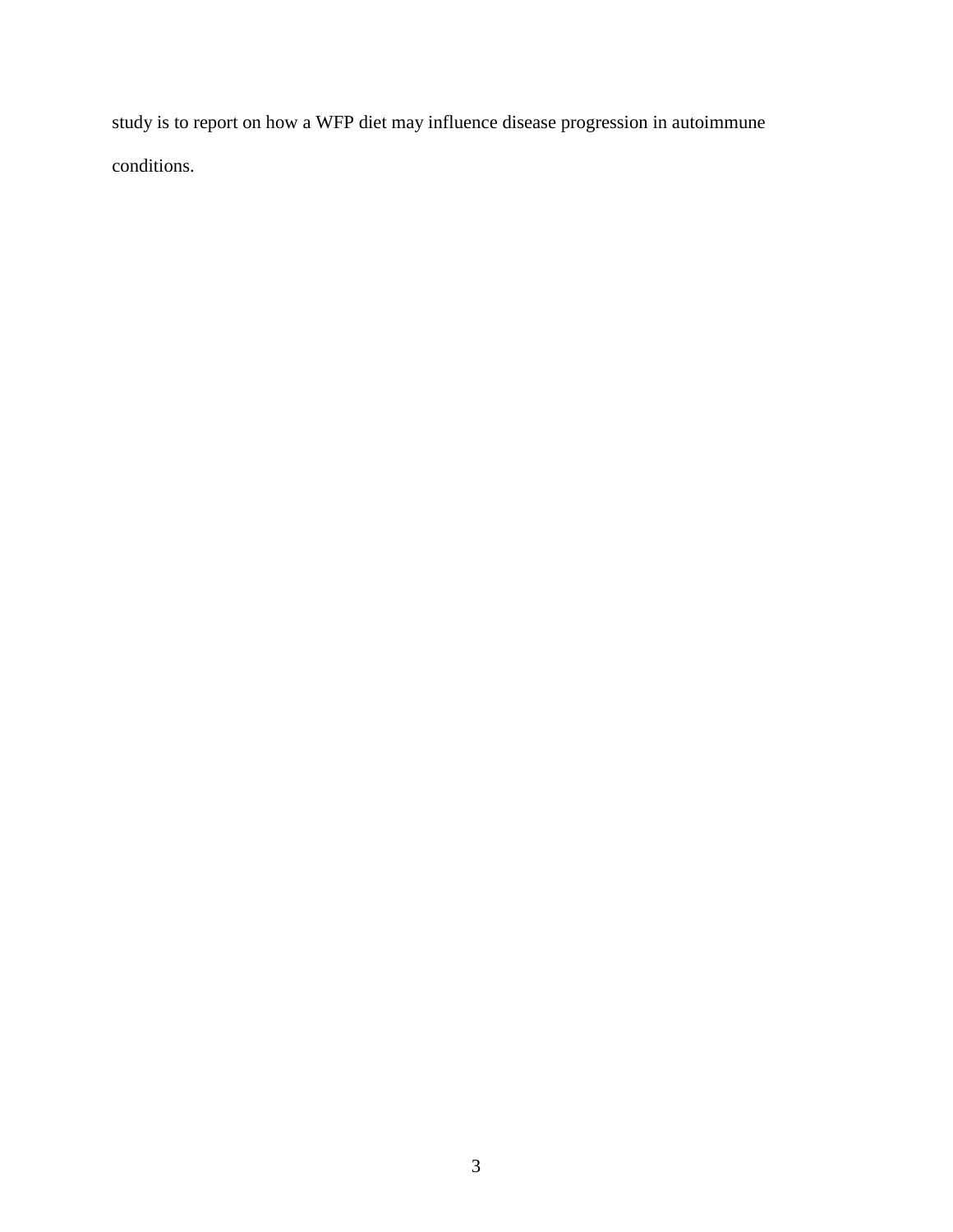# CHAPTER II

#### **METHODS**

# *Study Design*

A descriptive case-study was undertaken using medical records and questionnaire completed by study volunteers. The Institutional Review Board at Colorado State University approved the study. All participants provided electronic informed consent.

#### *Study Participants*

Adult volunteers were recruited online through autoimmune and Paleo diet discussion boards and blogs as well as directly from health care practitioners who have prescribed a WFP diet for autoimmune disease patients. To be eligible to participate, volunteers must have been diagnosed with a medically defined autoimmune condition at least six months prior to participation. Patient diagnoses were provided in their questionnaire answers and confirmed with their medical records when available.

To be included, participants had to be over 18 years of age, must have started a WFP diet after diagnosis and must have been on the diet for a minimum of two months. There was one exception with a participant who started a WFP several months after the onset of symptoms but still prior to official diagnosis. Participants were required to complete four questionnaires. Medical records detailing the history of their condition both prior to and after commencement of a WFP diet were requested but not required for inclusion. Participants were excluded if they did not complete all four questionnaires, if they communicated with the investigators in a way that jeopardized anonymity, or if no other volunteers had the same diagnosis.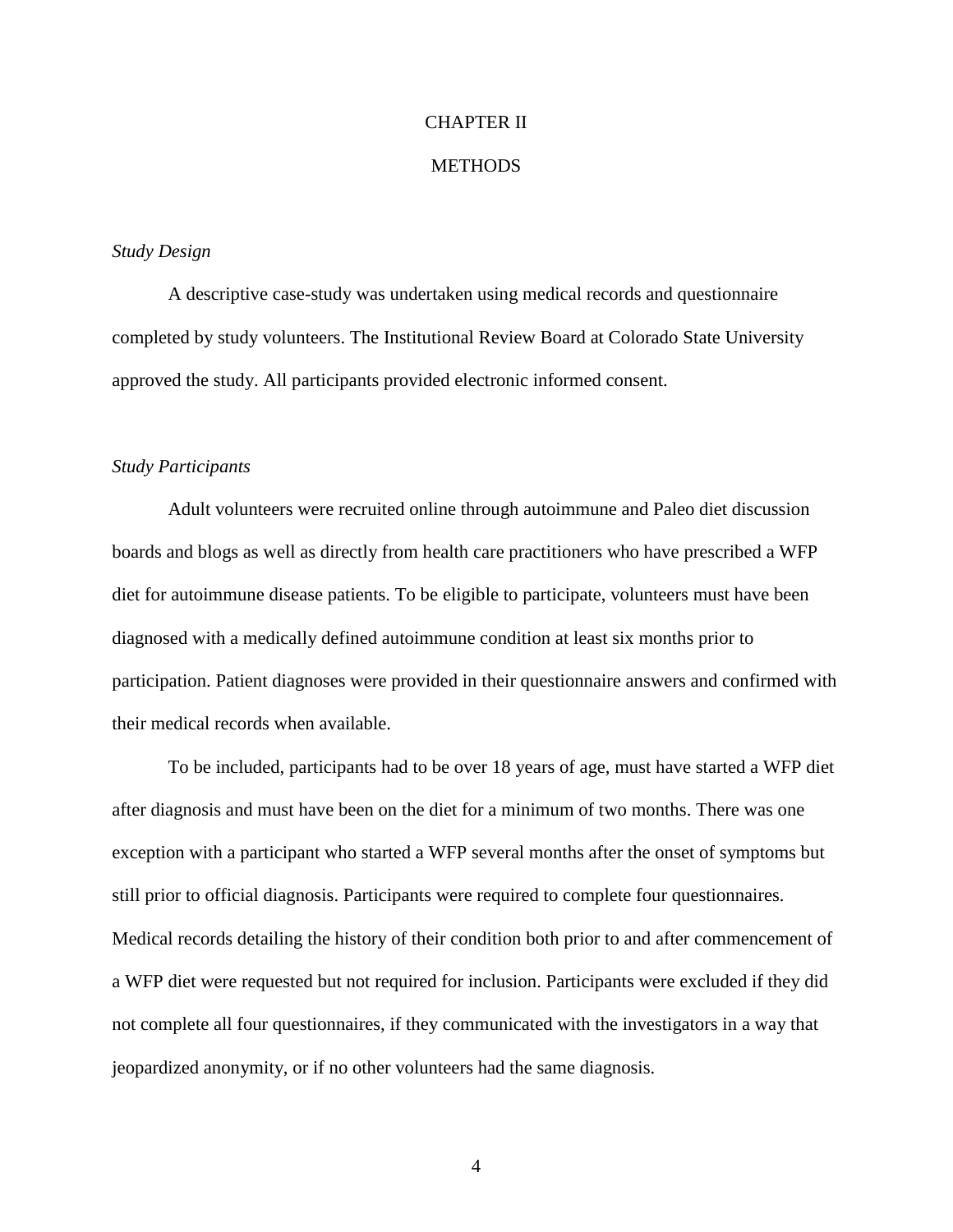#### *Questionnaires*

Participants completed a series of four online questionnaires using coded identification numbers to protect anonymity. Questionnaires included both quantitative and qualitative questions. The first questionnaire was prepared by the authors and addressed basic disease and diet history, participant demographics, and dietary compliance. Participants were asked to assess their disease progression since starting a WFP diet on an ordinal scale of  $+3$  to  $-3$  with a  $+3$ representing *remission* and a - 3 representing *significantly worse*. This first questionnaire served as informed consent. The second questionnaire, also prepared by the authors, contained questions expanding on disease, diet, and personal histories. Potential confounders such as medication, supplement use, other conditions, smoking behavior, physical activity, and environment were addressed.

The online version of the full Block 2005 food frequency questionnaire served as both the third and fourth questionnaires. It was administered online by Nutritionquest.com. Participants answered the questionnaire first to describe their diet prior to starting a WFP diet and then a second time to describe their diet while consuming a WFP diet. Multiple studies have demonstrated that this FFQ produces nutrient estimates similar to multiple day diet logs and can be valid for diet recalls up to 10-15 years [\(Sobell, Block, Koslowe, Tobin, & Andres, 1989\)](#page-34-4).

#### *Outcome Assessment*

An assessment of whether patients improved, worsened, or did not change while following a WFP was conducted by the investigators independent of patient self-reported progression. The following criteria were used: a change in the biomarkers of their condition; a reported physical manifestation of change (i.e. hair regrowth, decreased lesions, increased pain,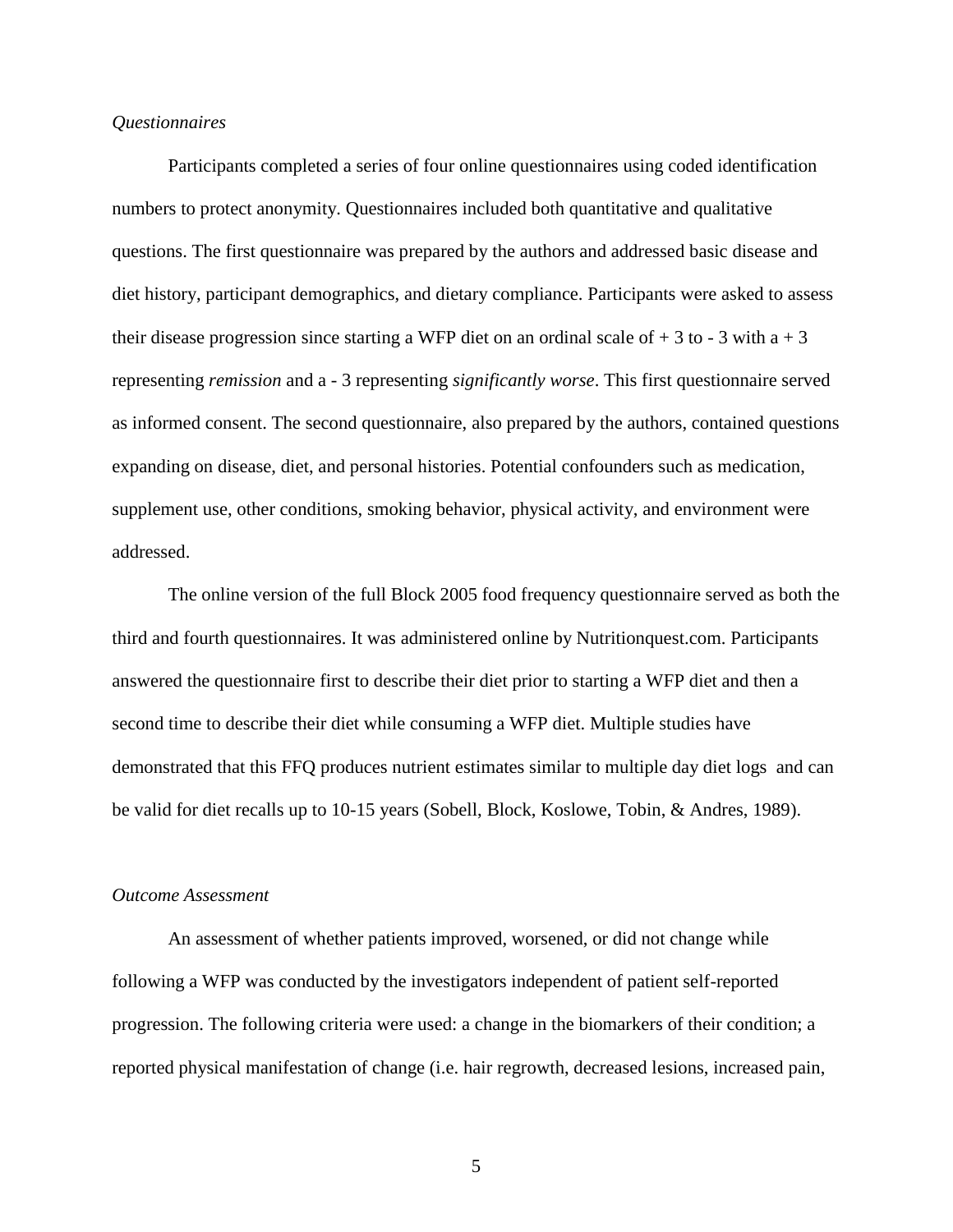etc.); a physician advised reduction or increase in medication; and an absence or increase in disease episodes. If a participant showed evidence of both improvement and worsening while eating a WFP diet, they were counted as worse.

# *Medical Records*

Twenty-six participants provided records however two did not meet the inclusion criteria of the study. Participants were only asked to supply copies of their records to Colorado State University personnel directly. Records were considered *sufficient* if they provided enough endpoints to track participants' conditions both prior to and after starting a WFP diet. Of those 14 records, nine were considered *complete*, meaning they had enough endpoints to track the condition and the patient did not change their medication at approximately the same time that they started a WFP diet.

# *Statistics*

Due to the descriptive nature of the study, only nonparametric percentages and means were used.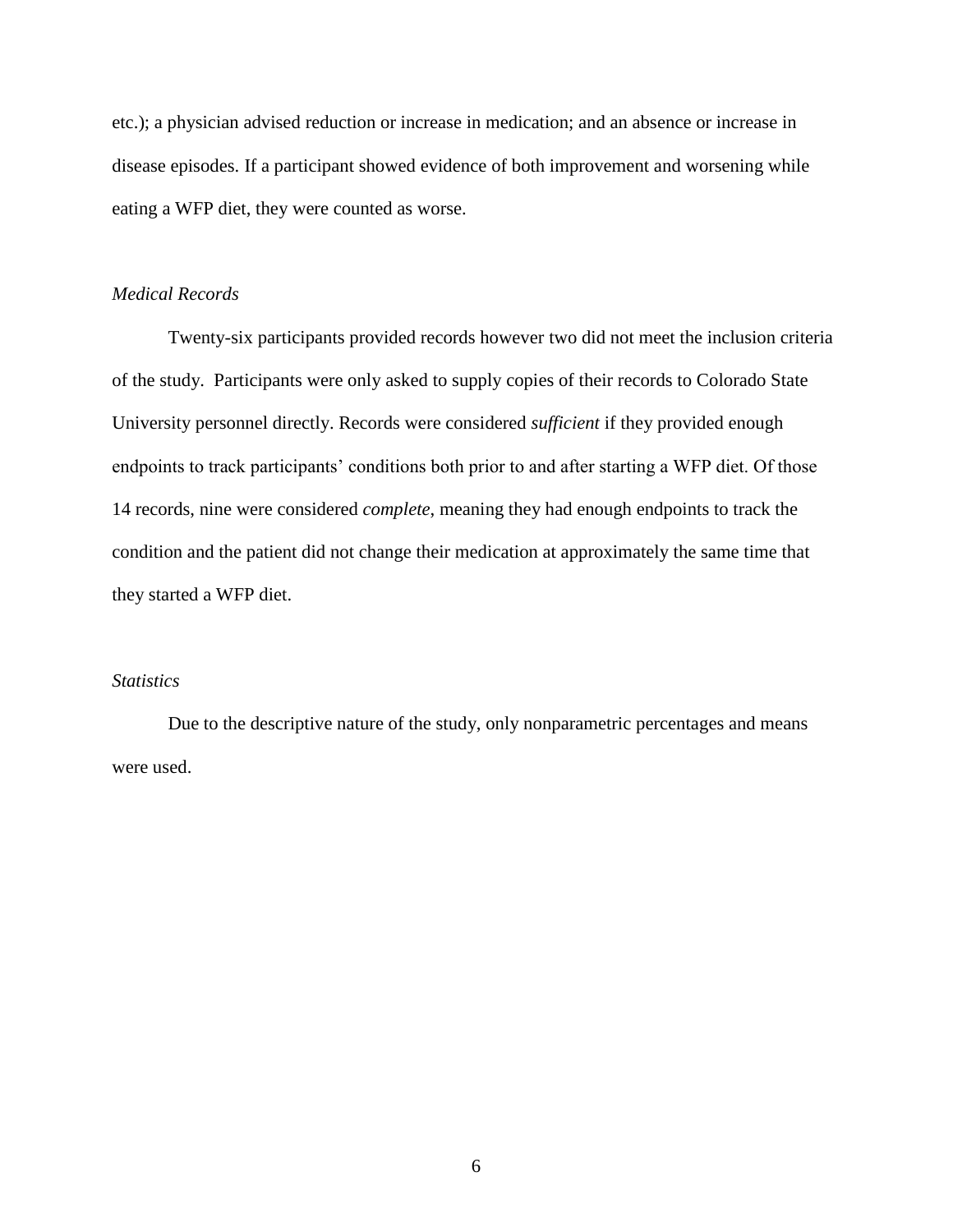# CHAPTER III

# RESULTS AND CASE STUDIES

#### *Participant Demographics*

Ninety-four individuals were screened and consented for participation in the study. Sixtynine completed all four questionnaires. Twenty-six provided medical records tracking their conditions but two were excluded from the study. After inclusion criteria were met, 57 subjects were evaluated representing the following conditions: Hashimoto's thyroiditis (n=18), Crohn's disease (n=8), psoriasis (n=8), ankylosing spondylitis (n=6), rheumatoid arthritis (n=5), multiple sclerosis ( $n=4$ ), T1D ( $n=4$ ), and undifferentiated or multiple connective tissue disorders ( $n=4$ ). There were 34 (59.6%) females and 23 (40.4%) males. Mean age was  $37.3$  (SD  $\pm$ 10.1) years (range 21 to 62 years.) Table 1 provides full demographic data on all participants.

| All Participants                   |    |                        |                  |             |             |  |  |  |  |
|------------------------------------|----|------------------------|------------------|-------------|-------------|--|--|--|--|
| Volunteered:                       |    |                        | 94               |             |             |  |  |  |  |
| Completed All Four Questionnaires: |    |                        | 69               |             |             |  |  |  |  |
| Met All Criteria:                  |    |                        | 57               |             |             |  |  |  |  |
|                                    |    |                        |                  |             |             |  |  |  |  |
| Mean Age (SD):                     |    |                        | 37.3 (10.1)      |             |             |  |  |  |  |
| Age Range:                         |    |                        | 21 to 62         |             |             |  |  |  |  |
| Male:                              |    |                        | 23 of 57 (40.4%) |             |             |  |  |  |  |
| Female:                            |    |                        | 34 of 57 (59.6%) |             |             |  |  |  |  |
|                                    |    |                        |                  |             |             |  |  |  |  |
| Demographics by Condition          |    |                        |                  |             |             |  |  |  |  |
|                                    |    | Provided               |                  |             |             |  |  |  |  |
| Condition                          | n  | <b>Medical Records</b> | Mean Age (SD)    | Female      | Male        |  |  |  |  |
| All Organ-Specific                 | 42 | 16                     | 38.1 (10.4)      | 23 (54.8%)  | 19 (45.2%)  |  |  |  |  |
| Crohn's disease                    | 8  | 4                      | 30.8(8.1)        | 1 (12.5%)   | 7 (87.5%)   |  |  |  |  |
| Type I diabetes                    | 4  | $\overline{2}$         | 30.8(4.5)        | $2(50.0\%)$ | $2(50.0\%)$ |  |  |  |  |
| Hashimoto's Thyroiditis            | 18 | 8                      | 41.6(9.6)        | 14 (77.8%)  | 4 (22.2%)   |  |  |  |  |
| Multiple sclerosis                 | 4  | 1                      | 38.0(6.1)        | 3(75.0%)    | 1(25.0%)    |  |  |  |  |
| Psoriasis                          | 8  | 1                      | 41.1 (13.6)      | 3(37.5%)    | 5(62.5%)    |  |  |  |  |
|                                    |    |                        |                  |             |             |  |  |  |  |
| All Systemic                       | 15 | 8                      | 35.1(9.1)        | 11 (73.3%)  | 4 (26.7%)   |  |  |  |  |
| Ankylosing spondylitis             | 6  | 1                      | 35.8(6.6)        | 2(33.3%)    | 4 (66.7%)   |  |  |  |  |
| <b>Rheumatoid arthritis</b>        | 5  | 3                      | 37.6 (14.0)      | 5 (100.0%)  | $0(0.0\%)$  |  |  |  |  |
| Connective tissue                  | 4  | 4                      | 30.8(3.3)        | 4 (100.0%)  | $0(0.0\%)$  |  |  |  |  |

#### **Table 1.** Participant Demographics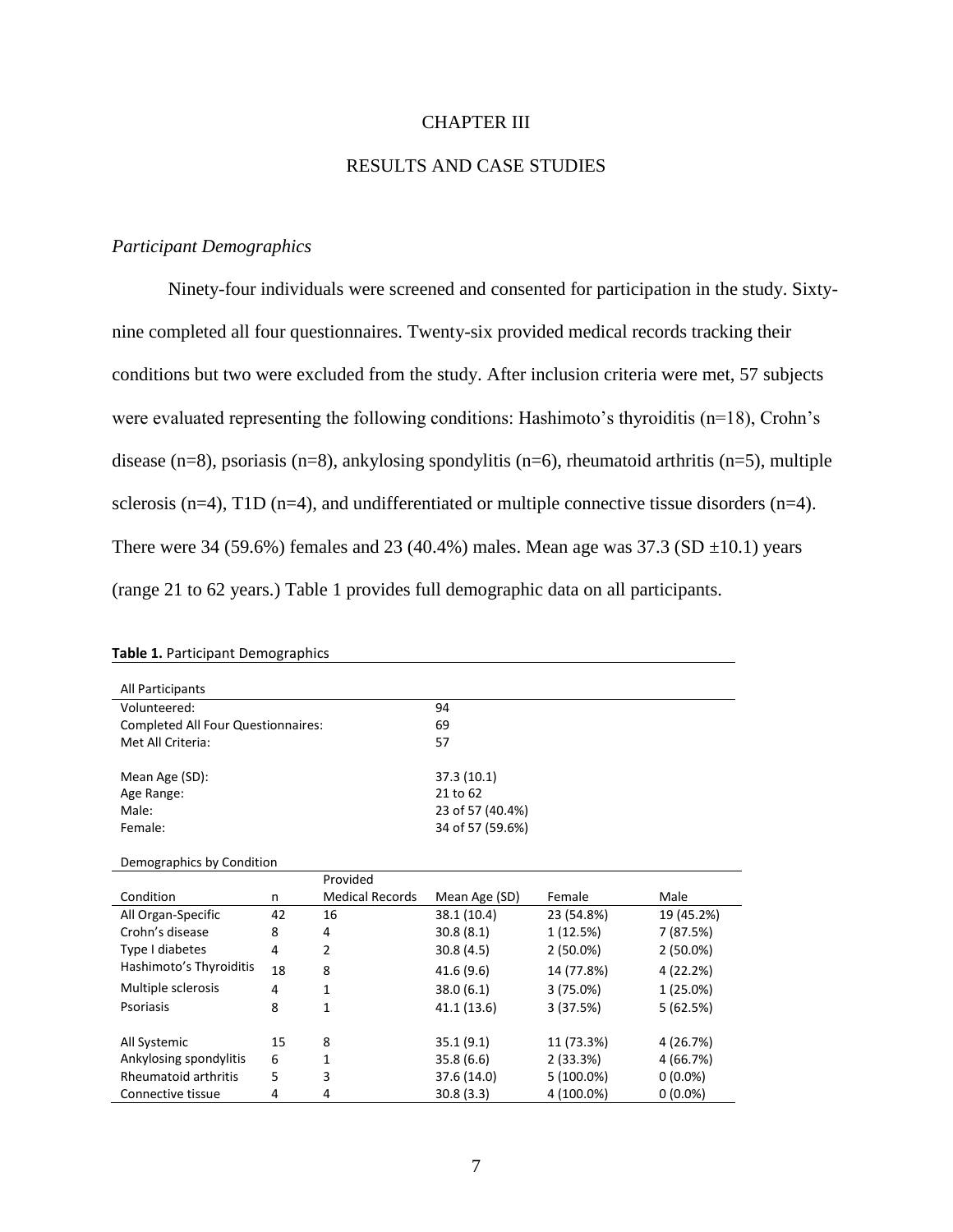#### *Disease Progression While Consuming a WFP Diet*

Results for the patient self-reported change in their condition are shown in Figure 1. The largest number of participants reported an improvement score of +2 while consuming a WFP. No participant self-reported that their condition worsened while on the diet.



*Figure 1***.** Participant self-assessed change in condition after starting a WFP diet based on an ordinal scale of +3 (remission) to -3 (significantly worse). A value of zero represented no change.

A separate investigator-assessed change in disease progression after starting a WFP diet is summarized in Table 2. Indications of improvement were highest among Crohn's disease patients at eight of eight and then among T1D participants at three of four, while ankylosing spondylitis, RA, and undifferentiated and multiple connective tissue disorders all had participants who appeared to worsen after starting the diet.

A novel finding of the study was a difference in the investigator-assessed rates of improvement between SACs and ORACs. Twenty-five of 42 (59.5%) participants with an ORAC demonstrated signs of improvement after starting a WFP diet compared to only five of 15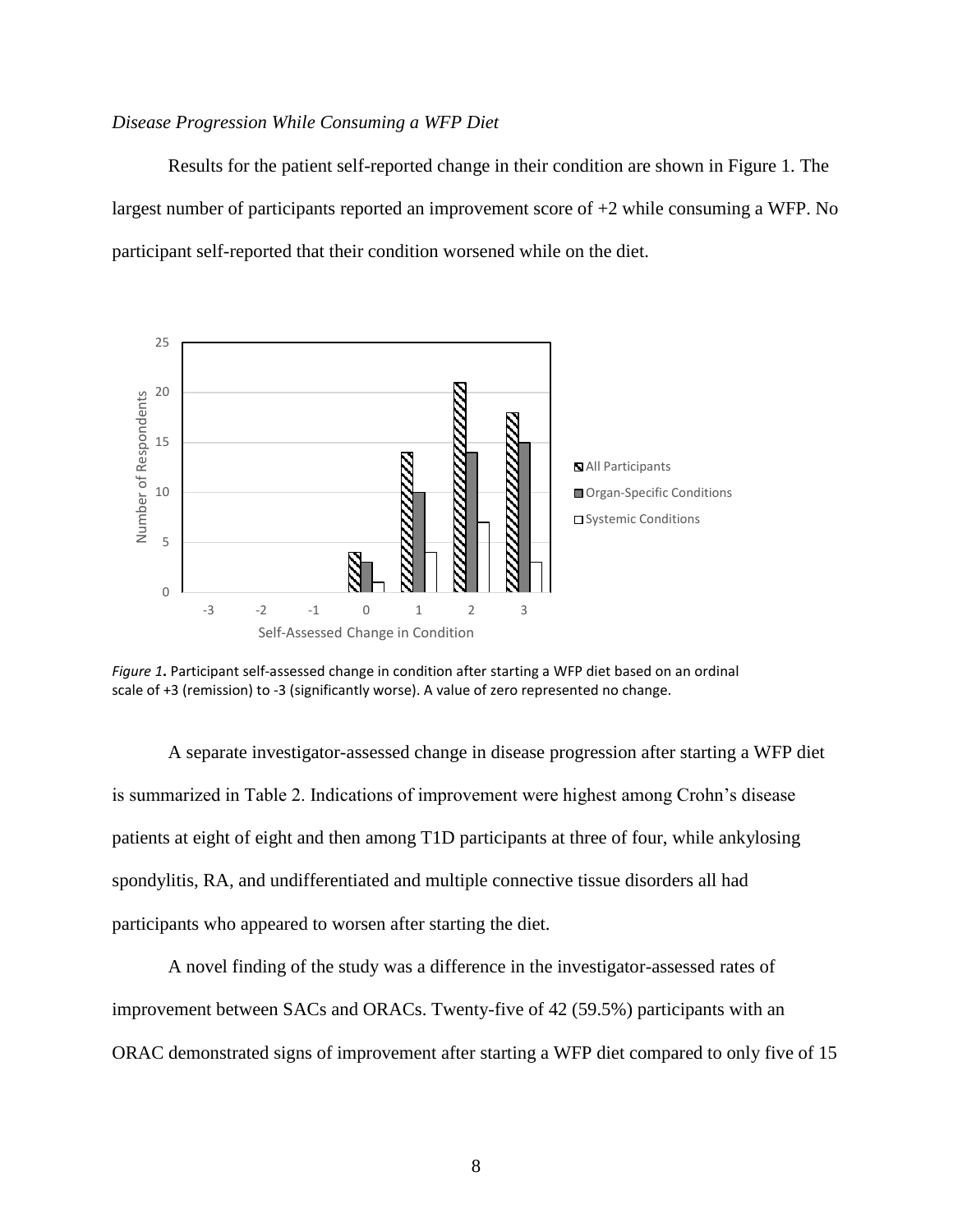|                    | n  | Worsened on<br>Improved on<br>Diet<br><b>Diet</b> |       | Remission on<br>Diet <sup>+</sup> |        | Reduced Medication on<br>Diet <sup>++</sup> |        |                |       |
|--------------------|----|---------------------------------------------------|-------|-----------------------------------|--------|---------------------------------------------|--------|----------------|-------|
|                    |    | Total                                             | %     | Total                             | %      | Total                                       | %      | Total          | %     |
| All Participants   | 57 | 5                                                 | 8.8%  | 30                                | 52.6%  | 10                                          | 15.8%  | 21             | 36.8% |
| All Organ-Specific | 42 | $\mathbf 0$                                       | 0.0%  | 25                                | 59.5%  | 9                                           | 21.4%  | 15             | 35.7% |
| Crohn's            | 8  | 0                                                 | 0.0%  | 8                                 | 100.0% | 8                                           | 100.0% | 7              | 87.5% |
| <b>Diabetes</b>    | 4  | 0                                                 | 0.0%  | 3                                 | 75.0%  | 0                                           | 0.0%   | $\overline{2}$ | 50.0% |
| Hashimoto's        | 18 | $\Omega$                                          | 0.0%  | 8                                 | 44.4%  | 0                                           | 0.0%   | 4              | 22.2% |
| <b>MS</b>          | 4  | 0                                                 | 0.0%  | 2                                 | 50.0%  | 1                                           | 25.0%  | $\mathbf{1}$   | 25.0% |
| Psoriasis          | 8  | 0                                                 | 0.0%  | 4                                 | 50.0%  | 0                                           | 0.0%   | 1              | 12.5% |
| All Systemic       | 15 | 5                                                 | 33.3% | 5                                 | 33.3%  | $\mathbf 0$                                 | 0.0%   | 6              | 40.0% |
| AS                 | 6  | 2                                                 | 33.3% | 3                                 | 50.0%  | $\Omega$                                    | 0.0%   | 4              | 66.7% |
| <b>RA</b>          | 5  | 1                                                 | 20.0% | $\overline{2}$                    | 40.0%  | 0                                           | 0.0%   | $\overline{2}$ | 40.0% |
| Connective         | 4  | 2                                                 | 50.0% | 0                                 | 0.0%   | 0                                           | 0.0%   | 0              | 0.0%  |

| Table 2. Change in autoimmune symptom status after starting a WFP diet based on questionnaires and medical |  |
|------------------------------------------------------------------------------------------------------------|--|
| records                                                                                                    |  |

† based on current status listed in questionnaire or medical records when available.

†† refers only to a reduction in physician prescribed medication.

participants with an SAC. SAC patients were also more likely to experience a deterioration of

their condition. 5 of 15 SAC participants worsened while following a WFP diet compared to no

ORAC volunteers. Likewise, nine of 42 (21.4%) ORAC participants reported clinical remission

after starting a WFP diet compared to no SAC participants.

| <b>Table 3. Medical Records Summary</b>                           |                            |
|-------------------------------------------------------------------|----------------------------|
| Number of participants who provided medical records:              | 26 of 57                   |
| Number included in the study:                                     | 24 of 26                   |
| Records were sufficient:                                          | 14 of 24                   |
| Records were complete*:                                           | 9 of 14                    |
| Participants Who Improved While on WFP                            |                            |
| Number improved based on medical records deemed sufficient:       | 10 of 14 (71%)             |
| Number improved based on medical records deemed complete:         | 7 of 9 (78%)               |
| Participants Who Worsened While on WFP                            |                            |
| Number worsened while on WFP based on sufficient medical records: | 3 <sup>†</sup> of 14 (21%) |

\*Records were considered complete if they provided sufficient markers to track the patient's condition and the patient did not change medication at approximately the same time as starting a WFP diet.

†2 participants with MCTD and 1 participant with RA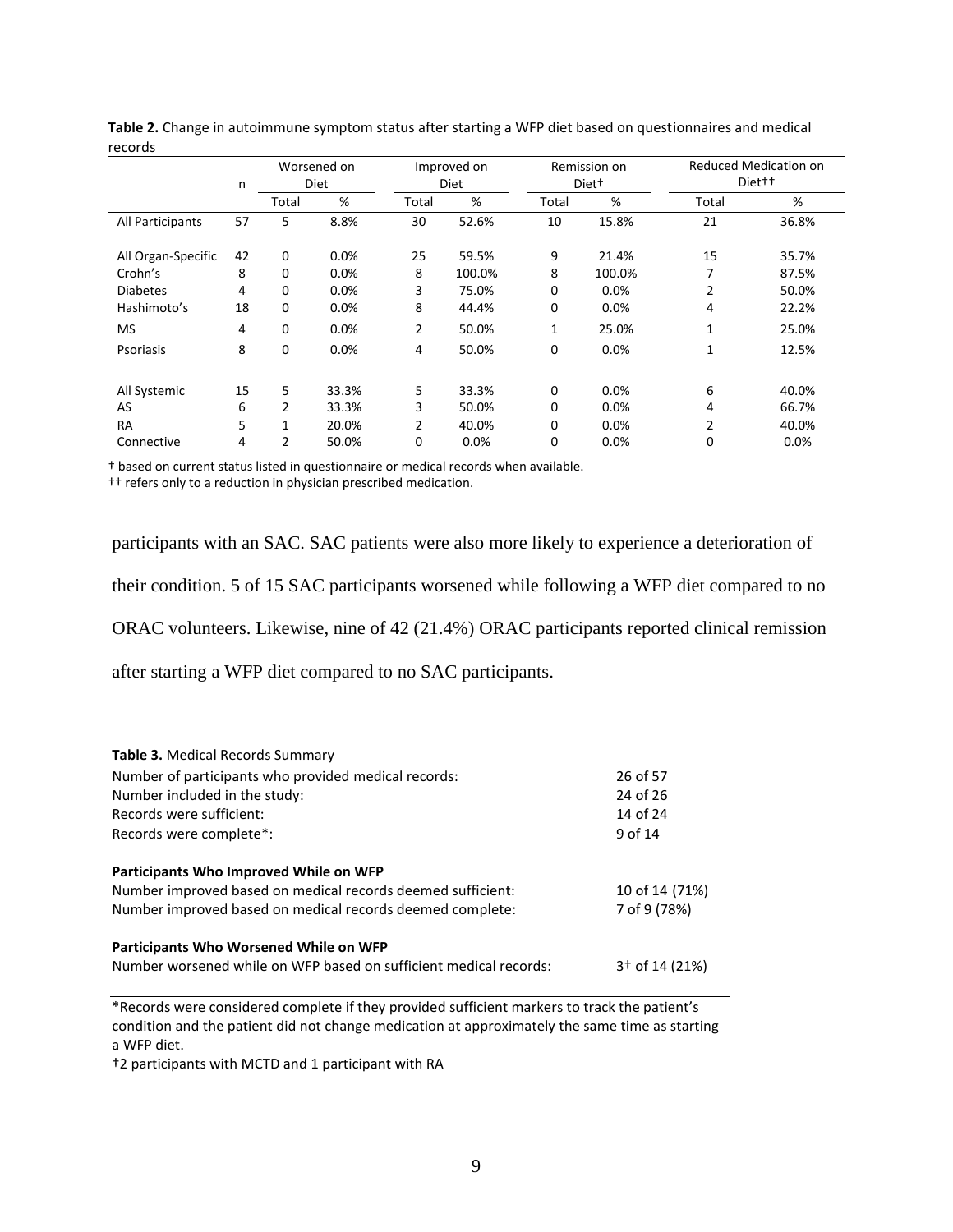#### *Assessment of Medical Records*

Participants who provided medical records are summarized in Table 3. A total of 26 records were received but one subject with sensory neuropathy and one subject with fibromyalgia did not meet the inclusion criteria. Nine subjects provided complete records. Medical improvement was demonstrated by seven of those nine after starting a WFP diet. Three participants provided records that indicated a worsening of their condition after starting a WFP diet but only two of those records were considered complete. The case studies below are limited to participants who provided sufficient medical records of their condition both prior to and while on a WFP.

# *Crohn's Disease Case Studies*

Eight participants with Crohn's disease completed the questionnaires. Four provided medical records, three of which were considered complete. Of those three, all participants demonstrated medical signs of improvement. Eight of eight participants reported their status as clinical remission while on a WPF diet and seven of eight reduced or stopped taking medication.

Volunteer CD01, a 40-year-old male, was diagnosed with both Crohn's disease and Iron Deficiency in December of 2007. He started a wheat-free diet known as the Specific Carbohydrate diet in June of 2007 after experiencing symptoms which started in April of 2007. Unlike other participants, he started the diet prior to diagnosis. He was diagnosed with a melanoma at approximately the same time.

At the time of diagnosis, he had an elevated C-reactive protein (CRP) concentration of 9.2 mg/dl and colonoscopy results were described by his physician in the medical records as "significant ileitis and segmental colitis and EGD revealed severe erosive duodenitis with erosive esophagitis. Biopsies revealed granuloma within the duodenum and colon." He was placed on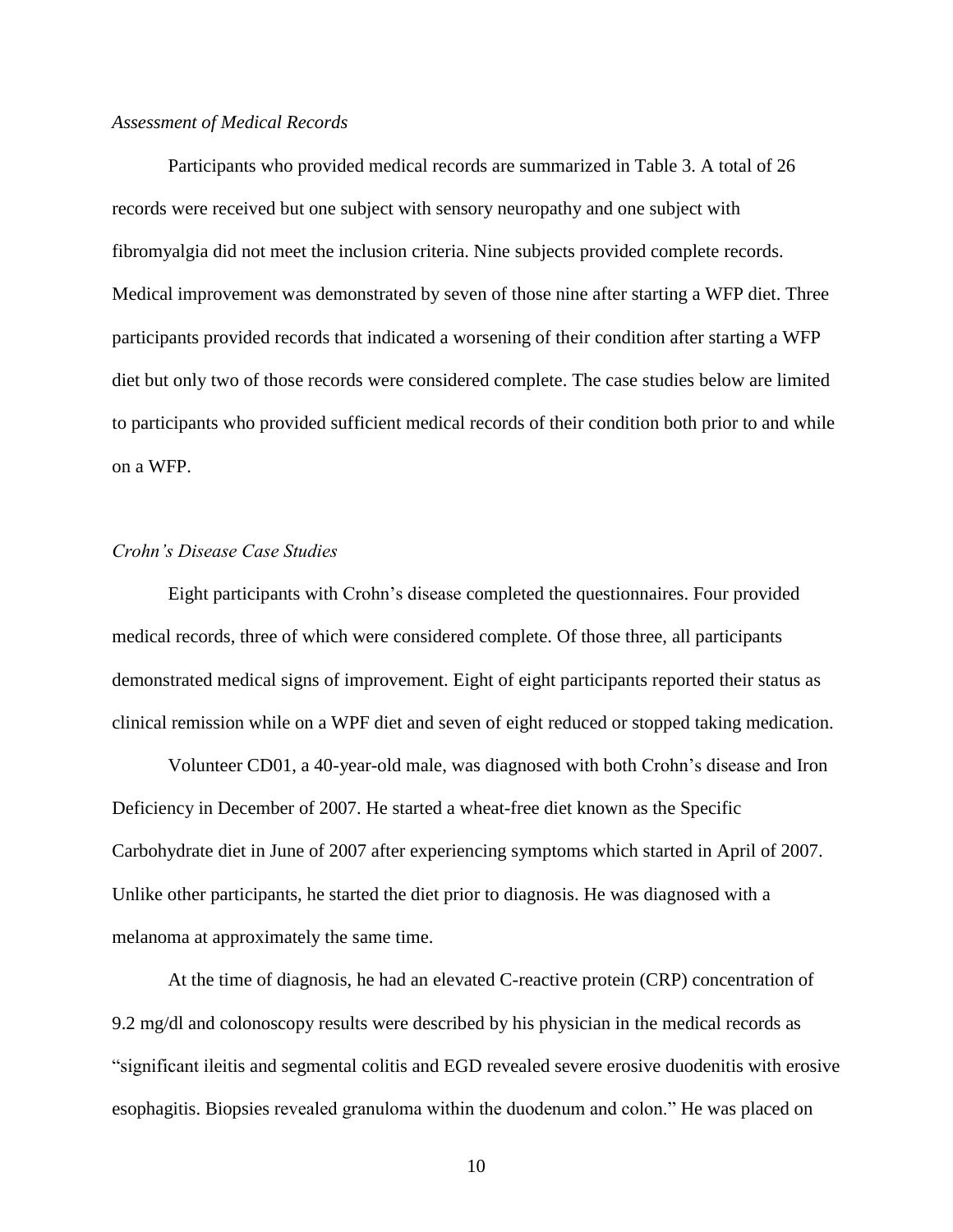metronidazole and budesonide at the time of diagnosis, but chose not to follow recommendations and stopped taking all medication a month after diagnosis.

In March of 2008, the physician noted in the medical records that "he has restricted himself from gluten containing products. He is now without abdominal pain, has gained 10 lbs., and feels well." His physician goes on to write "I have indicated that current strategy of management by alternative approaches is not likely to control symptoms long term and it is highly likely he will experience a relapse of clinical symptoms. It is also likely he may develop other complications of Crohn's disease."

From 2008 to 2011, his CRP concentrations dropped to normal values  $\langle$ <1.0 mg/dl). Figure 2 shows the progression in CD01's CRP concentrations. During an evaluation in 2010, his physician noted in the medical records that "laboratory 1/14/2010 revealed normal CBC, liver profile, C-reactive protein and fecal calprotectin." The physician concluded that the "patient has high likelihood of Crohn's disease and is in clinical remission. He is not on any maintenance therapy but remains on a dietary regimen that correlates with his improvement." A follow-up visit was not recommended until 2012. The patient had blood work taken in January of 2011.  $CRP$  (<1.0 mg/dl) and calprotectin (21.1 mcg/g) were both normal. His hemoglobin levels had also normalized since the time of his diagnosis in 2009.

Volunteer CD02, a 26 year-old male, was diagnosed with Crohn's disease in June of 2003. He described his condition at the time as follows: "I weighed ~137 lbs (6'3" frame). I had an active fistula as a result of perianal abscess which was lanced. Energy was very low, standing would result in faintness." He started mesalamine in June of 2004. From 2005 to 2009, his condition was described as "active but mild." In May of 2005, his colonoscopy report read "overall findings are consistent with active chronic inflammatory bowel disease, favoring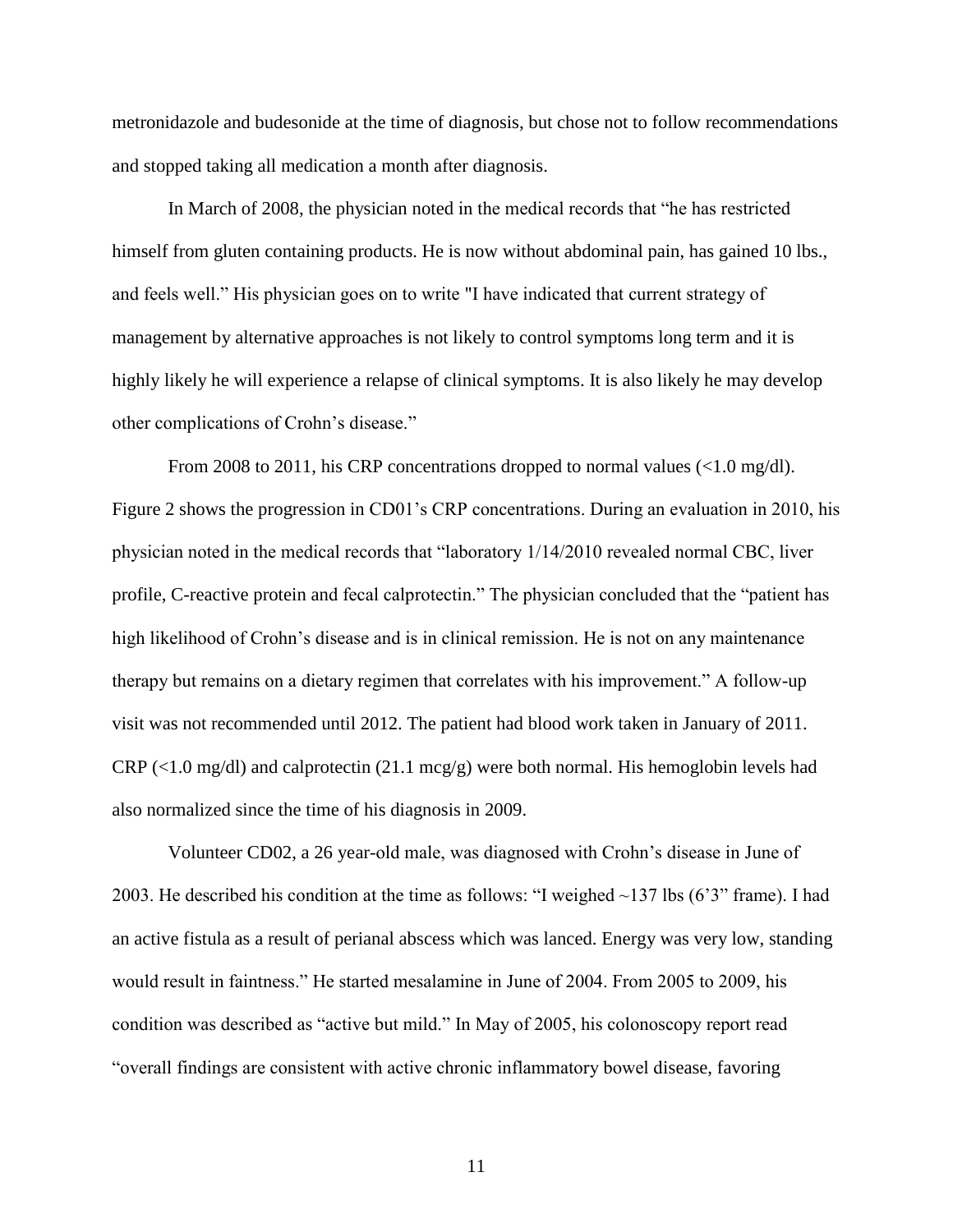

*Figure 2.* Change in C-Reactive Protein (CRP) for Crohn's Patient CD01.

Crohn's disease. However, with microscopic findings only, ulcerative colitis cannot be ruled out." In June of 2007, a further colonoscopy read "Crohn's ileocolitis with some minimal activity and large pseudopolyp. Rule out Neoplasia." There were multiple sites of granulation and inflammation. Finally, in June of 2008, colon and hepatic flexure showed "active chronic colitis with crypt architectural distortion consistent with chronic inflammatory bowel disease."

The patient started a WFP diet in July of 2009. A colonoscopy performed a month later in August of 2009 revealed "multiple puncate erosions" and "a large psuedopolyp at hepatic flexure." A biopsy demonstrated "no evidence of chronic or active colitis." The subject stopped taking medication two months later in October.

In July of 2010, one year after starting a WFP diet, tests revealed a "1 cm peduncilated polyp. Ileocecal valve, cecum, ascending hepatic flexure, splenic flexure, descending colon, sigmoid, and rectum were all in normal limits." A final colonoscopy in 2011 reported no activity. The patient's physician stated that yearly checkups were no longer necessary.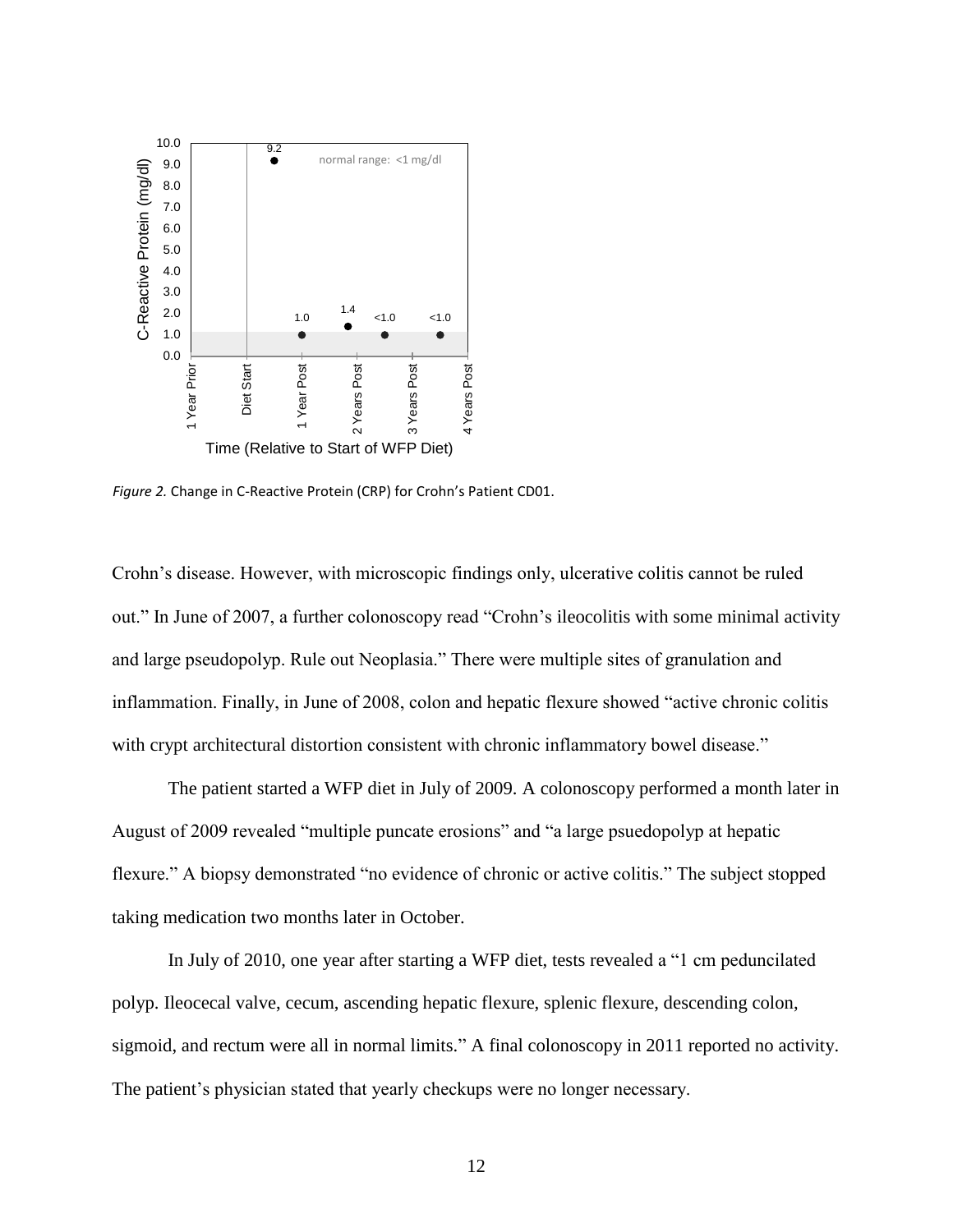# *Type I Diabetes Case Studies*

Four participants with T1D completed the questionnaires. Two participants provided medical records. Both showed signs of improvement but one started insulin aspart injections at the same time as the diet. Three of four exhibitied clear signs of improvement while eating a WFP diet. Two of four reduced medication while on the diet.

Participant DB01, a 31 year-old female, was diagnosed with T1D in 1989. She started taking insulin aspart and insulin glargine injections at the time of diagnosis and was still taking the medication at the time of this study. From 1989 until 2009, her A1C concentrations varied between 6.2% and 7.3% which is considered diagnostic of Diabetes according to American Dietetic Association guidelines [\(American Diabetes Association, 2014\)](#page-32-0). Figure 3a shows the history of her A1C test results.

She started a WFP diet in March of 2009. Her A1C values generally dropped through February 2011 varying from 6.1% to a value of 5.6% which is considered below at-risk levels [\(American Diabetes Association, 2014\)](#page-32-0). However, there was a high value of 7.3% one year after starting the diet. According the participant, she was able to reduce the dosage of her insulin injections soon after starting the diet. She described the change as follows: "My insulin sensitivity has increased so much, and I am still lowering my medications to this day. I do the Paleo Diet without fruit and it has been such a fantastic change. Still working to get my A1C below 5.0." She commented that because she continues to alter her insulin dose "I do still experience some occasional highs and lows, though my blood sugars have improved immensely since changing my diet."

Volunteer DB02, a 37 year-old female, experienced gestational diabetes in 2006 and 2008. In November of 2010 she was diagnosed with T1D. Two separate tests in November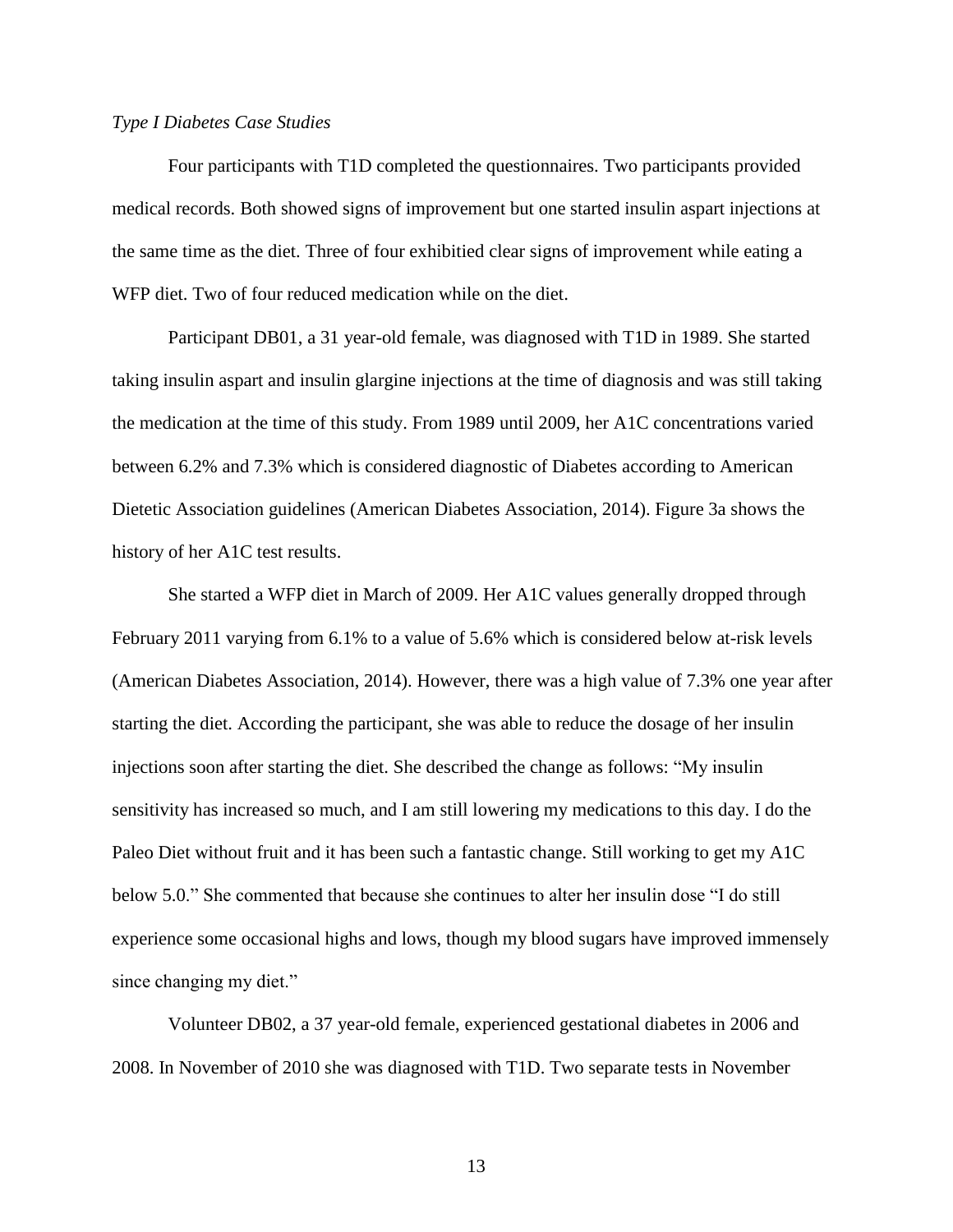produced A1C values of 8.5% and 10.5%. She started insulin aspart and insulin detemir injections at the time of diagnosis and began eating a WFP diet a month later in December of 2010. Figure 3b shows that her A1C values dropped to 5.8% in January of 2011 and 4.7% in April of 2011 which is well within normal levels [\(American Diabetes Association, 2014\)](#page-32-0). In her 2011 medical records, her physician wrote "I do not think the patient is in the honeymoon phase."



*Figure 3.* Glycated hemoglobin (A1C) values for subjects (a) DB01 and (b) DB02. Subject DB02 started insulin aspart injections at the same time as a WFP diet. Ranges ares based on American Diabetes Association guidelines [\(American Diabetes Association, 2014\)](#page-32-0).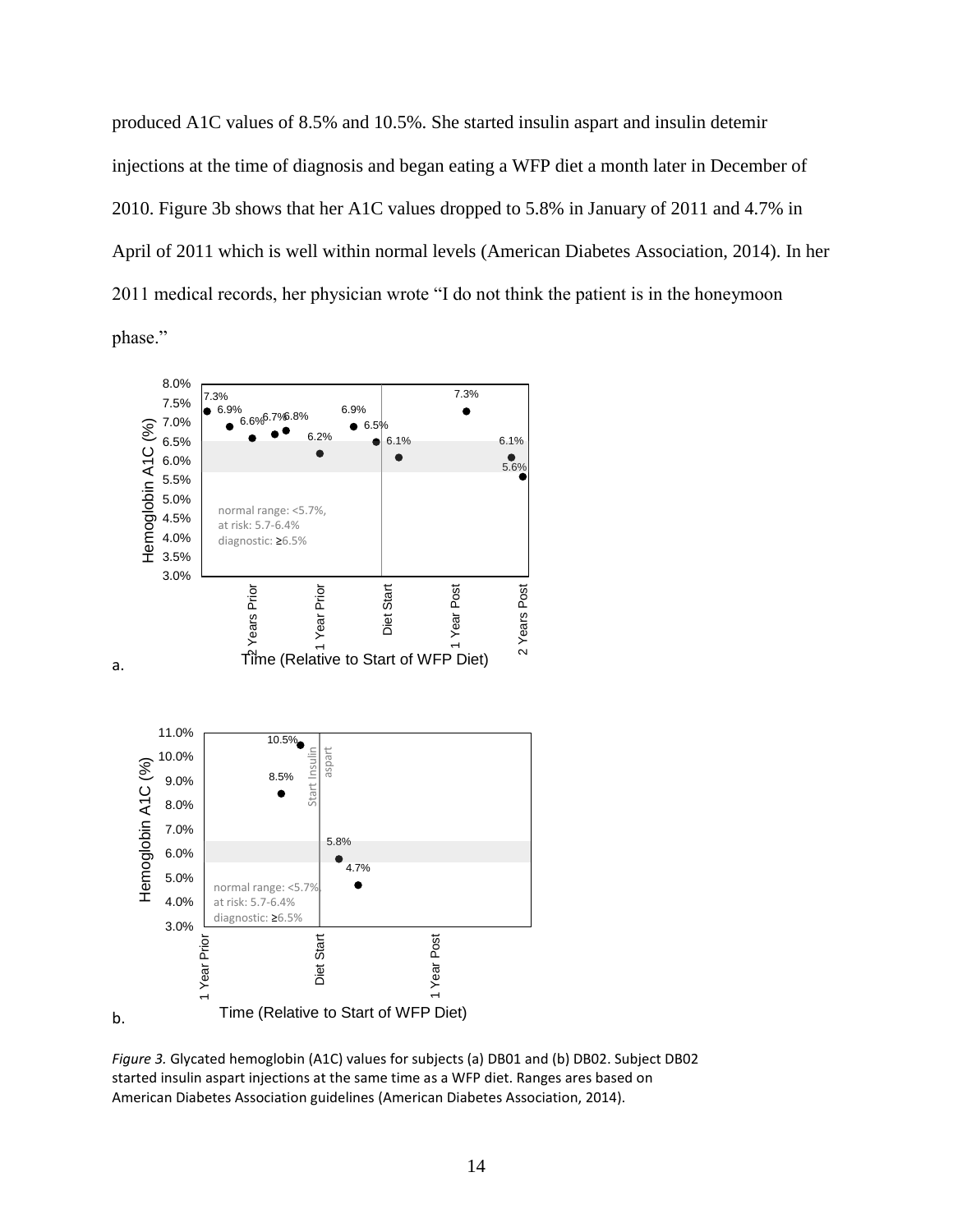# *Rheumatoid Arthritis Case Studies*

Five volunteers with rheumatoid arthritis completed the questionnaires. Three provided medical records but only two were sufficient to track their conditions. Two of five participants showed signs of improvement while consuming a WFP diet and were able to reduce their medication, but only one supplied medical records. One subject clearly worsened while on the diet.

Participant RA01, a 26 year-old female, was diagnosed with a mild case of rheumatoid arthritis in February of 2009. At the time of diagnosis, her RF factor was 27 IU/ml and her Asparate Aminotransferase (AST) concentration was 41 U/L. However, her rheumatologist described her condition as follows: "Bone mineralization and alignment appear normal. Joint spaces are well preserved. There are no significant degenerative changes. There are no signs of inflammatory arthritis." Over the next two months she was placed first on methotrexate and then on etanercept.

She started a WFP diet in October of 2009. By this time her AST concentrations had already returned to a normal value of 16 U/L and her first CRP test was also normal at 0.4 mg/dl. Five months later in March of 2010, her rheumatologist wrote in her medical records that the disease had halted: "The alignment, mineralization and joint spaces are normal. There are no erosive changes. There are no radiopaque foreign bodies or adnormal soft tissue calcifications" In April, she was switched from methotrexate and etanercept to hydroxychloroquine (a mild RA drug) and adalimumab. Through 2011, the patient was able to reduce the dosage of her medication and was considering going completely off medication at the time of this study.

Volunteer RA02, a 43 year-old female, had a complex history involving several changes in her diet and medication. In April of 2004, her Westergren sedimenation rate (WSR) was at 27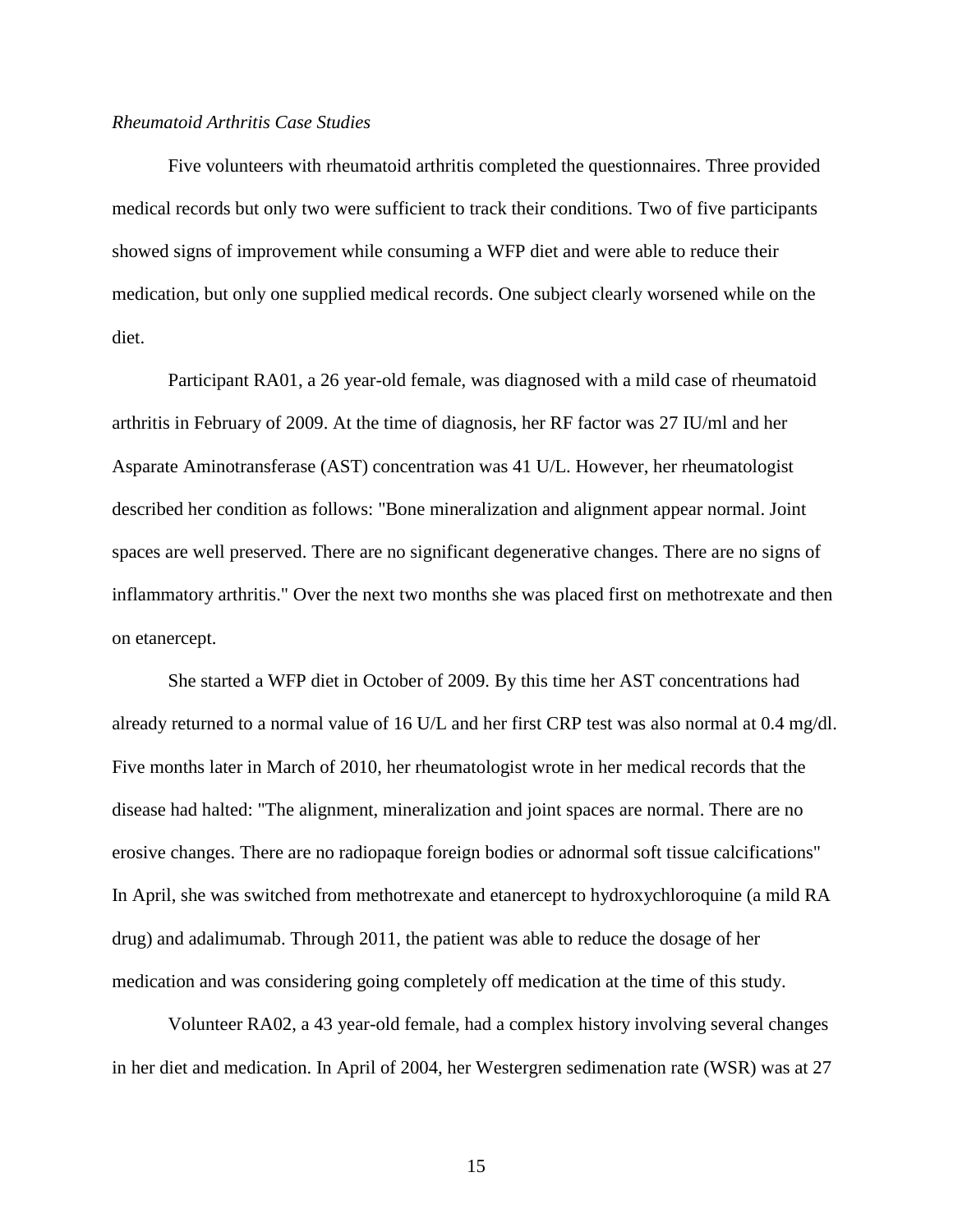mm/hr which is considered high [\(Bottiger & Svedberg, 1967\)](#page-32-8). Her CCP IgG antibody test was 242 units. Figure 4 shows the history of her WSR tests. She was diagnosed with seronegative rheumatoid arthritis and placed on methotrexate and hydroxychloroquine. She started a dairy/gluten-free diet in October of 2004. Two years later, in October of 2006, her rheumatologist described her condition in her medical records as follows: "She has been doing well on a reduced dose of methotrexate from 15 to 12.5 mg weekly… at this point she appears to be in a clinical remission state." She continued to reduce her medication and by 2007, her rheumatologist stated "she has tolerated the reduction in dose well with no flare-ups."

Late in 2007, she chose to stop medication despite physician warnings. She remained medication-free for over two years. During this time period, a WFP diet did not appear to be sufficient to manage her condition. Her rheumatologist described it as follows: "later she sought care of natural remedies on her own; saw homeopathic physician and eventually stopped all DMARDs for >2 years, but her RA flared and RA deformities/nodules quickly progressed and worsened during that time period."

In May of 2010, she restarted taking methotrexate. In July her CRP concentration was high at 15.4 mg/dl and her rheumatologist stated "her RA is very active and today we discussed at length the likely need for TNF like Enbrel." She started etanercept (Enbrel) in July and started a full Paleo Diet in August of 2010. By September, her CRP was back down to 1.5 mg/dl and through 2011 there were no flares in her feet. Figure 4 shows the changes in her CRP concentrations. In November of 2011, her rheumatologist described her status as "multiple small joint synovitis, excessive morning stiffness and recurrent left knee effusions… improved a great deal after starting Enbrel."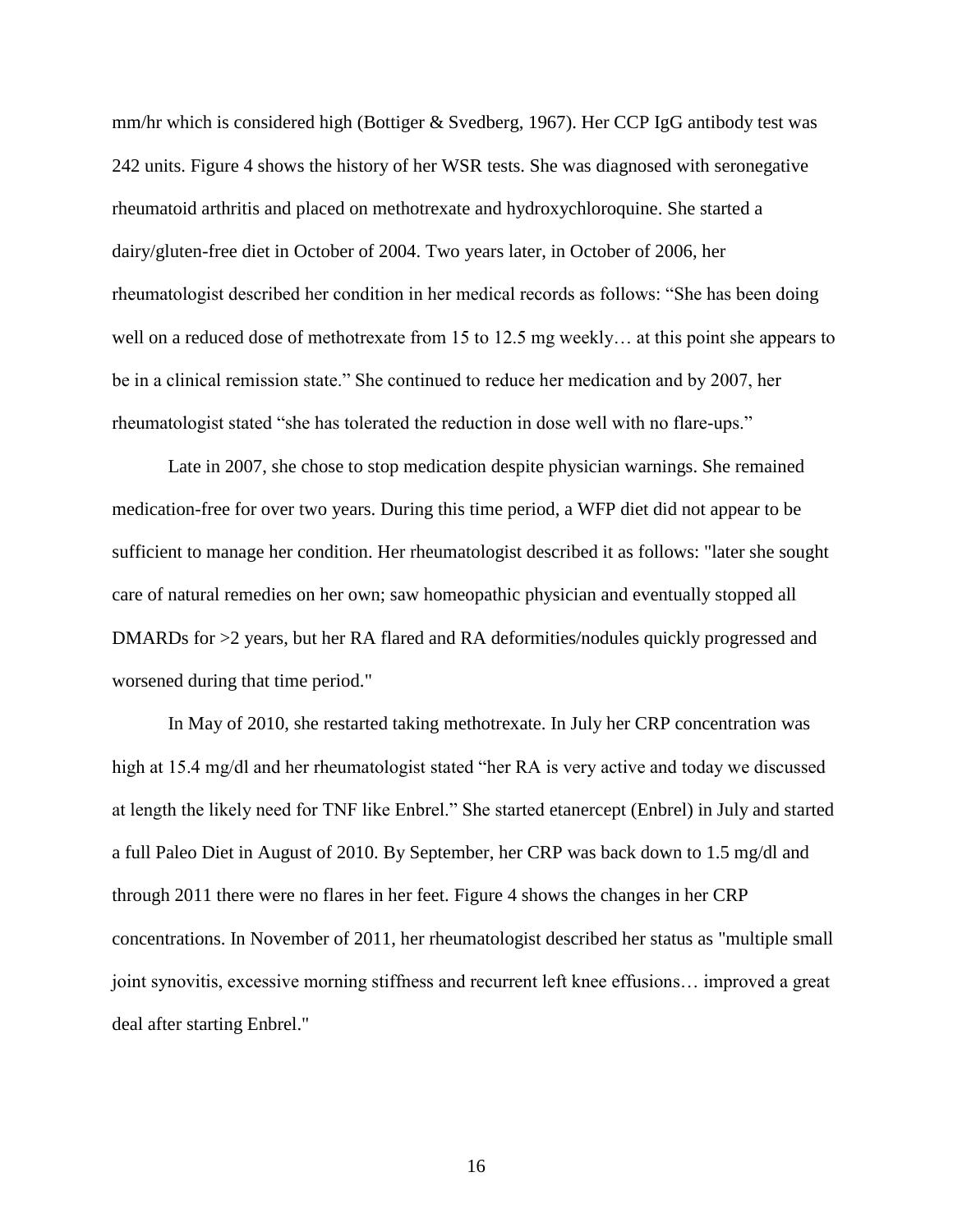

*Figure 4.* Westergren sedimentation rate and C-reactive protein values for subject RA02. Below 21 mm/hr is considered the normal Westergren Sedimentation rates for women under the age of 50 [\(Bottiger, et al., 1967\)](#page-32-8).

# *Undifferentiated and Multiple Connective Tissue Disorders Case Studies*

Four participants with undifferentiated or multiple connective tissues disorders completed

the questionnaires. All four provided medical records of which two were considered sufficient.

Those two both demonstrated some medical evidence of worsening while eating a WFP diet.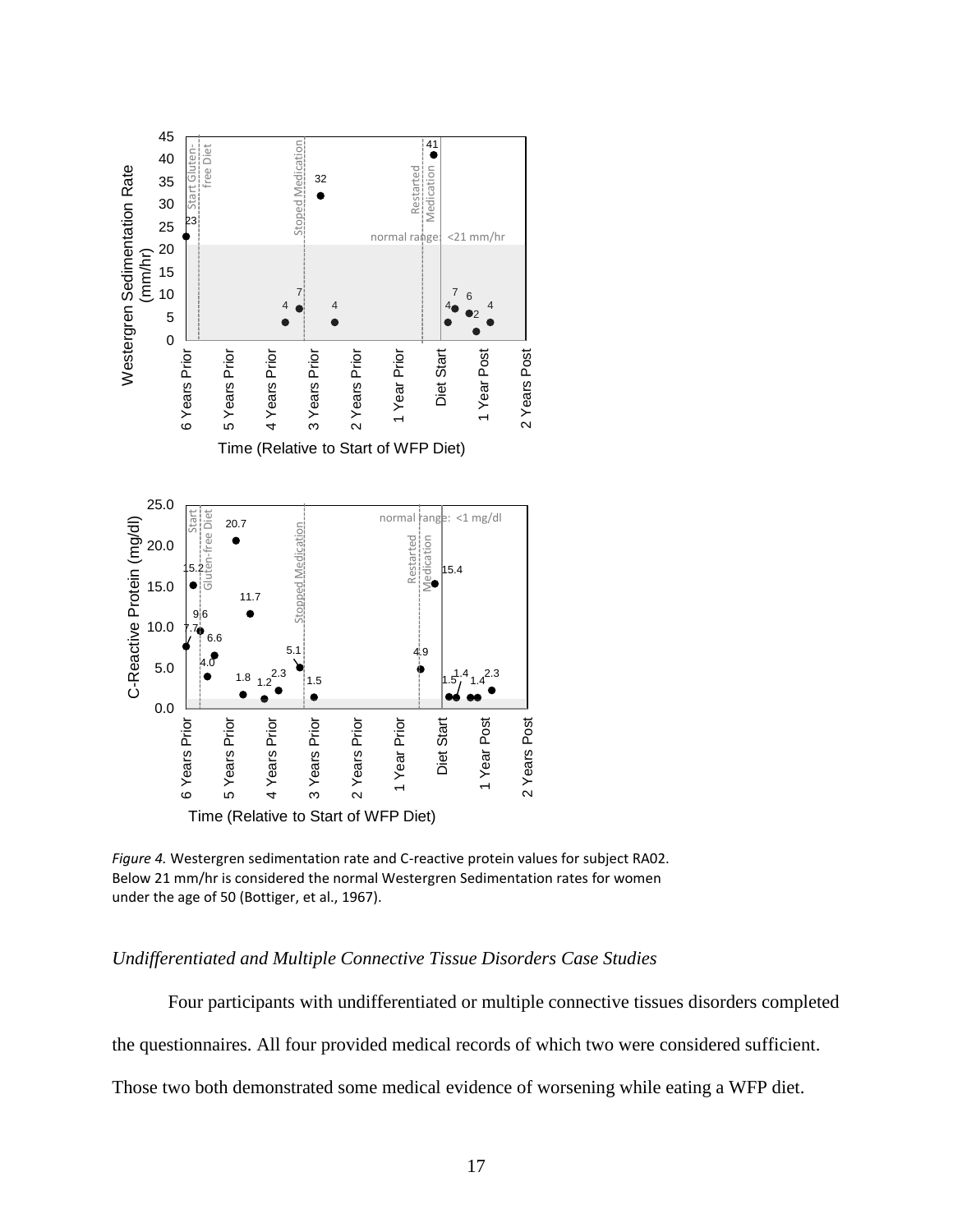Volunteer MC01, a 31 year-old female, was diagnosed with MCTD in November of 2006. She started deltacortene in September of 2009, but remained on it for only two months. In October of 2009 and February of 2010, her Anti-Extractable Nuclear Antigen (ENA) screen, a test for MCTD [\(Sharp, et al., 1972\)](#page-33-4), was positive. Figure 5 shows the changes in her compliment C3 concentrations which was normal at 141 mg/dl in February of 2010 [\(Health, 2010\)](#page-32-9).

She started a WFP diet in March of 2010 and subsequently took deltacortene for another two months starting in June of 2010. Tests in November of 2010 maintained a positive ENA Screen. Her C3 concentrations dropped to 89 mg/dl which was borderline normal. Six months later in May of 2011 the patient's C3 concentration had dropped further to 86 mg/dl. Low C3 concentrations can indicate an autoimmune condition [\(Health, 2010\)](#page-32-9).

In March of 2012, her diagnosis was changed to Systemic Lupus Erythematosus.



*Figure 5.* Complement C3 concentrations for subject MC01 just prior to start a WFP diet and for one year post. Normal complement C3 levels are based on NIH guidelines [\(Health, 2010\)](#page-32-9).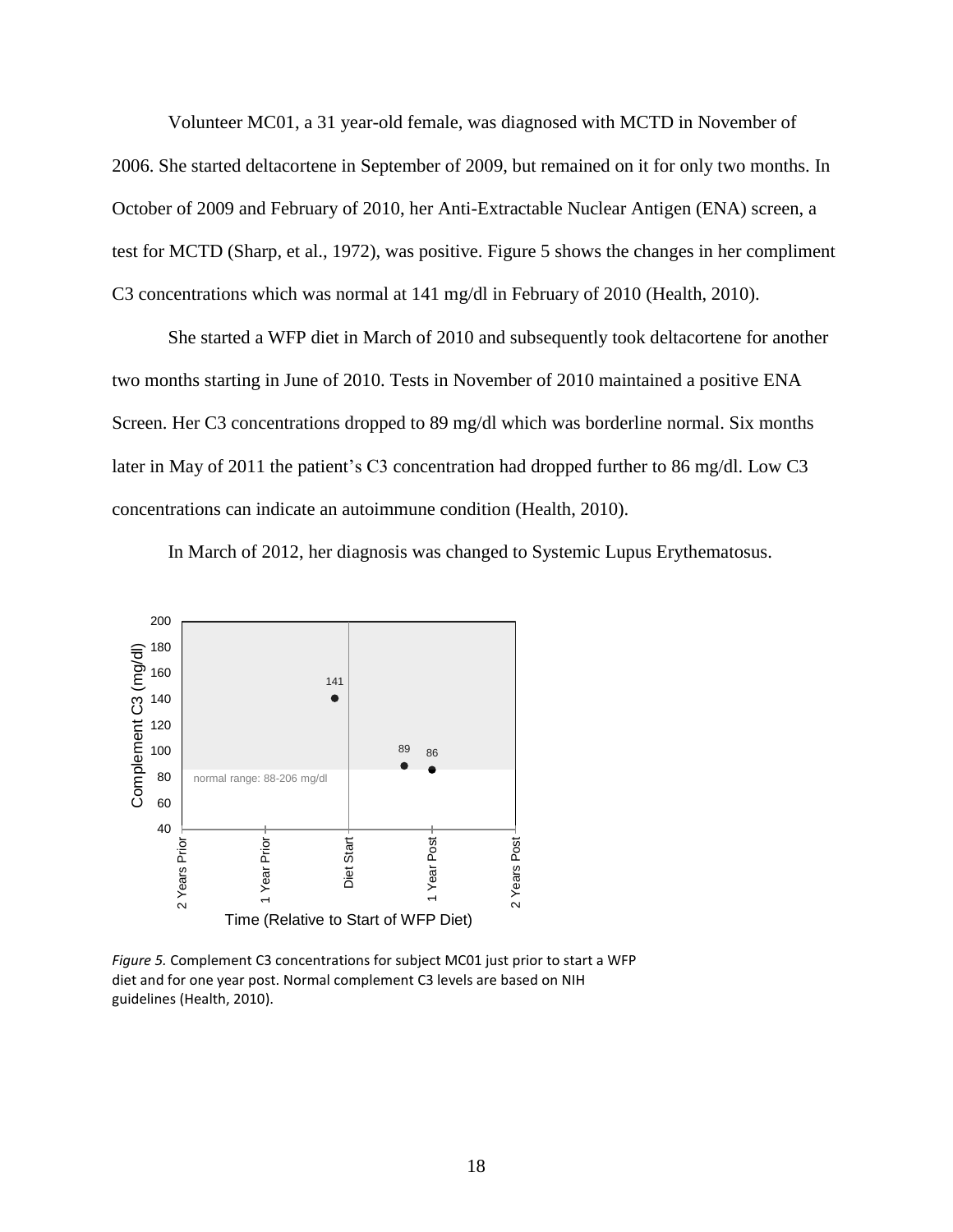# *Additional Case Studies*

Additional case studies and conditions are provided in the Appendix.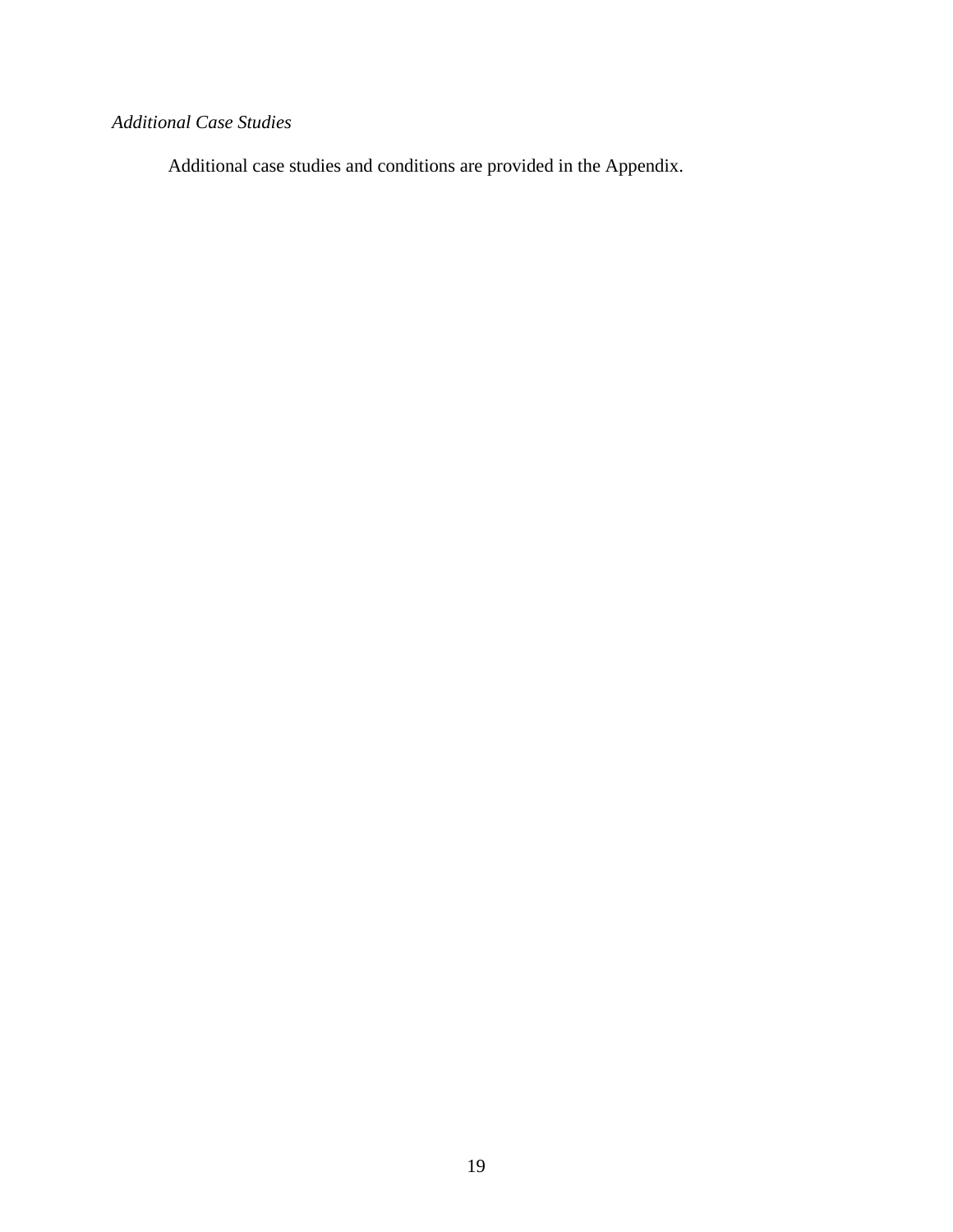#### CHAPTER IV

#### **DISCUSSION**

The primary finding of this limited study was that a WFP diet coincided with clinical improvement for some autoimmune disorders. Overall, 30 of 57 (52.6%) participants and seven of nine patients who provided complete medical records met the criteria for signs of improvement while eating a WFP diet. The rate of this investigator-assessed improvement varied across conditions. The highest rates of improvement were found in Crohn's disease and T1D patients. Eight of eight and three of four participants respectively demonstrated signs of improvement. On the other end of the spectrum was undifferentiated and multiple connective tissue diseases. No participants demonstrated improvement and two of four exhibited signs of worsening while on the diet.

All eight participants with Crohn's disease reported a state of remission while consuming a WFP diet and of those eight, seven stopped taking medication. It is important to note that Crohn's disease is an intermittent condition where patients naturally experience periods of remission [\(Russel, 2000\)](#page-33-6). Increased intestinal permeability has been shown to proceed and even predict the course of Crohn's disease [\(Irvine, et al., 2000\)](#page-32-5). Intestinal permeability can be influenced by gliadin from wheat [\(Drago, et al., 2006;](#page-32-4) [Visser, et al., 2009\)](#page-34-3) and Crohn's disease rates have been linked to celiac disease [\(Tursi, et al., 2005\)](#page-34-2). Yet the investigators of this study are aware of only one study exploring the effects of wheat consumption on Crohn's pathogenesis. TNFARE/WT mice fed a gluten-fortified diet had an increased risk for Crohn's disease-like ileitis. The researchers identified gluten as an antigen-independent dietary factor [\(Wagner, Schmidt, Effenberger, Gruber, Danier, & Haller, 2013\)](#page-34-5).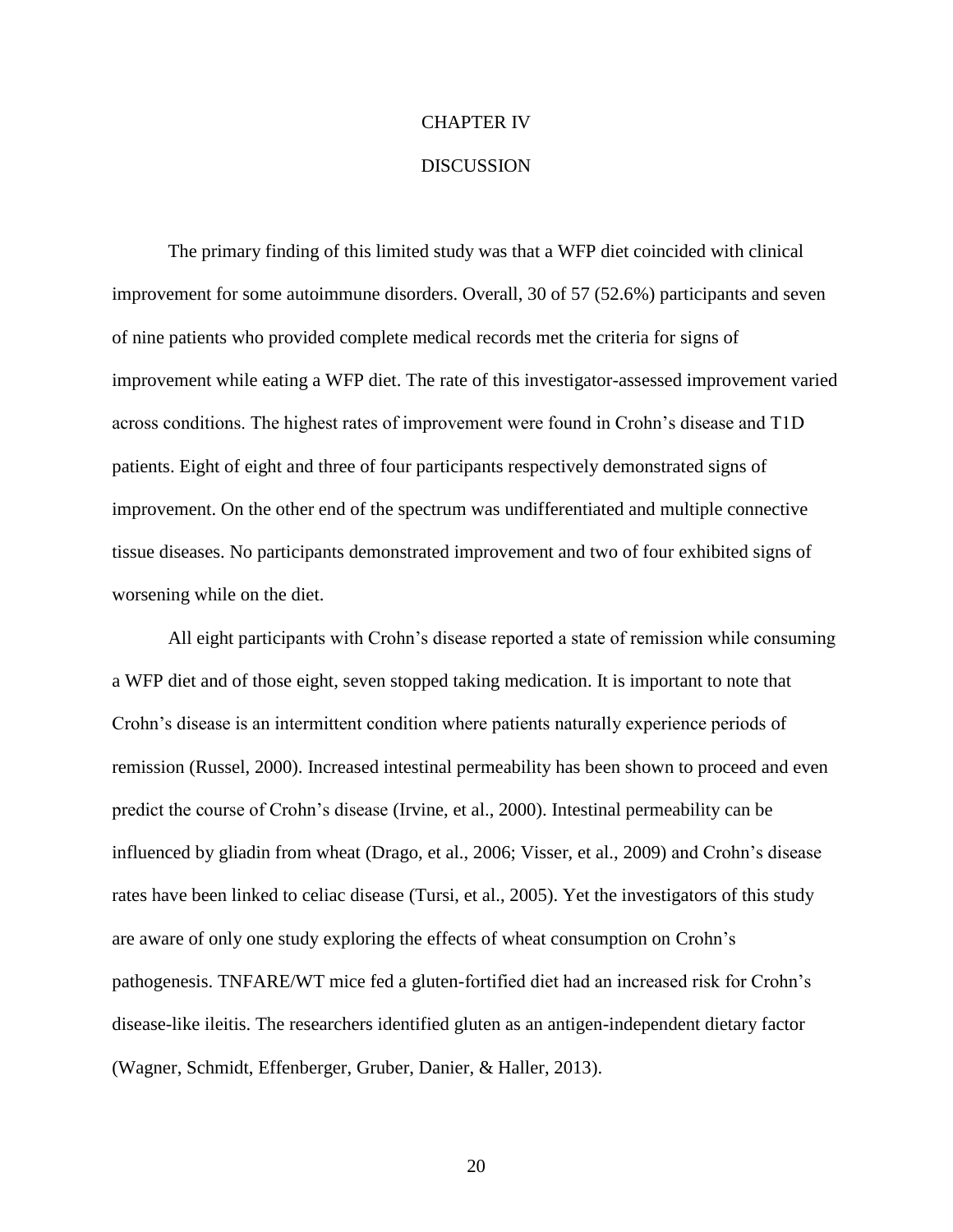Improvement among T1D volunteers was determined primarily by a drop in A1C values and/or a prescribed reduction in medication. It is important to note that A1C values are a measure of glucose regulation and not a direct measure of disease pathology [\(American Diabetes](#page-32-0)  [Association, 2014\)](#page-32-0). Due to the high glycemic load value of many wheat-based foods, a diet free of refined wheat products should aid glucose regulation [\(Wolever, Katzman-Relle, Jenkins,](#page-34-6)  [Vuksan, Josse, & Jenkins, 1994\)](#page-34-6). Participants DM01 and DM04 both reported increased insulin sensitivity and reduced their medication dosages while consuming a WFP diet. As with Crohn's disease, intestinal permeability frequently precedes T1D [\(Bosi, et al., 2006;](#page-32-3) [Mojibian, et al.,](#page-33-7)  [2009\)](#page-33-7). However, unlike Crohn's disease, multiple studies have demonstrated a link between wheat consumption and T1D including a case study of a six-year-old boy who experienced remission without insulin therapy on a gluten-free diet [\(Mojibian, et al., 2009;](#page-33-7) [Sildorf, Fredheim,](#page-33-8)  [Svensson, & Buschard, 2012\)](#page-33-8).

A surprise finding of this study was the difference in improvement rates between SACs and ORACs. Twenty-five of 42 (59.5%) participants with an ORAC demonstrated signs of improvement while eating a WFP diet compared to five of 15 SAC participants. More importantly, an equal number of SAC participants, five of 15 exhibitied signs of worsening while on the diet. No one with an ORAC worsened while on the diet. Research on SACs and ORACs indicates potential differences in their mechanisms. Pathogenesis of ORACs reported on in this study have frequently been linked to an imbalance in T helper immune cells [\(Mesquita Jr,](#page-33-9)  [Cruvinel, Camara, Kallas, & Andrade, 2009\)](#page-33-9). SACs, on the other hand, have been linked to a dysfunction in T Regulatory  $(T_{reg})$  cells verses an imbalance [\(Longhi, et al., 2013;](#page-33-10) Miyara, [Gorochov, Ehrenstein, Musset, Sakaguchi, & Amoura, 2011\)](#page-33-11). Research on SACs has also pointed to DNA/RNA fragments, including small nuclear ribonucleoprotein particles (snRNPs),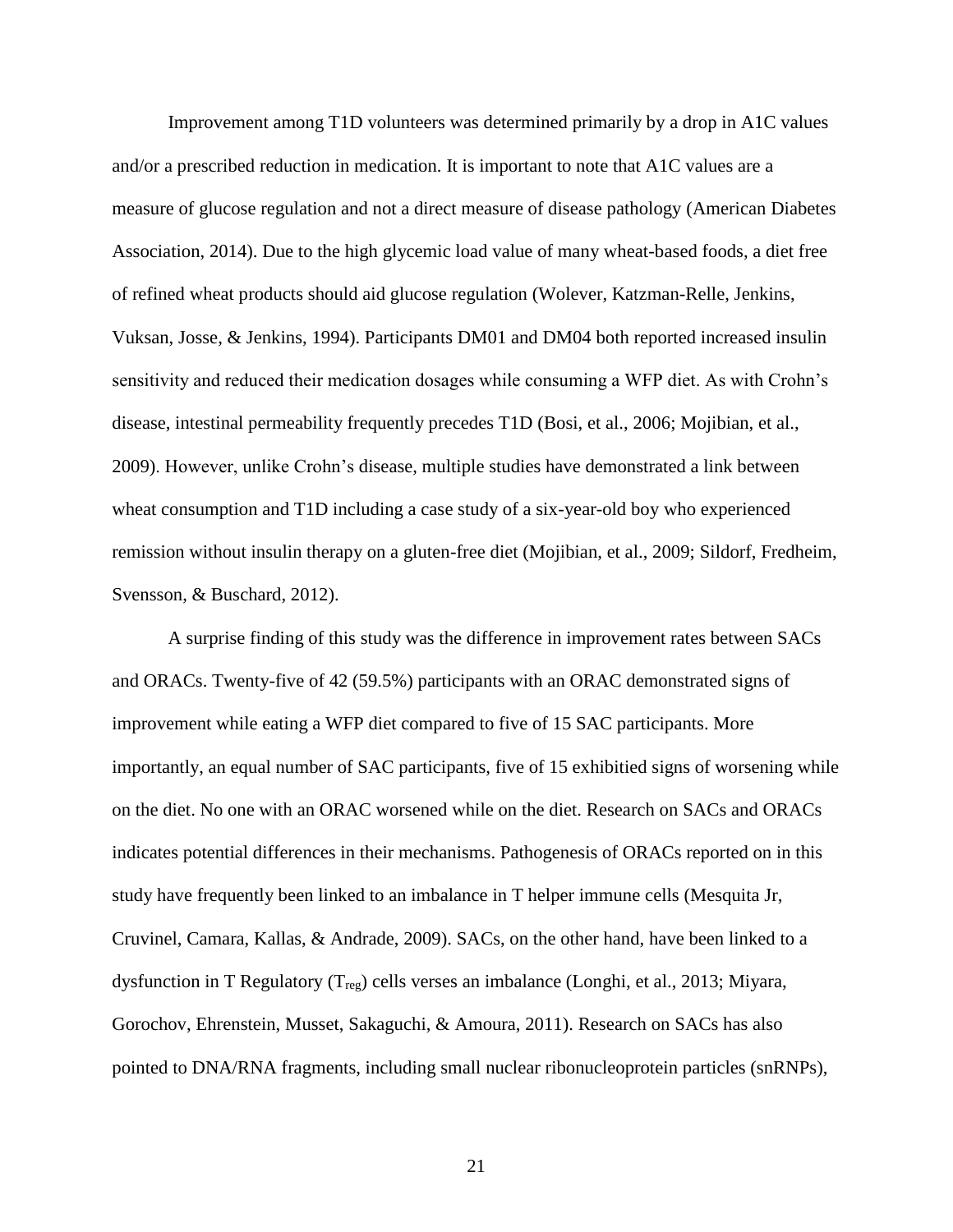as the autoantigens of many SACs [\(von Muhlen & Tan, 1995\)](#page-34-7). Mammalian DNA is generally not immunogenic in healthy individuals indicating a potential defect in SACs [\(Stacey, et al.,](#page-34-8)  [2003\)](#page-34-8). The investigators of this study are unaware of any studies linking a wheat-free diet or intestinal permeability to the immunogenicity of DNA, T<sub>reg</sub> dysfunction, or to undifferentiated and multiple connective tissue diseases.

Due to the retrospective nature of this study, the primary limitation was a lack of control which included an inability to ensure that the participants were fully compliant with the WFP diet. As a result, no substantive conclusions could be drawn. However, the purpose of this study was not to establish a clear causal link between a WFP diet and autoimmune disease progression but instead, in a preliminary fashion, to identify potential links between the two.

Another limitation of the study was the selection process. Potential volunteers who had tried a WFP diet and experienced a negative response likely did not read the diet-related blogs and websites used for recruitment. As a result, it was assumed that the participant pool for this study was over-represented by those biased towards experiencing benefits from the diet. As expected, no participant self-reported worsening while they consumed a WFP diet. This bias was at least partially addressed by a separate investigator assessment of disease progression wherein five of 57 participants demonstrated signs of worsening and by limiting the case studies to participants who provided sufficient medical records.

In conclusion the patients with the autoimmune conditions reported on in this study exhibited different rates of improvement with the highest rate found in participants with organspecific conditions that have been previously linked to increased intestinal permeability. The investigators felt that the case studies provide sufficient data to warrant further controlled studies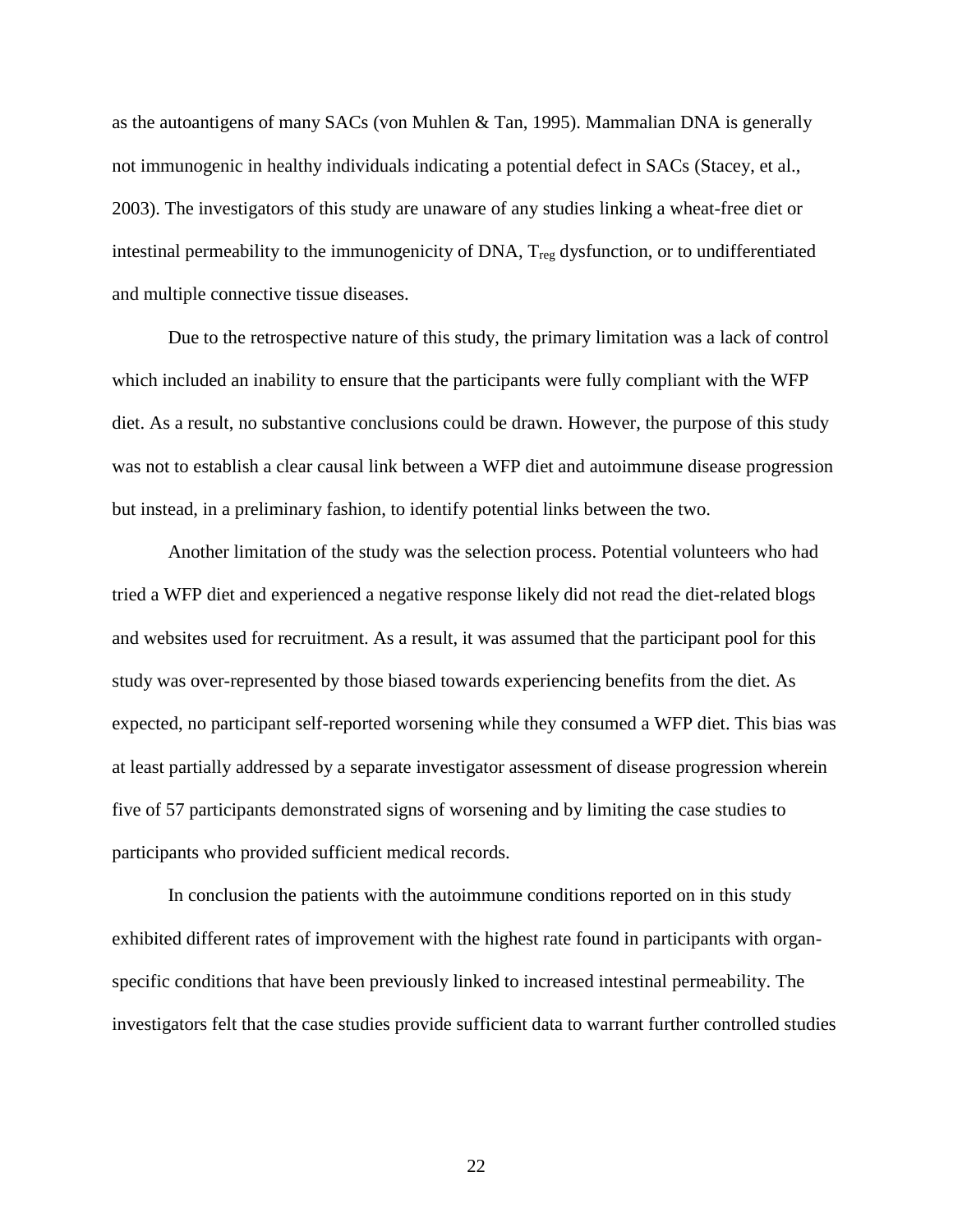of the effects of a WFP diet on autoimmune conditions such as Crohn's disease and type 1 diabetes.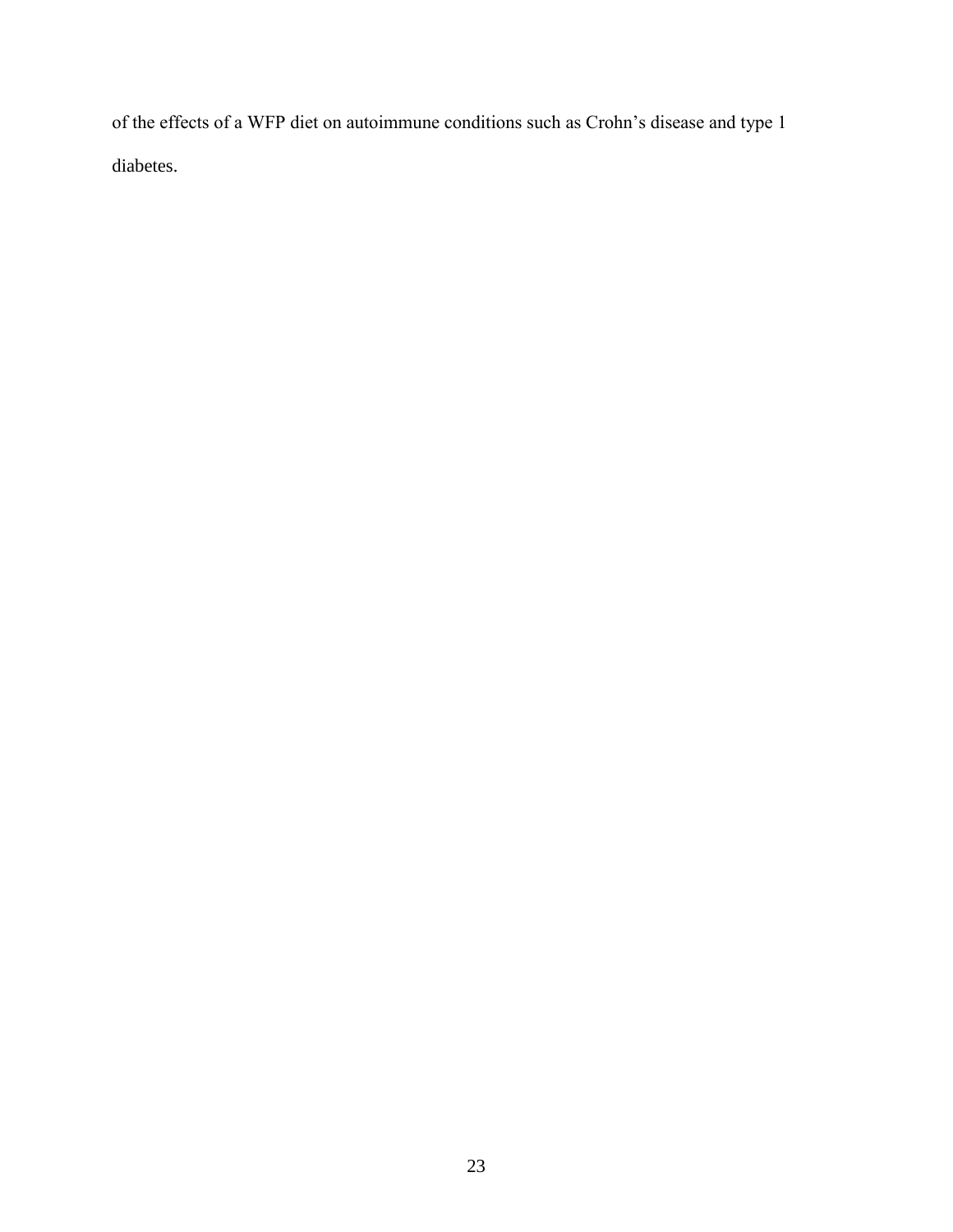# REFERENCES

- <span id="page-32-0"></span>American Diabetes Association. (2014). Diagnosis and classification of diabetes mellitus. *Diabetes Care, 37 Suppl 1*, S81-90.
- <span id="page-32-11"></span>Baloch, Z., Carayon, P., Conte-Devolx, B., Demers, L. M., Feldt-Rasmussen, U., Henry, J. F., et al. (2003). Laboratory medicine practice guidelines. Laboratory support for the diagnosis and monitoring of thyroid disease. *Thyroid, 13*(1), 3-126.
- <span id="page-32-3"></span>Bosi, E., Molteni, L., Radaelli, M. G., Folini, L., Fermo, I., Bazzigaluppi, E., et al. (2006). Increased intestinal permeability precedes clinical onset of type 1 diabetes. *Diabetologia, 49*(12), 2824-2827.
- <span id="page-32-8"></span>Bottiger, L. E., & Svedberg, C. A. (1967). Normal erythrocyte sedimentation rate and age. *Br Med J, 2*(5544), 85-87.
- <span id="page-32-7"></span>Cordain, L., Eaton, S. B., Sebastian, A., Mann, N., Lindeberg, S., Watkins, B. A., et al. (2005). Origins and evolution of the western diet: Health implications for the 21st century. *Am J Clin Nutr, 81*(2), 341-354.
- <span id="page-32-2"></span>Counsell, C. E., Taha, A., & Ruddell, W. S. J. (1994). Celiac-disease and autoimmune thyroiddisease. [Note]. *Gut, 35*(6), 844-846.
- <span id="page-32-1"></span>Dieterich, W., Ehnis, T., Bauer, M., Donner, P., Volta, U., Riecken, E. O., et al. (1997). Identification of tissue transglutaminase as the autoantigen of celiac disease. [Article]. *Nature Medicine, 3*(7), 797-801.
- <span id="page-32-4"></span>Drago, S., El Asmar, R., Di Pierro, M., Grazia Clemente, M., Tripathi, A., Sapone, A., et al. (2006). Gliadin, zonulin and gut permeability: Effects on celiac and non-celiac intestinal mucosa and intestinal cell lines. *Scand J Gastroenterol, 41*(4), 408-419.
- <span id="page-32-6"></span>Fasano, A. (2008). Physiological, pathological, and therapeutic implications of zonulin-mediated intestinal barrier modulation: Living life on the edge of the wall. *Am J Pathol, 173*(5), 1243- 1252.
- <span id="page-32-9"></span>Health, N. L. o. M.-N. I. o. (2010). Complement Retrieved October 23, 2014, from <http://www.nlm.nih.gov/medlineplus/ency/article/003456.htm>
- <span id="page-32-10"></span>Health, N. L. o. M.-N. I. o. (2014). Rbc indices Retrieved October 23, 2014, from <http://www.nlm.nih.gov/medlineplus/ency/article/003648.htm>
- <span id="page-32-5"></span>Irvine, E. J., & Marshall, J. K. (2000). Increased intestinal permeability precedes the onset of crohn's disease in a subject with familial risk. *Gastroenterology, 119*(6), 1740-1744.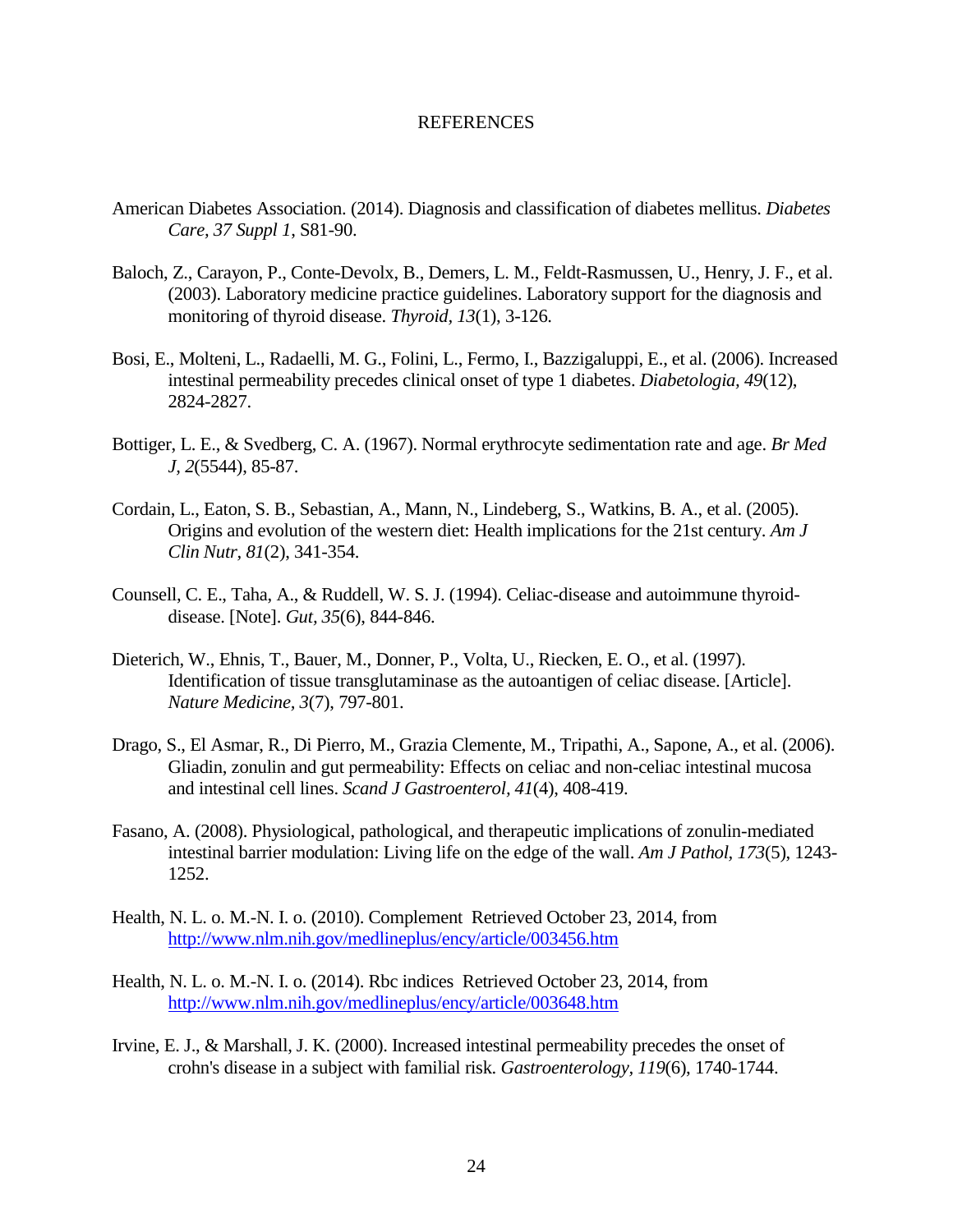- <span id="page-33-1"></span>Lichtenstein, G. R., Hanauer, S. B., & Sandborn, W. J. (2009). Management of crohn's disease in adults. *Am J Gastroenterol, 104*(2), 465-483; quiz 464, 484.
- <span id="page-33-10"></span>Longhi, M. S., Ma, Y., Grant, C. R., Samyn, M., Gordon, P., Mieli-Vergani, G., et al. (2013). T-regs in autoimmune hepatitis-systemic lupus erythematosus/mixed connective tissue disease overlap syndrome are functionally defective and display a th1 cytokine profile. *J Autoimmun, 41*, 146-151.
- <span id="page-33-2"></span>Mahler, M., & Fritzler, M. J. (2010). Epitope specificity and significance in systemic autoimmune diseases. *Ann N Y Acad Sci, 1183*, 267-287.
- <span id="page-33-12"></span>Mares-Perlman, J. A., Klein, B. E., Klein, R., Ritter, L. L., Fisher, M. R., & Freudenheim, J. L. (1993). A diet history questionnaire ranks nutrient intakes in middle-aged and older men and women similarly to multiple food records. *J Nutr, 123*(3), 489-501.
- <span id="page-33-9"></span>Mesquita Jr, D., Cruvinel, W. M., Camara, N. O., Kallas, E. G., & Andrade, L. E. (2009). Autoimmune diseases in the th17 era. *Braz J Med Biol Res, 42*(6), 476-486.
- <span id="page-33-11"></span>Miyara, M., Gorochov, G., Ehrenstein, M., Musset, L., Sakaguchi, S., & Amoura, Z. (2011). Human foxp3+ regulatory t cells in systemic autoimmune diseases. *Autoimmun Rev, 10*(12), 744- 755.
- <span id="page-33-7"></span>Mojibian, M., Chakir, H., Lefebvre, D. E., Crookshank, J. A., Sonier, B., Keely, E., et al. (2009). Diabetes-specific hla-dr-restricted proinflammatory t-cell response to wheat polypeptides in tissue transglutaminase antibody-negative patients with type 1 diabetes. *Diabetes, 58*(8), 1789-1796.
- <span id="page-33-0"></span>National Institutes of Health (U.S.). (2011). Biennial report of the director, national institutes of health fiscal years 2010 & 2011 *NIH publication*. Bethesda, Md.: The Institutes.
- <span id="page-33-6"></span>Russel, M. G. (2000). Changes in the incidence of inflammatory bowel disease: What does it mean? *Eur J Intern Med, 11*(4), 191-196.
- <span id="page-33-3"></span>Scott, D., Wolfe, F., Huizinga, T. W. J., & Huizinga, T. (2010). Rheumatoid arthritis. *Lancet (London, England), 376*(9746), 1094-1108.
- <span id="page-33-4"></span>Sharp, G. C., Tan, E. M., Gould, R. G., & Holman, H. R. (1972). Mixed connective-tissue disease apparent distinct rheumatic disease syndrome associated with a specific antibody to an extractable nuclear antigen (ena). [Article]. *American Journal of Medicine, 52*(2), 148-&.
- <span id="page-33-8"></span>Sildorf, S. M., Fredheim, S., Svensson, J., & Buschard, K. (2012). Remission without insulin therapy on gluten-free diet in a 6-year old boy with type 1 diabetes mellitus. *BMJ Case Rep, 2012*.
- <span id="page-33-5"></span>Smyth, D., Plagnol, V., Walker, N., Cooper, J., Downes, K., Stevens, H., et al. (2008). Shared and distinct genetic variants in type 1 diabetes and celiac disease. *The New England journal of medicine, 359*(26), 2767-2777.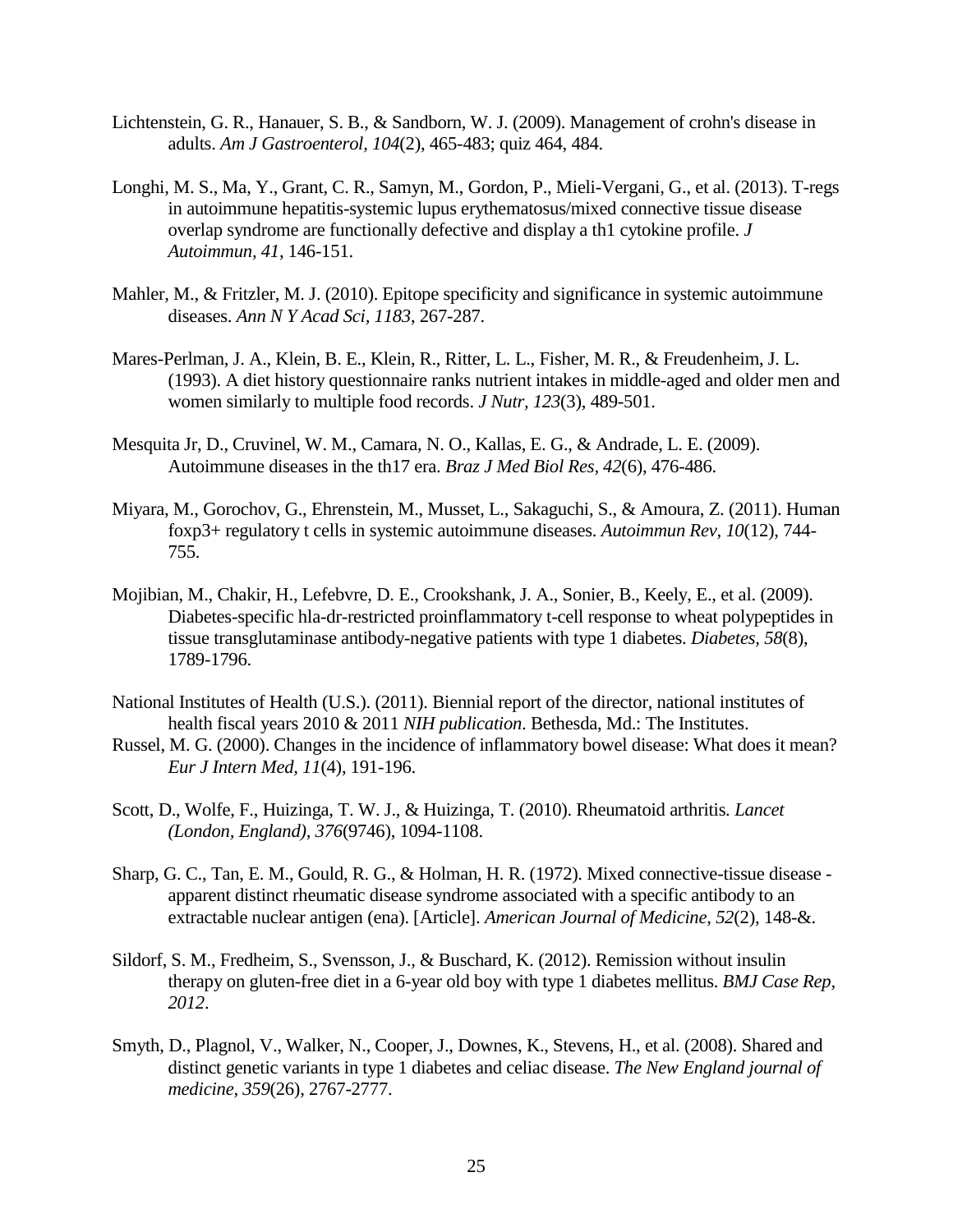- <span id="page-34-4"></span>Sobell, J., Block, G., Koslowe, P., Tobin, J., & Andres, R. (1989). Validation of a retrospective questionnaire assessing diet 10-15 years ago. *Am J Epidemiol, 130*(1), 173-187.
- <span id="page-34-8"></span>Stacey, K. J., Young, G. R., Clark, F., Sester, D. P., Roberts, T. L., Naik, S., et al. (2003). The molecular basis for the lack of immunostimulatory activity of vertebrate DNA. *J Immunol, 170*(7), 3614-3620.
- <span id="page-34-0"></span>The Autoimmune Diseases Coordinating Committee. (2005). Progress in autoimmune diseases research: Committee report to congress (D. o. H. a. H. Services, Trans.). National Institute of Allergy and Infectious Diseases: National Institute of Health.
- <span id="page-34-2"></span>Tursi, A., Giorgetti, G. M., Brandimarte, G., & Elisei, W. (2005). High prevalence of celiac disease among patients affected by crohn's disease. *Inflamm Bowel Dis, 11*(7), 662-666.
- <span id="page-34-1"></span>Ventura, A., Magazzu, G., & Greco, L. (1999). Duration of exposure to gluten and risk for autoimmune disorders in patients with celiac disease. Sigep study group for autoimmune disorders in celiac disease. *Gastroenterology, 117*(2), 297-303.
- <span id="page-34-3"></span>Visser, J., Rozing, J., Sapone, A., Lammers, K., & Fasano, A. (2009). Tight junctions, intestinal permeability, and autoimmunity: Celiac disease and type 1 diabetes paradigms. *Ann N Y Acad Sci, 1165*, 195-205.
- <span id="page-34-7"></span>von Muhlen, C. A., & Tan, E. M. (1995). Autoantibodies in the diagnosis of systemic rheumatic diseases. *Semin Arthritis Rheum, 24*(5), 323-358.
- <span id="page-34-5"></span>Wagner, S. J., Schmidt, A., Effenberger, M. J., Gruber, L., Danier, J., & Haller, D. (2013). Semisynthetic diet ameliorates crohn's disease-like ileitis in tnfdeltaare/wt mice through antigen-independent mechanisms of gluten. *Inflamm Bowel Dis, 19*(6), 1285-1294.
- <span id="page-34-9"></span>Ward, H. A., Keogh, R., Lentjes, M., Luben, R. N., Wareham, N. J., & Khaw, K. T. (2012). Fibre intake in relation to serum total cholesterol levels and chd risk: A comparison of dietary assessment methods. *Eur J Clin Nutr, 66*(3), 296-304.
- <span id="page-34-6"></span>Wolever, T. M. S., Katzman-Relle, L., Jenkins, A. L., Vuksan, V., Josse, R. G., & Jenkins, D. J. A. (1994). Glycaemic index of 102 complex carbohydrate foods in patients with diabetes. *Nutrition Research, 14*(5), 651-669.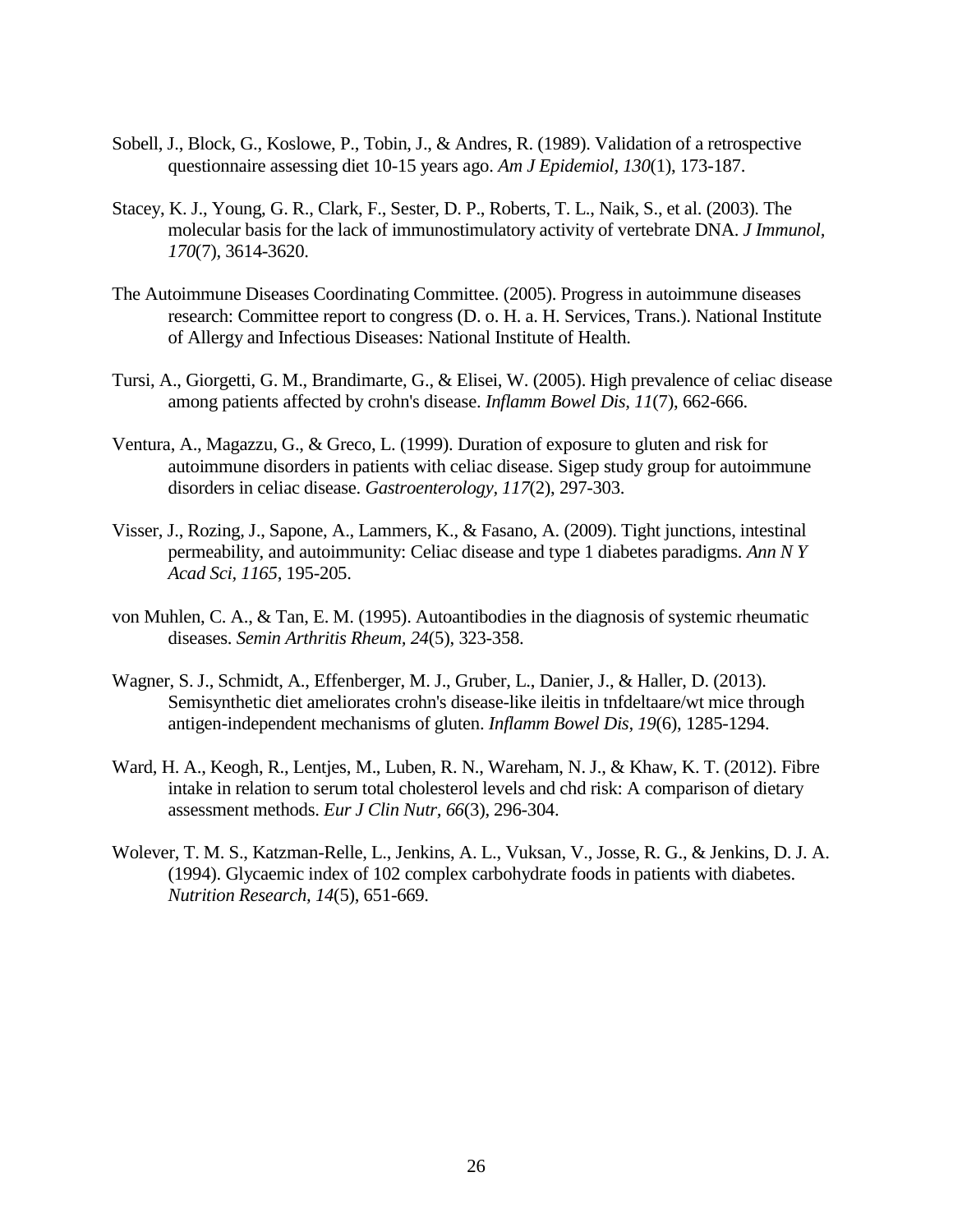# APPENDIX A

## ADDITIONAL RESULTS AND CASE STUDIES

# *Analysis of Dietary Change*

The Full Block 2005 food frequency questionnaires (FFQ) was used to capture subjects' dietary behavior both while on the WFP diet and prior to the diet. Volunteers reported difficulty effectively capturing aspects of their WFP diet – meat consumption in particular. Participants provided feedback that the foods used in the FFQ, such as hamburgers and hot dogs, were based on a western diet and did not effectively capture the Paleo Diet food that many of them were eating such as lean grass-fed meats. Many ate food items that were not represented in the FFQ such as coconut milk and avocados. This is an issue that has already been identified in FFQ questionnaires [\(Ward, Keogh, Lentjes, Luben, Wareham, & Khaw, 2012\)](#page-34-9). Due to this incompatibility with the WFP diet, it was likely that the FFQs underestimated calorie consumption and over-estimated fat consumption. The Block questionnaire has already been shown to overestimate fat consumption [\(Mares-Perlman, Klein, Klein, Ritter, Fisher, &](#page-33-12)  [Freudenheim, 1993\)](#page-33-12).

Table 4 presents the primary mean differences between subjects' prior diet and WFP diet. Subjects self-assessed their compliance with the WFP diet at 91.4%. Mean compliance based on the FFQ did appear high. Average daily servings of bread, cereals, rice, and pasta dropped from 8.48 servings per day pre-diet to 0.23 servings while on a WFP diet. The FFQ did not differentiate wheat consumption specifically. While the focus of the study was on wheat consumption, mean daily servings of dairy products also dropped from 1.75 to 0.37 servings and vegetable consumption increased from 4.47 servings to 7.01 servings. Mean Glycemic Load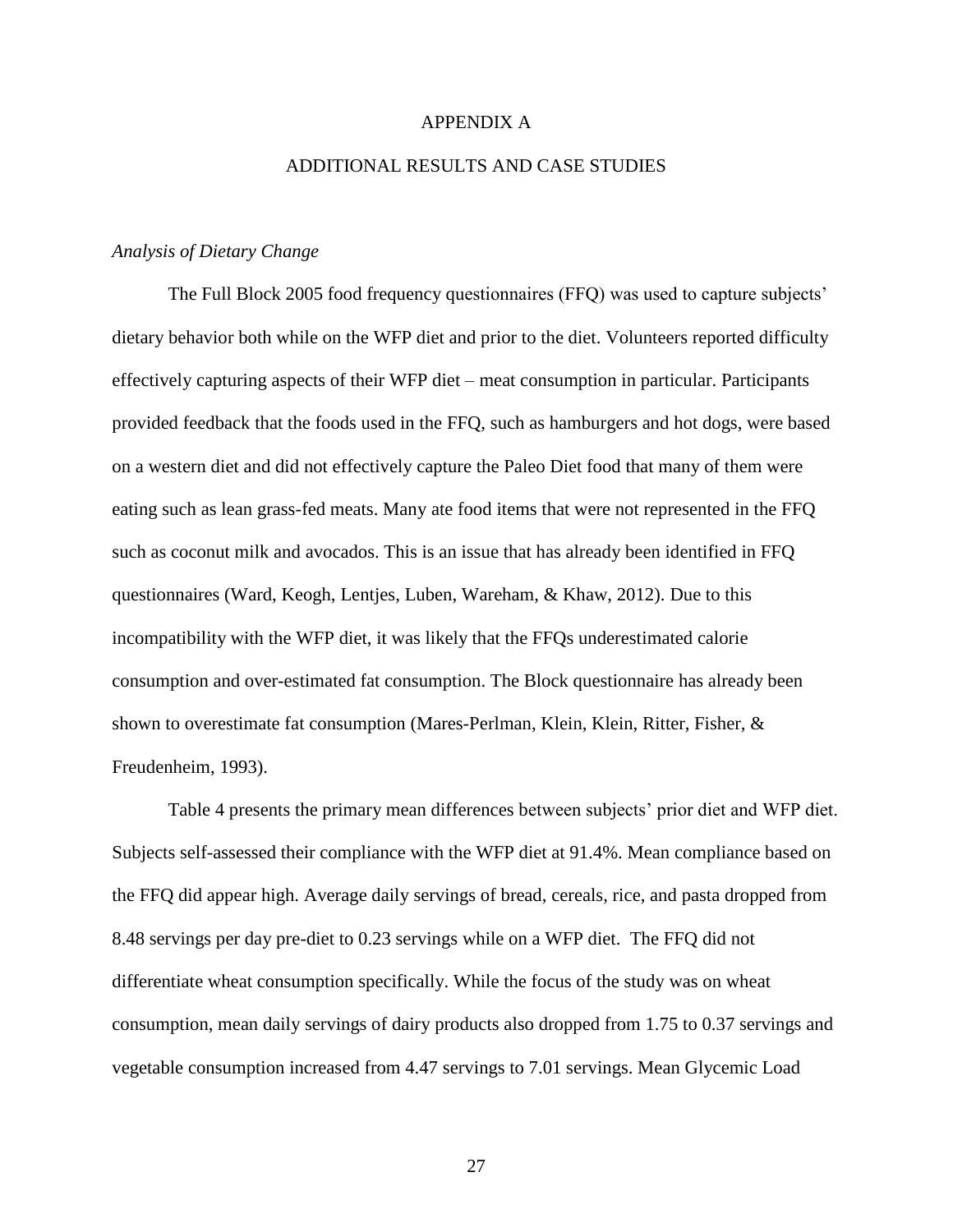dropped significantly from 144.93 to 30.73. Changes for the SAC and ORAC subjects did not

differ significantly from the mean changes for all subjects.

|                                                 | Prior to Wheat-Free/Paleo Diet | While On Wheat-Free/Paleo Diet |
|-------------------------------------------------|--------------------------------|--------------------------------|
| Self-Assessed Compliance with Diet              |                                | 91.4%                          |
| Daily Calories (kcal)                           | <b>2816 kcal</b>               | 1647.8 kcal*                   |
| Fat (%)                                         | 39.5%                          | 55.13%*                        |
| Protein (%)                                     | 15.98%                         | 20.96%*                        |
| CHO (%)                                         | 43.7%                          | 22.87%*                        |
| Daily Glycemic Load                             | 144.93                         | 30.73                          |
| Daily Glycemic Index                            | 49.45                          | 40.31(Irvine, et al., 2000)    |
| Calcium (mg/kcal as %)                          | 44.2%                          | 32.5%                          |
| Sodium: Potassium Ratio                         | 1.23                           | 1.12                           |
| Dietary fiber from fruit/veggies (g)            | 12.08g                         | 16.11g                         |
| Dietary fiber from grains (g)                   | 14.44g                         | 3.32g                          |
| Daily Servings of Vegetables                    | 4.47                           | 7.01                           |
| Daily Frequency of fruits and fruit juices      | 1.63                           | 1.19                           |
| Daily servings bread, cereals, rice, pasta      | 8.48                           | 0.23                           |
| My Pyramid Grain - Total (1-oz equiv)           | 8.85                           | 0.68                           |
| Daily Servings meat, fish, poultry, beans, eggs | 3.76                           | 3.81                           |
| My Pyramid Meat - fish, chix, meat (1 oz)       | 5.40                           | 7.34                           |
| Daily Servings milk, yogurt, cheese             | 1.75                           | 0.37                           |
| <b>Beans</b>                                    | 2-3 times per month            | Never                          |
| Fat on Meat                                     | Sometimes Ate It               | Often Ate It                   |
| <b>Fish</b>                                     | Once per month                 | Once per week                  |
| <b>Bread</b>                                    | 3-4 times per week             | Never                          |
| Milk                                            | Once per week                  | Never                          |
| Soda                                            | Once per week                  | Never                          |

**Table 4.** Mean differences between diet prior to WFP and while consuming a WFP diet

\* calorie consumption and fat/protein/CHO ratio may not be accurate for WFP diet due to incompatibility of the food frequency questionnaire with the typical WFP diet foods consumed by many of the participants.

# *Additional Crohn's Disease Case Studies*

Patient CD03, a 23 year-old male, was diagnosed with Colitis in August of 2007. The

participant did not provide colonoscopy results but did provide secondary blood markers. At the

time of diagnosis, Mean Corpuscular Volume (MCV) at 73 fl and Mean Corpuscular

Hemoglobin (MCH) at 22 ng were both just below normal ranges [\(Health, 2014\)](#page-32-10). The patient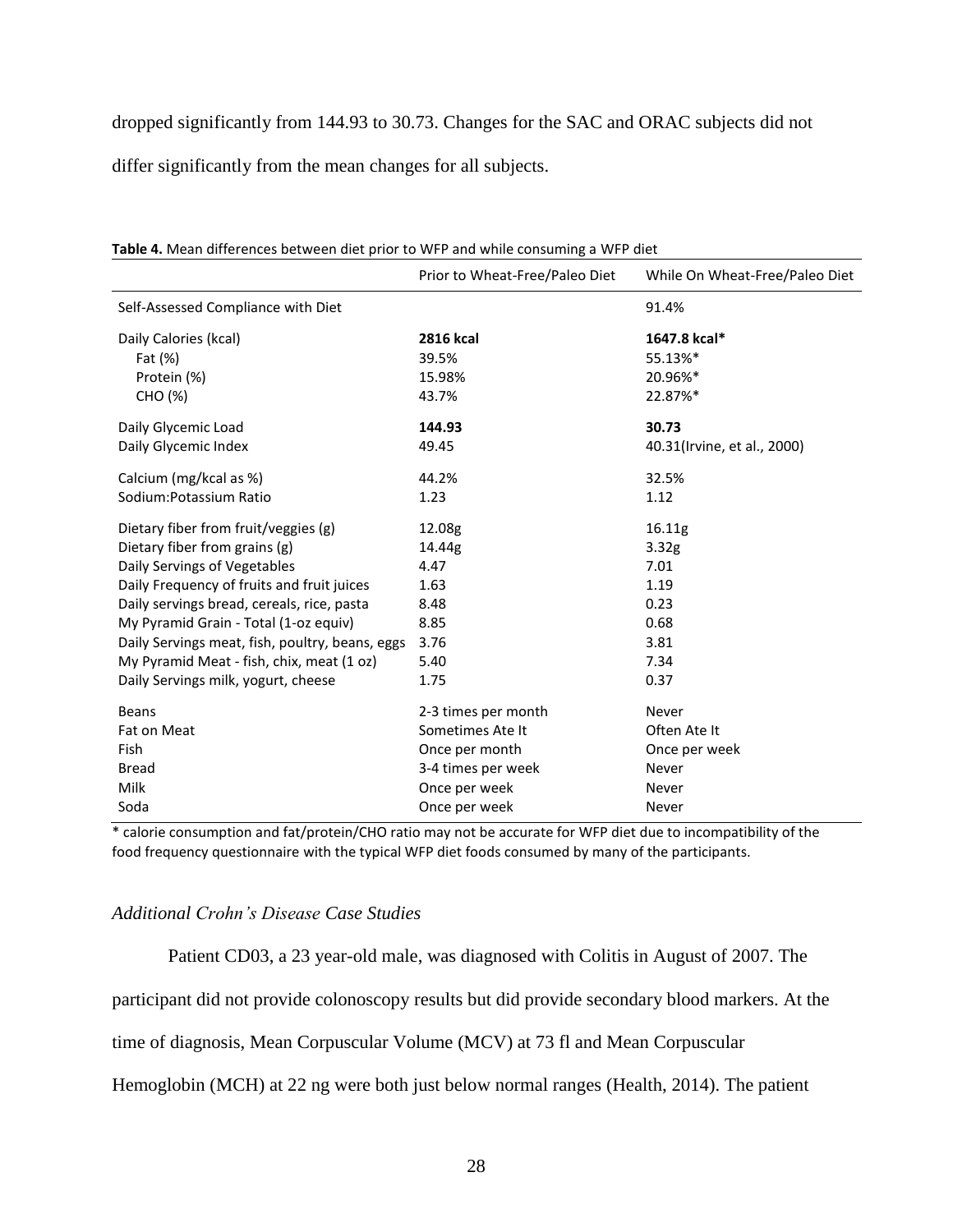started azathioprine and xylazine in May of 2008. MCV (71 fl) and MCH (20 ng) were still low in August of 2008.

The volunteer started taking 10 mg/week of methotrexate and 100 mg of azathioprine in November of 2008 and was diagnosed with Crohn's disease in May of 2009. A blood test in September of 2009 revealed a very high C-Reactive Protein (CRP) level (34.01 mg/dl), but both MCV (89 fl) and MCH (31.2 ng) had normalized. Figure 2 shows CRP values for subject CD03.

In November of 2009 the patient started a WFP diet. Tests six months later in April of 2010 showed a normal CRP level (1.0 mg/dl). The subject stopped taking both azathioprine and xylazine in May of 2010 but remained on methotrexate and azathioprine. The most recent test in August of 2010 showed normal CRP (0.37 mg/dl), MCV (93.9 fl) and MCH (32.3 ng). The patient is currently in clinic remission. He described his status as "I am also on medication 100mg azathioprine and some sulfasalazine methotrexate 10 mg / week. I would like to give them up but I do not have the courage yet. Weakness is completely gone as the symptoms went away."

# *Additional Type I Diabetes Case Studies*

Several other diabetes participants, who did not send medical records, also described improved glycemic control on a WFP diet that allowed them to reduce the dosage of their medications. Subject DM03, a 28 year-old male, provided a summary of his A1C values. Prior to the diet his values ranged between 7% and 8%. Several months after starting the diet, his first A1C test was 5.8% and his second was 6.2%. Another subject, DM04, a 27 year-old male commented that after going on the diet "I was much more sensitive to insulin, resulting in more frequent lows until I adjusted my dosages accordingly."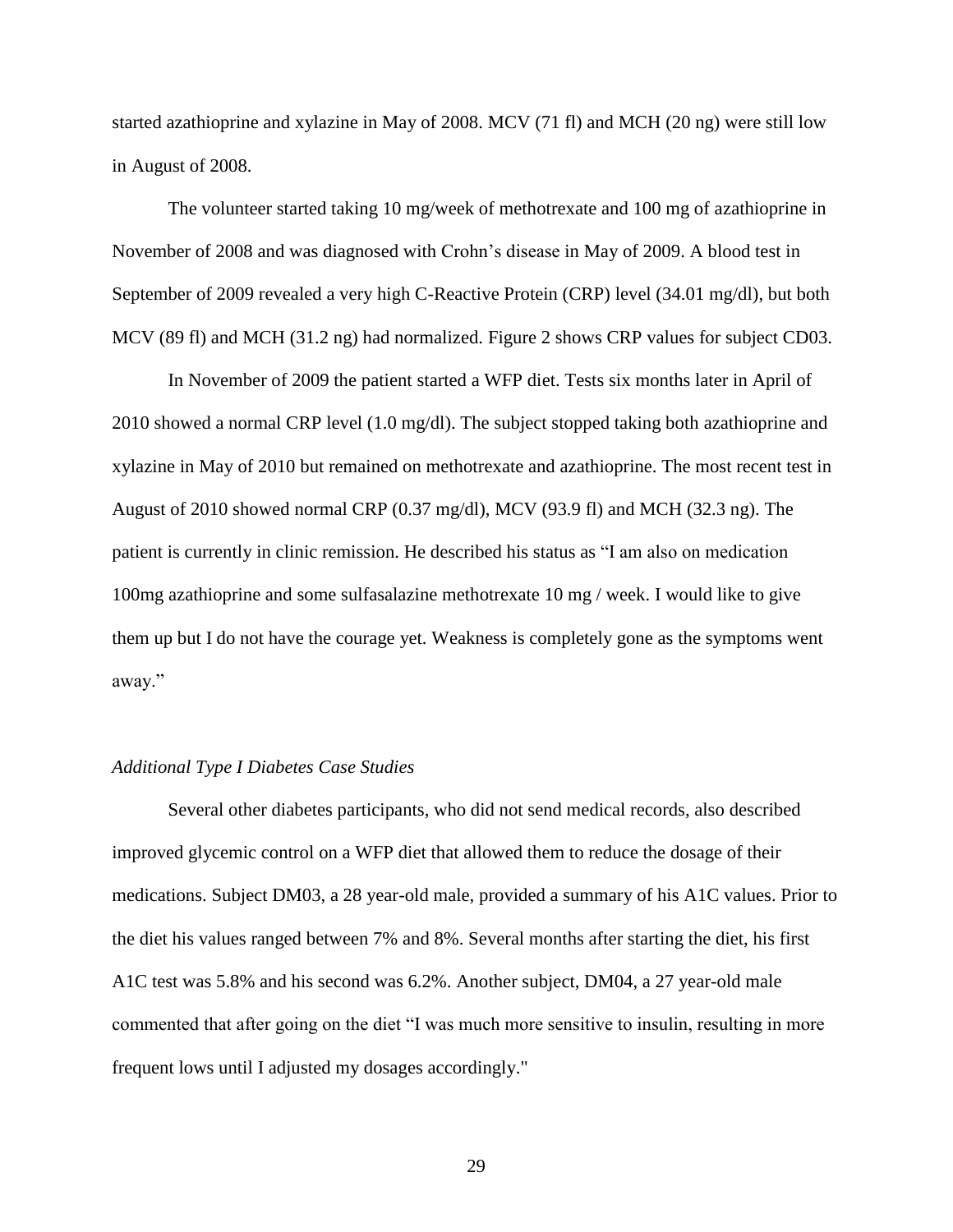#### *Hashimoto's Thyroiditis Case Studies*

Eighteen participants with Hashimoto's thyroiditis completed the questionnaires. 8 of 18 (44.4%) had signs of improvement and 4 of 8 (22.2%) were able to reduce medication while on a WFP diet. Eight participants sent medical records, of which two were correlatable. Both of those participants had medical signs of improvement.

Patient HT01, a 49 year-old male, was diagnosed in March of 2010 and placed on T3 thyroid medication for Hashimoto's and human chorionic gonadotropin (HCG) and testosterone for adrenal fatigue. At the time of diagnosis several key markers of his condition were high including thyroid stimulating hormone (TSH) at 5.2 ulU/m, thyroglobulin antibodies (TgAb) at 1.3 U/m, and thyroglobulin at 25.0 ng/ml [\(Baloch, et al., 2003\)](#page-32-11). Free T4 and free T3 were both within normal ranges. The patient's TSH concentrations normalized at 1.71 ulU/m two months after starting the T3 thyroid medication.

In November of 2010, he began a strict Paleo Diet, stopped the T3 thyroid medication, and started to reduce his testosterone and HCG medication. His TgAb concentrations had already normalized at <0.4 U/m when he started the diet which was likely due to the medication. By February of 2011 he was off all medication. Both TgAb and TSH concentrations remained normal throughout 2011 when he was managing his condition with diet alone. During the same period the patient's thyroglobulin concentrations steadily dropped from 22.2 ng/ml to a value of 6.8 ng/ml in September of 2011. Figure 6 traces the changes in TgAb and Thyroglobulin concentrations for volunteer HT01.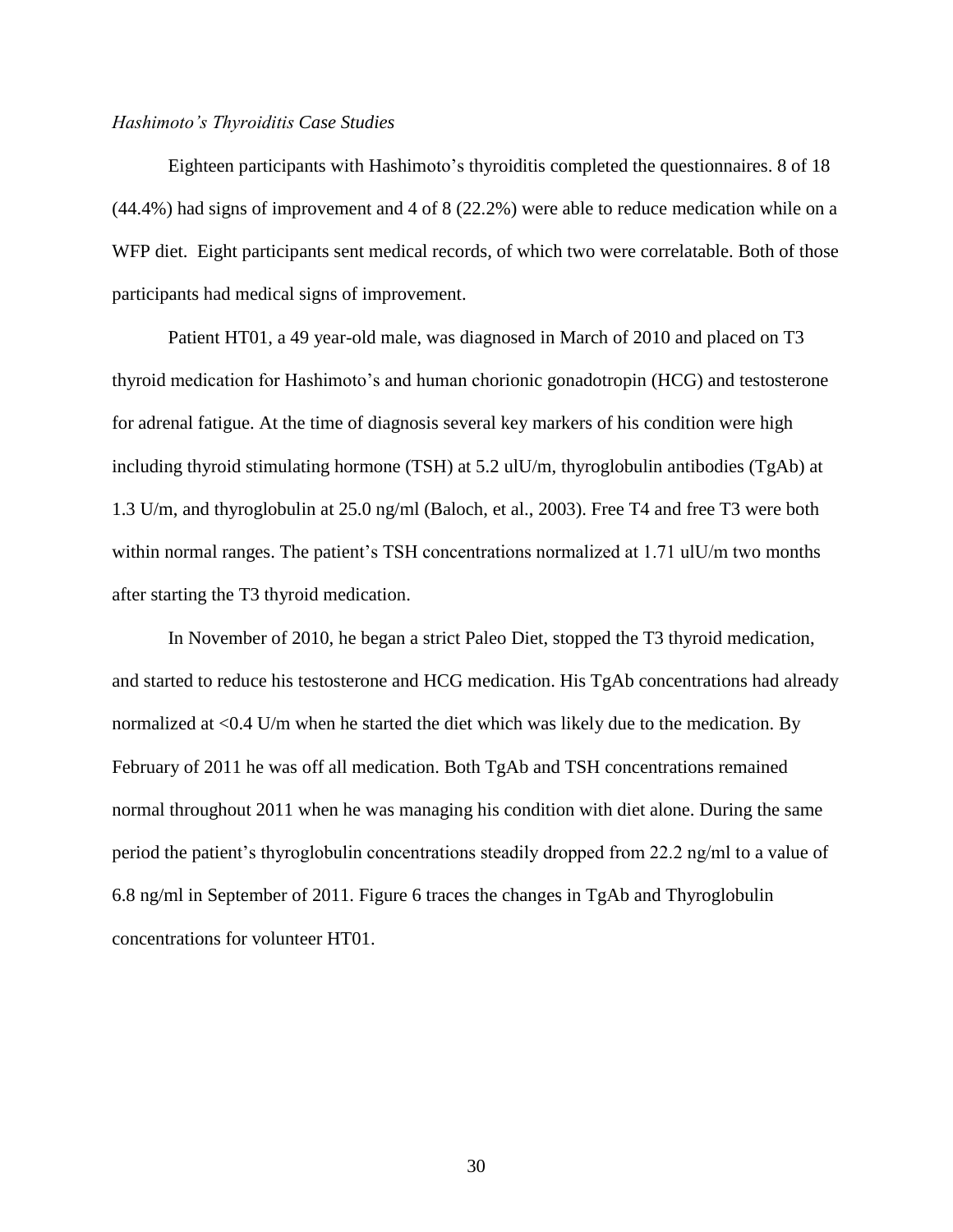

*Figure 6.* Thyroglobulin and TgAb levels for subject HT01. Tests did not differentiate TgAb levels below 0.4 IU/ml. Subject was diagnosed 8 months prior to diet and stopped all thyroid medication at the same time that he started a WFP diet.

Patient HT02, a 43 year-old female, was diagnosed with Hashimoto's thyroiditis in 1992. She took levothyroxine starting in 2002. Her condition was sub-clinical with no overt symptoms besides abnormal blood test results including a very high thyroid peroxidase antibody (TPOb) test at 120 U/ml in May of 2003 [\(Baloch, et al., 2003\)](#page-32-11). Most tests conducted by her physician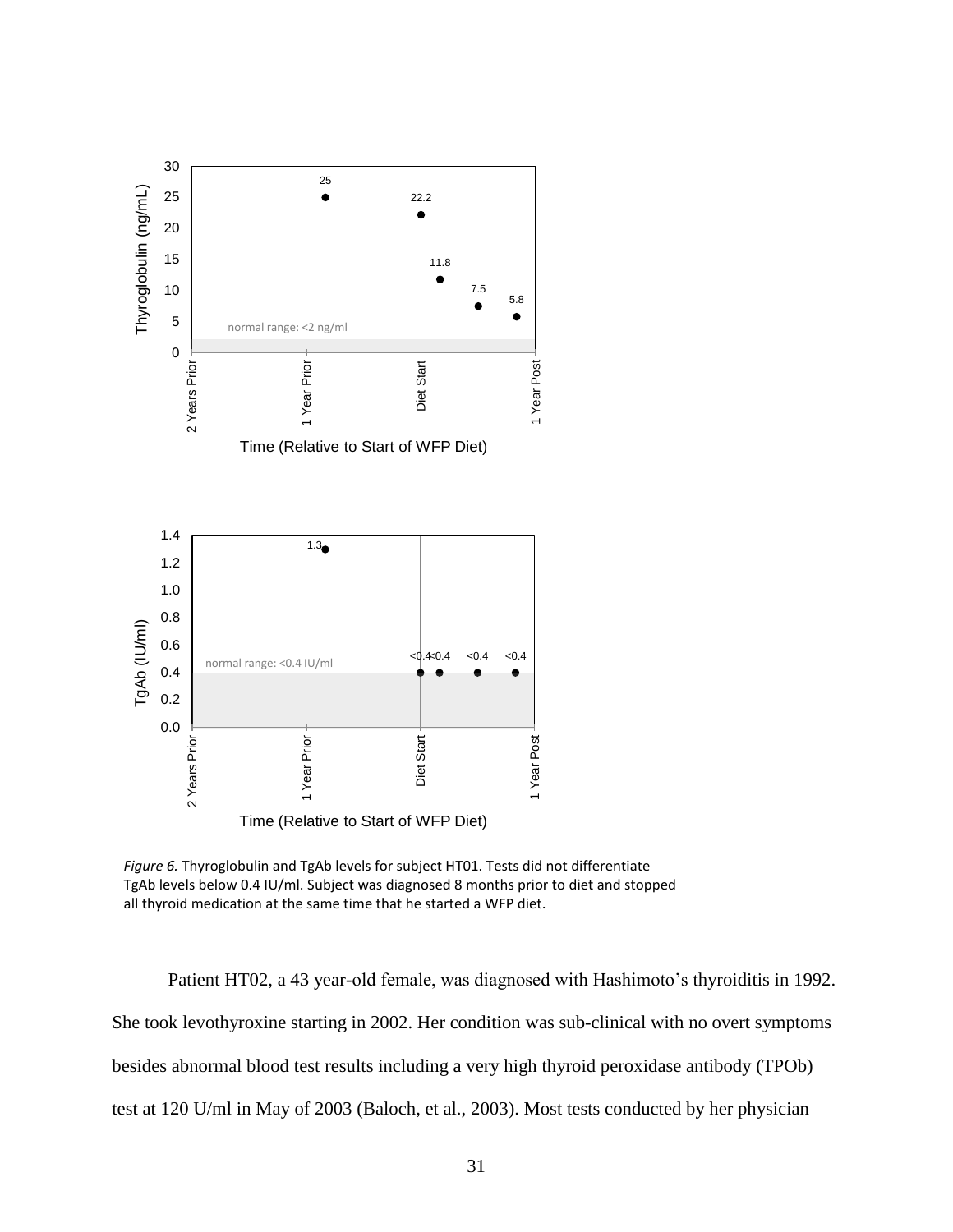evaluated TSH concentrations, a secondary marker of her condition. Figure 6 demonstrates that her TSH concentrations fluctuated between normal and high (2.23 to 8.08 ulU/m) in the three years prior to starting a WFP diet. In 2005, she started both a gluten and dairy-free diet. TSH concentrations normalized after starting the diet and remained in normal ranges (2.12 to 3.07 ulU/m). Interestingly the patient switched from levothyroxine to Armour Thyroid in January of 2010. Her TSH concentrations dropped from 2.9 to 0.7 ulU/m after starting the medication. In January of 2011 the patient was tested for gliadin intolerance. Her gliadin antibody IgG test was well within normal ranges at <3 U/ml. Volutneer HT02 reported that she did not consume wheat, diary, or fruit. The key finding in subject HT02 was a stabilization of her TSH concentrations after starting a WFP diet that did not correlate with any change in medication.



*Figure 7.* Thyroid stimulating hormone (TSH) concentrations for subject HT02. Normal range based on the National Academy of Clinical Biochemistry Guidelines [\(Baloch, et al.,](#page-32-11)  [2003\)](#page-32-11).

Three Hashimoto's patients did not provide medical records but provided information on the markers of their condition in their questionnaires. Patient HT03, a 47 year-old female, had TSH concentrations which were high and fluctuated significantly between 5.0 and 69.9 ulU/m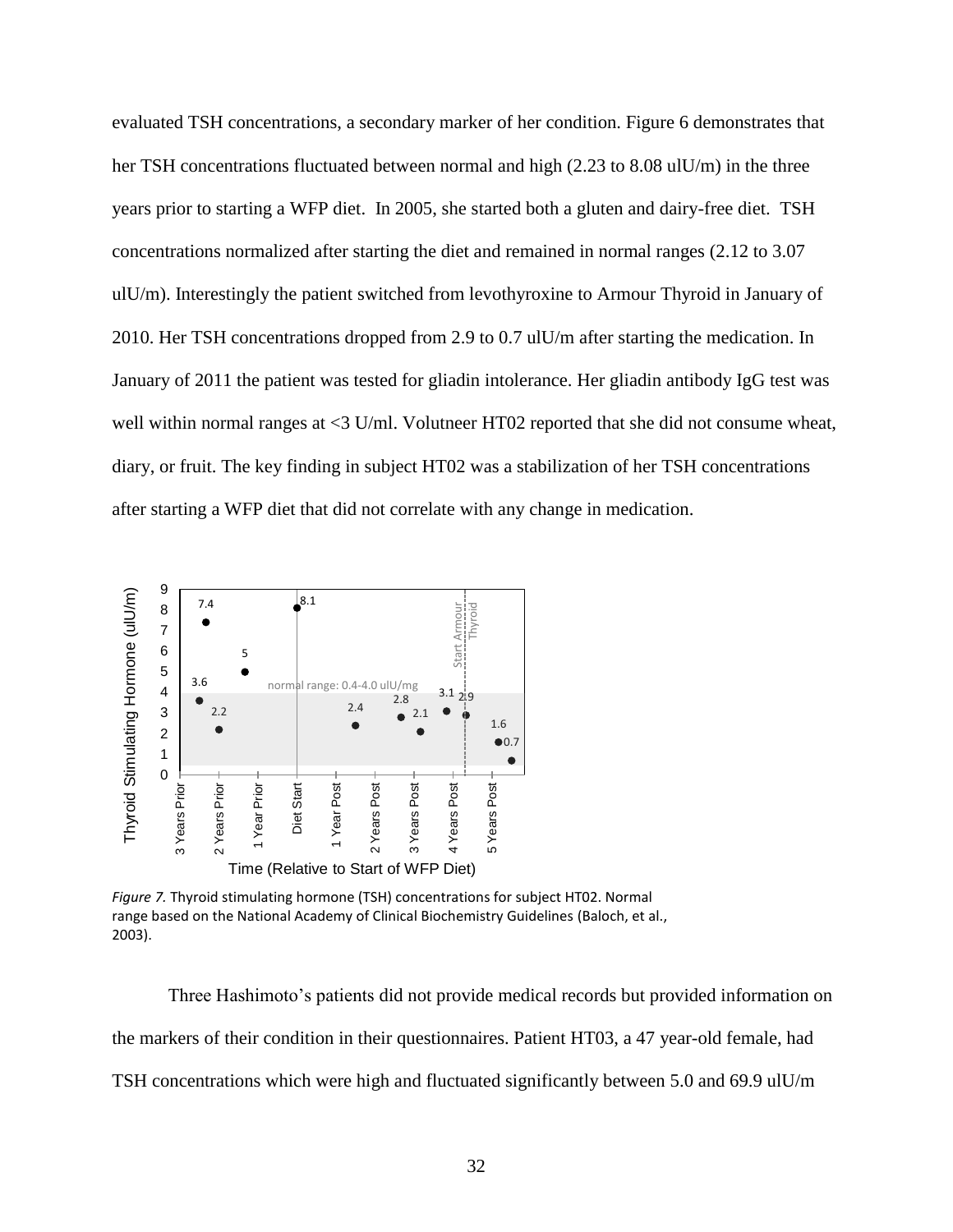prior to starting a WFP diet. On the diet, her concentrations normalized and her physician gradually reduced her medication (THYROID) from 180 mg to 60 mg per day. Volunteer HT04, a 61 year-old female, reduced her levothyroxine dose with physician recommendation from 125 μg to 75 μg per day in the nine months after starting a WFP diet. Volunteer HT05, a 48 year-old female, had her first negative TPOb test five months after starting a WFP diet.

# *Multiple Sclerosis, Ankylosing Spondylitis, and Psoriasis*

The study included four participants with multiple sclerosis and one, patient MS01, sent medical records. While MS01's records showed improvement in her condition, the improvement started before she went on a WFP diet. Volunteer MS02 did not send medical records but claims that her physician has seen no observable progression and she has had no relapse since going on a WFP diet, while volunteer MS03 claims to be symptom free for the first time since diagnosis.

A total of six patients with ankylosing spondylitis, a systemic autoimmune condition, participated in the study. Only one participant, volunteer AS01, provided medical records which were not sufficient to track her condition. Further, she changed her medication at the same time that she started a WFP diet. Two of the participants, including patient AS01, reported that their symptoms continued to progress after going on a WFP diet. Volunteer AS01 had a normal Westergren sedimentation rate of 6 mm/hr three years prior to starting the diet. A second test a year and a half after the diet was on the border of normal at 25 mm/hr [\(Bottiger, et al., 1967\)](#page-32-8). Volunteer AS02 did not provide medical records but she reported that she stopped all pain medication soon after going on a WFP diet in 2010. She claims to have had no flare-ups or pain in 2011. Participant AS03 reduced her medication from bi-weekly to monthly after starting a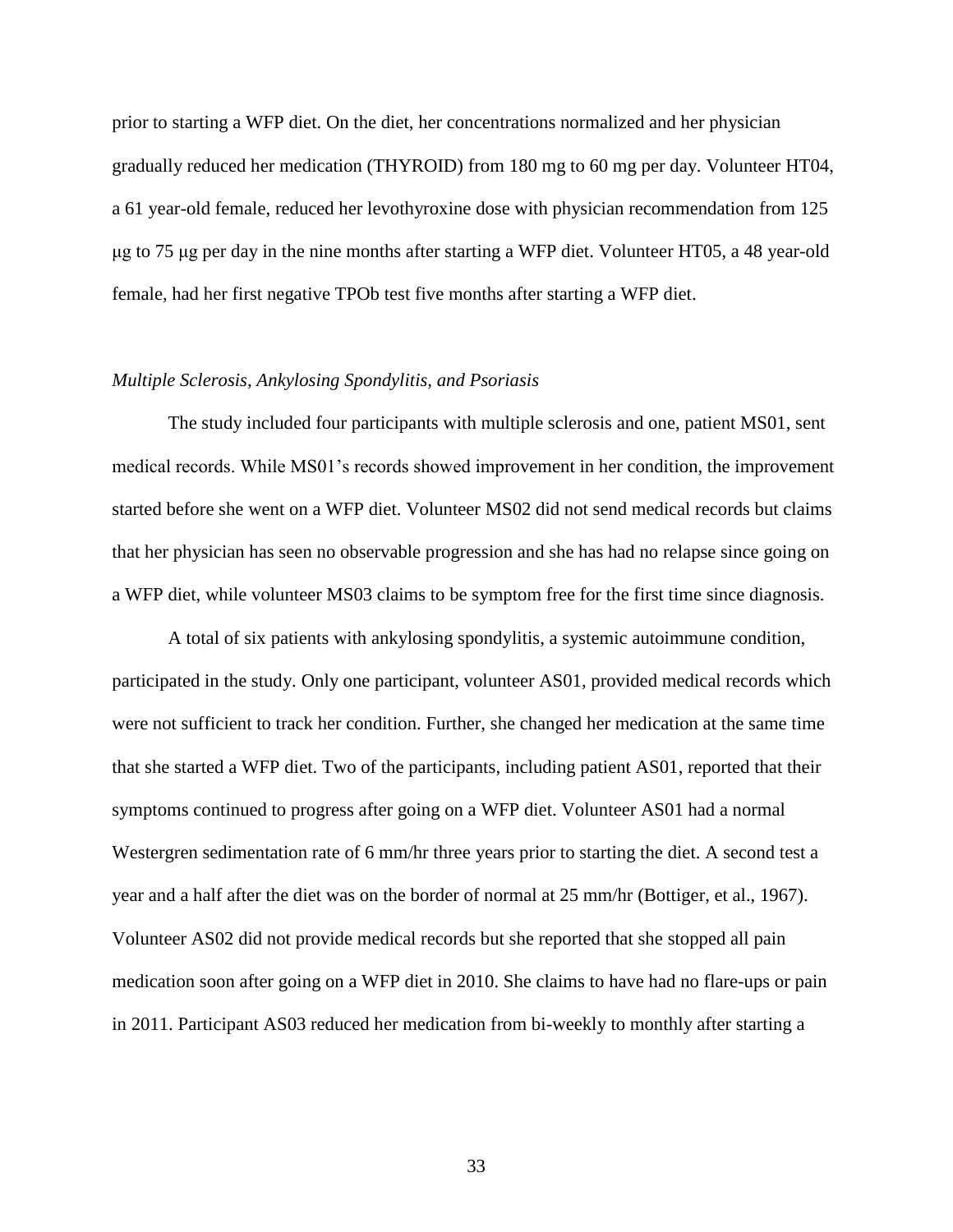WFP diet and eventually went off medication all together. Unfortunately she later had another large flare-up and returned to monthly medication.

Eight participants with psoriasis partook in the study and one sent medical records, but the records provided no markers relevant to his condition. Few of the participants took medication prior to or while on a WFP diet. Several participants reported reduction in lesions after starting the WFP diet. Patient PS01 reported that the guttate on his body went into remission and he no longer needed topical steroids. Volunteer PS02 claimed that her skin lesions had almost completely cleared since starting a WFP diet, but can reappear with greater severity when she eats wheat products.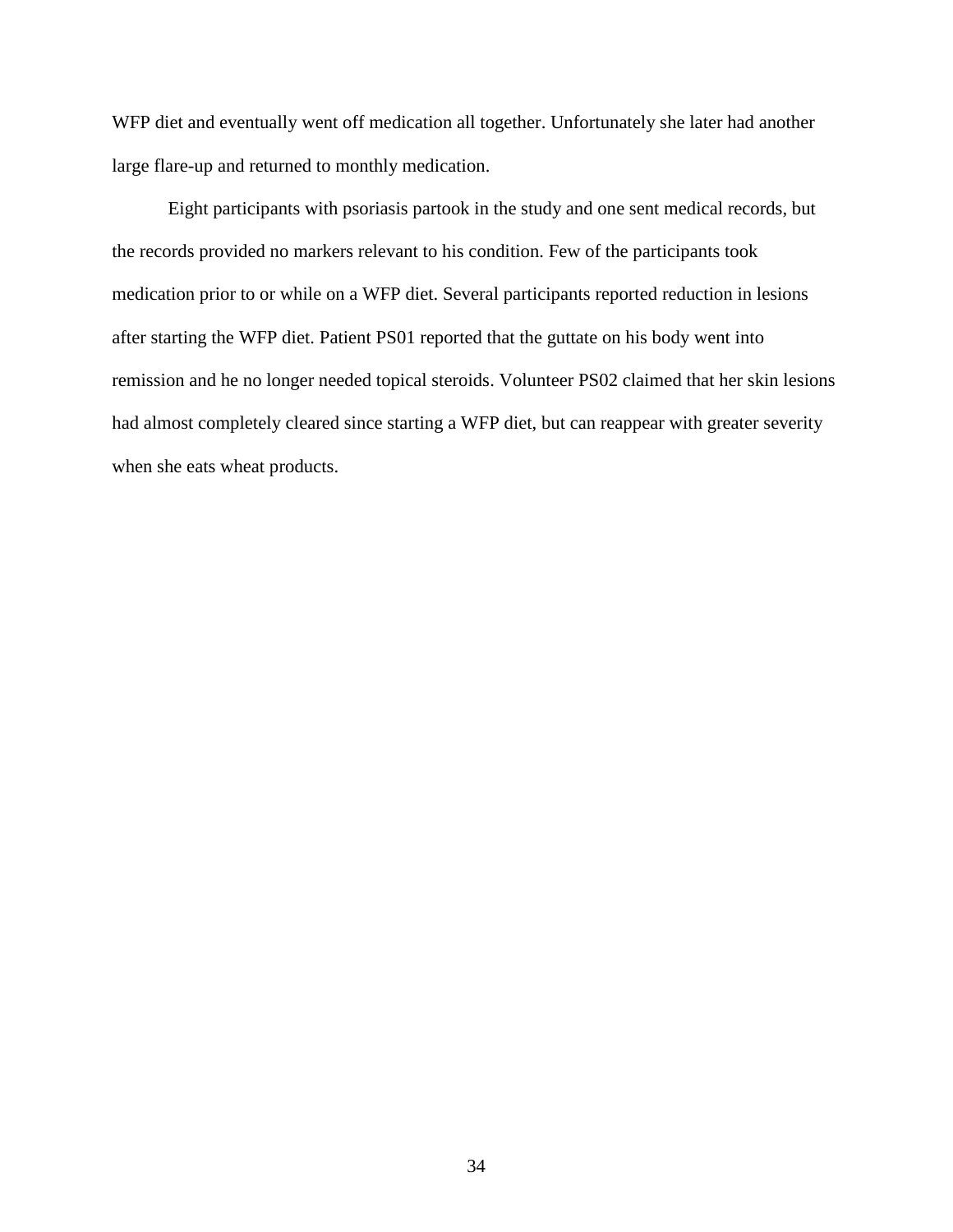|  | Table 5. Summary of case study participants. |
|--|----------------------------------------------|
|  |                                              |

| Subject Sex      |               | Condition                   | History                                            |                                                                                                                                                                  | Key Changes in Medical Records<br><b>Status</b>                                                                                                                                                                                                                                                                                                                                                                                                                                                                                                                                                                              | Confounders                                                          |
|------------------|---------------|-----------------------------|----------------------------------------------------|------------------------------------------------------------------------------------------------------------------------------------------------------------------|------------------------------------------------------------------------------------------------------------------------------------------------------------------------------------------------------------------------------------------------------------------------------------------------------------------------------------------------------------------------------------------------------------------------------------------------------------------------------------------------------------------------------------------------------------------------------------------------------------------------------|----------------------------------------------------------------------|
| CD <sub>01</sub> | Male          | Crohn's<br><b>Disease</b>   | 04.07<br>06.07<br>12.07                            | Start of symptoms<br>Start of WFP diet<br>Diagnosis<br><b>Took Flagyl and</b><br>Entocort for one month                                                          | MCV (69 fL) and MCH (22.6 pg) were both low at start of<br>Subject has remained<br>medication free and is<br>diet but reached normal concentrations (88 fL and 30.4<br>in clinical remission.<br>pg) by 04.2009<br>Regular follow ups no<br>CRP (9.2 mg/dl) was high at time of diagnosis. Returned<br>$\bullet$<br>longer recommended<br>to normal (1.2 mg/dl) by 06.08                                                                                                                                                                                                                                                     | Subject<br>started WFP<br>diet prior to<br>diagnosis                 |
| CD <sub>02</sub> | Male          | Crohn's<br><b>Disease</b>   | 06.03<br>06.04<br>09.09<br>10.09                   | Diagnosis<br><b>Start Pentasa</b><br>Start of WFP diet<br>Stopped medication                                                                                     | In clinical remission and<br>Colonoscopies showed continued chronic colitis and<br>no longer needs regular<br>periodic pseudopolyp development from 2005-2009<br>checkups<br>2011 colonoscopy - no sign of inflammation                                                                                                                                                                                                                                                                                                                                                                                                      |                                                                      |
| CD <sub>03</sub> | Male          | Crohn's<br><b>Disease</b>   | 08.07<br>05.08<br>11.08<br>05.09<br>11.09<br>05.10 | <b>Colitis Diagnosis</b><br>Start Imuran & xylazine<br>Started methotrexate<br>and azathioprine<br>Crohn's Diagnosis<br>Start WFP diet<br>Stop Imuran & xylazine | Subject is in clinical<br>Colonoscopies were not provided<br>$\bullet$<br>remission and has<br>CRP concentrations (28-32 mg/dl) were high in 2008 to<br>begun an exercise<br>2009. Normal CRP concentrations (0.37-1.0 mg/dl) in<br>2010<br>program<br>Weight increased from 138 lbs to 155 lbs while on WFP<br>diet                                                                                                                                                                                                                                                                                                         |                                                                      |
| DB01             | Female Type I | <b>Diabetes</b><br>Mellitus | 01.89<br>03.09                                     | Diagnosis<br>Start Novolog and<br>Lantus<br>Start of WFP diet                                                                                                    | Continues to reduce<br>A1C concentrations (varied 6.2% to 7.3%) remained high<br>$\bullet$<br>medication while<br>for four years prior to WFP diet<br>maintaining below<br>A1C concentrations dropped to normal range (5.6%) in<br>diagnostic A1C<br>02.11<br>concentrations                                                                                                                                                                                                                                                                                                                                                 |                                                                      |
| DB <sub>02</sub> | Female Type I | <b>Diabetes</b><br>Mellitus | 11.10<br>12.10                                     | Diagnosis<br>Start Novolog and<br>Levemir<br>Start WFP diet                                                                                                      | A1C concentrations<br>A1C concentrations were very high (10.5%) at time of<br>dropped from very high<br>diagnosis. Concentrations were back to normal (4.7%)<br>to normal values within<br>by 04.11<br>five months of WFP diet<br>start                                                                                                                                                                                                                                                                                                                                                                                      | Subject<br>started WFP<br>diet soon<br>after<br>medication           |
| HT01             | Male          | Hashimoto's<br>Thyroiditis  | 03.10<br>05.10<br>11.10<br>11.10                   | Diagnosis<br>Start T3 thyroid and<br><b>HCG</b> medication<br>Stopped medication<br>Start WFP diet                                                               | TgAb (1.3 U/mL), Thyroglobulin (25 ng/mL), and TSH (5.2<br>Stopped taking<br>$\bullet$<br>ulU/ml) were all above normal ranges 9 months prior to<br>medication just prior to<br>diet (02.10)<br>WFP diet. Primary<br>TSH normalized (1.71 ulU/ml) soon after starting T3<br>immune markers of<br>$\bullet$<br>Thyroid and remained in normal ranges<br>condition continued to<br>TgAb concentrations normalized (<0.4) soon after<br>improve for a year after<br>$\bullet$<br>starting WFP diet and remained normal<br>the diet.<br>Thyroglobulin improved steadily from 22.2 ng/mL at<br>start of diet to 6.8 ng/mL (09.11) | TSH and free<br><b>T4</b><br>normalized<br>prior to<br>starting diet |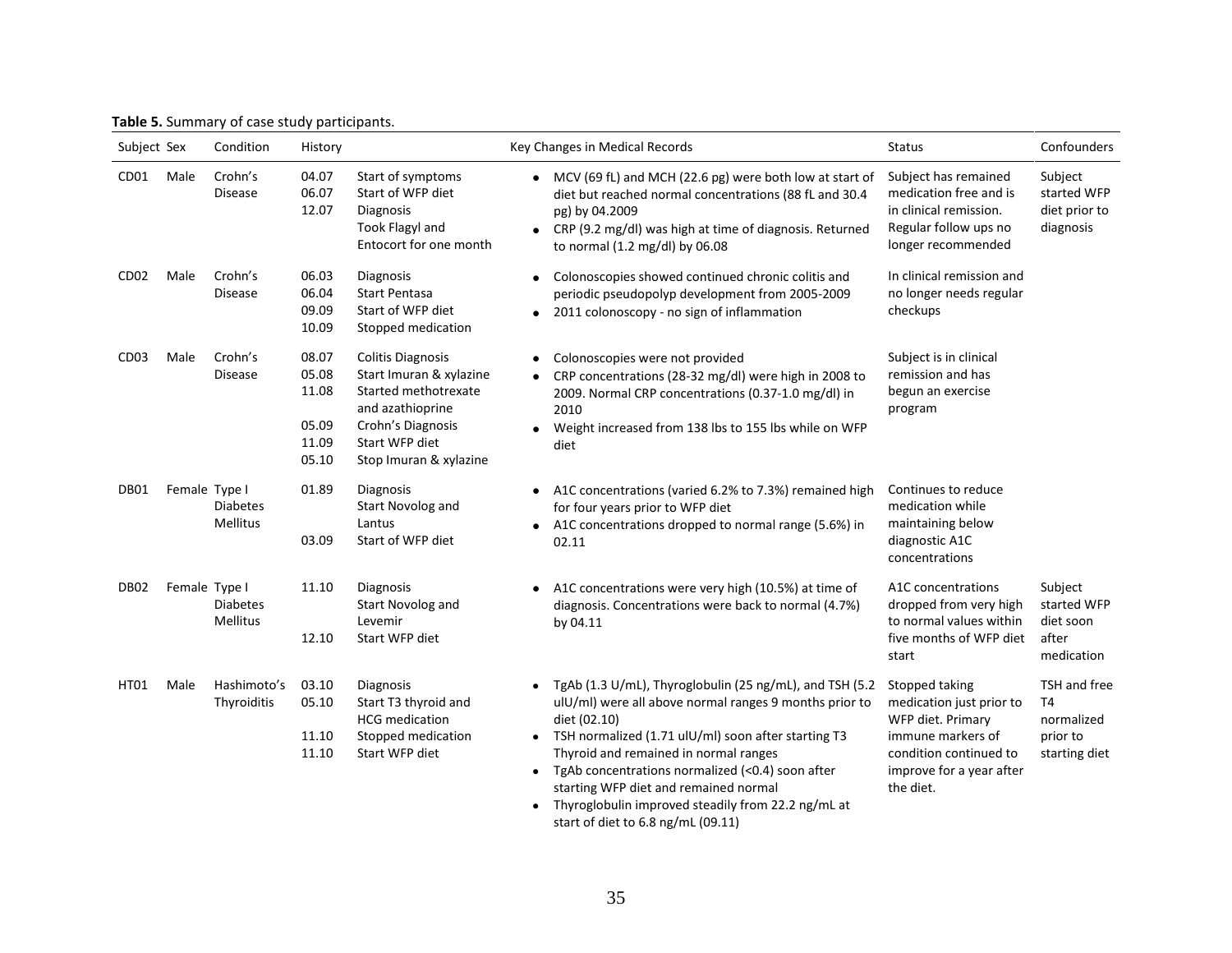| <b>HT02</b> | Female Hashimoto's<br>Thyroiditis                | 1992<br>2002<br>09.05<br>01.10                    | <b>Diagnosis</b><br>Start levothyroxine<br>Start WFP diet<br>Stopped levothyroxine<br><b>Start Armour Thyroid</b>                                             |           | TSH concentrations fluctuated between normal and high<br>(2.23-8.08 uIU/m) prior to WFP diet. Values remained<br>normal (0.7-3.07 ulU/m) after 2005.                                                                                                                                                                                                                                   | Condition was<br>subclinical so no overt<br>change in symptoms.<br><b>TSH concentrations</b><br>normalized on WFP diet                                                                                                                               |
|-------------|--------------------------------------------------|---------------------------------------------------|---------------------------------------------------------------------------------------------------------------------------------------------------------------|-----------|----------------------------------------------------------------------------------------------------------------------------------------------------------------------------------------------------------------------------------------------------------------------------------------------------------------------------------------------------------------------------------------|------------------------------------------------------------------------------------------------------------------------------------------------------------------------------------------------------------------------------------------------------|
| <b>RA01</b> | Female Rheumatoid<br>Arthritis                   | 02.09<br>04.09<br>10.09<br>04.10                  | <b>Diagnosis</b><br><b>Start Methotrexate</b><br><b>Start Enbrel</b><br>Start WFP diet<br>Switched to Plaquinel<br>and Humira                                 | $\bullet$ | Rheumatologist reported a halt in progression five<br>months after starting WFP (03.10)<br>MCV ranged 90-97 fL pre-diet and rose to slight above<br>normal values (100-103 fL) while on diet                                                                                                                                                                                           | Condition was always<br>mild but now no longer<br>progressing. She is<br>slowly reducing<br>medication and hoping<br>to try a drug-free<br>remission                                                                                                 |
| <b>RA02</b> | Female Seronegative<br>Rheumatoid<br>Arthritis   | 04.04<br>07.04<br>10.04<br>2007<br>05.10<br>08.10 | <b>Diagnosis</b><br><b>Start MTX and Plaguenil</b><br>Start WFP diet<br>Stopped medication<br>Started methotrexate<br>And Enbrel<br>Started strict Paleo diet |           | CRP concentrations were generally high (3.7 to 20.7)<br>mg/dl) from 2004 through 2006. Concentrations were<br>normal (1.4 to 4.9 mg/dl) while medication free but hit<br>high concentrations again (15.4 mg/dl) during flare-up in<br>2010<br>Sedimentation rate was very high (41 mm/hr) during<br>flare-up in 2010 but returned to normal ranges (4<br>mm/hr) after starting Enbrel. | Subject had a very<br>complex history. She<br>attempted to manage<br>condition with diet<br>alone from 2007 to<br>2010. A flare-up of her<br>condition in 2010<br>caused her to go back<br>on medication that<br>appeared to reduce<br>inflammation. |
| MC01        | Female Mixed<br>Connective<br>Tissue<br>Disorder | 11.06<br>03.10<br>06.10<br>08.10<br>05.11         | Diagnosis (approx.)<br>Start WFP diet<br>Start deltacortene<br>Stopped medication<br><b>Start Plaquenil</b>                                                   | $\bullet$ | Anti ENA screen was positive in all tests conducted<br>between 10.09 and 11.10<br>C3 (141 mg.dl) and C4 (20.6 mg/dl) were both normal<br>just prior to diet.<br>C3 (86-89 mg.dl) dropped to below normal values in<br>year after start of diet while C4 (13 mg/dl) became low<br>normal                                                                                                | No medical evidence of<br>improvement on WFP<br>diet. Drop in C3<br>concentrations may<br>indicate further<br>progression.                                                                                                                           |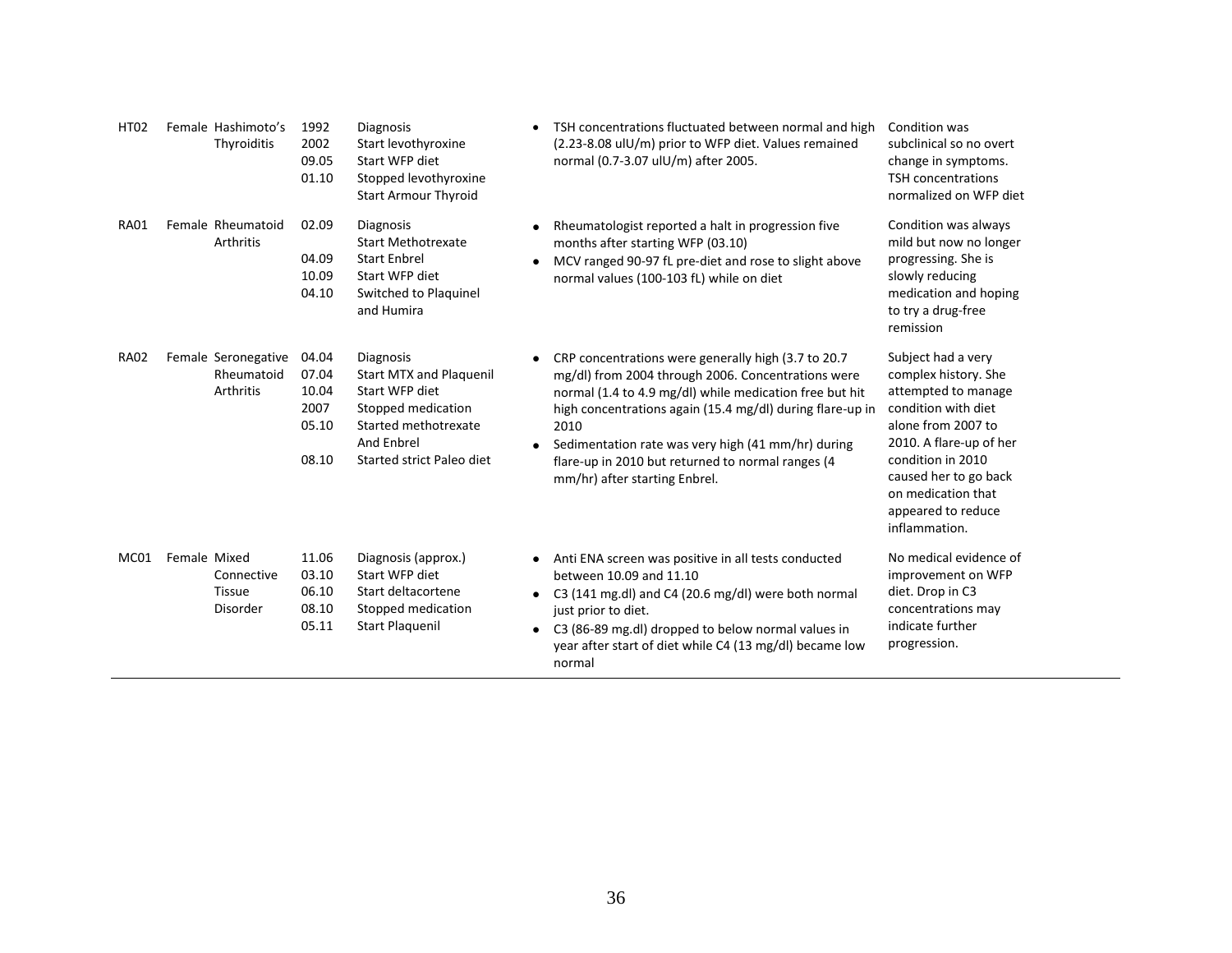# APPENDIX B

# INFORMED CONSENT FORM

# Dear Participant,

My name is Trevor Connor and I am a researcher from Colorado State University in the Department of Health and Exercise Science. We are conducting a research study on the effects of a Paleo and/or wheat-free diet on autoimmune illness. The title of our project is the *Influence of a Paleolithic Diet on Autoimmune Progression*. The Principal Investigator is Dr. Loren Cordain, Health and Exercise Science and the Co-Principal Investigator is Trevor Connor, Health and Exercise Science.

We would like you to participate in a series of questionnaires related to your autoimmune condition and dietary behavior. Each questionnaire will take approximately 15 to 20 minutes to complete and you will be asked to complete between one and four questionnaires. Your participation in this research is voluntary. If you decide to participate in the study, you may withdraw your consent and stop participation at any time without penalty.

Each participant will be assigned an identification number in order to maintain the confidentiality of their answers and documents. A password protected electronic document will be maintained to determine which identification number is associated with which subject. This document will be the place where personal information (name, address, email address, phone number) about each subject will be maintained. The document will be kept on a local computer (to minimize the risk of unwarranted access.) Only the primary researchers in this study will have access to the document.

Questionnaires will be completed through an online password-protected website and only your identification number will be associated with the questionnaire. Completed questionnaires will be viewed by the Principle Investigators only.

We are also optionally asking for medical records related to your illness. These records are voluntary and not required for participation, but will aid the study significantly. Specifically, we will look at changes in the specific symptoms and markers related to your disease (i.e. blood markers, neurological tests, etc.) When the medical records are received, they will be scanned and any information that can associate the documents with the subject (i.e. name, address, phone number) will be erased and replaced with the subject's identification number. Once scanned, the original documents will be kept in a secure, locked cabinet maintained in the department of Health and Exercise at Colorado State University.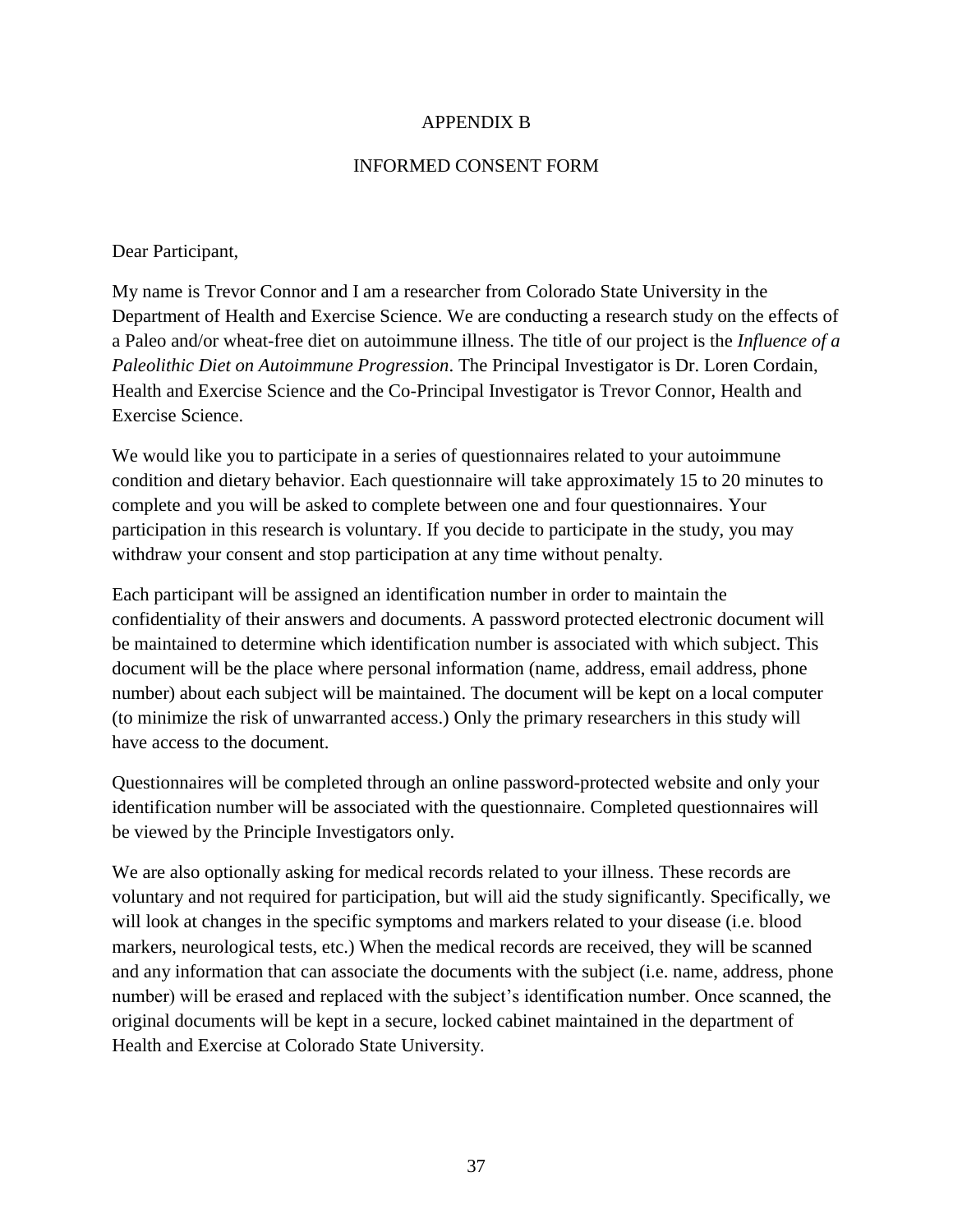While there are no direct benefits to you, we hope to gain more knowledge on how a Paleolithic/wheat-free diet may help sufferers of autoimmune conditions. Participation in this study presents no direct risk to the participant. It is not possible to identify all potential risks in research procedures, but the researcher(s) have taken reasonable safeguards to minimize any known and potential, but unknown, risks.

If you have any questions, please contact Trevor Connor at **Trevor** connormed or

. If you have any questions about your rights as a volunteer in this research, contact Janell Barker, Human Research Administrator, at

Sincerely,

Loren Cordain Trevor Connor Exercise Science and Exercise Science

Professor, Health and Graduate Student, Health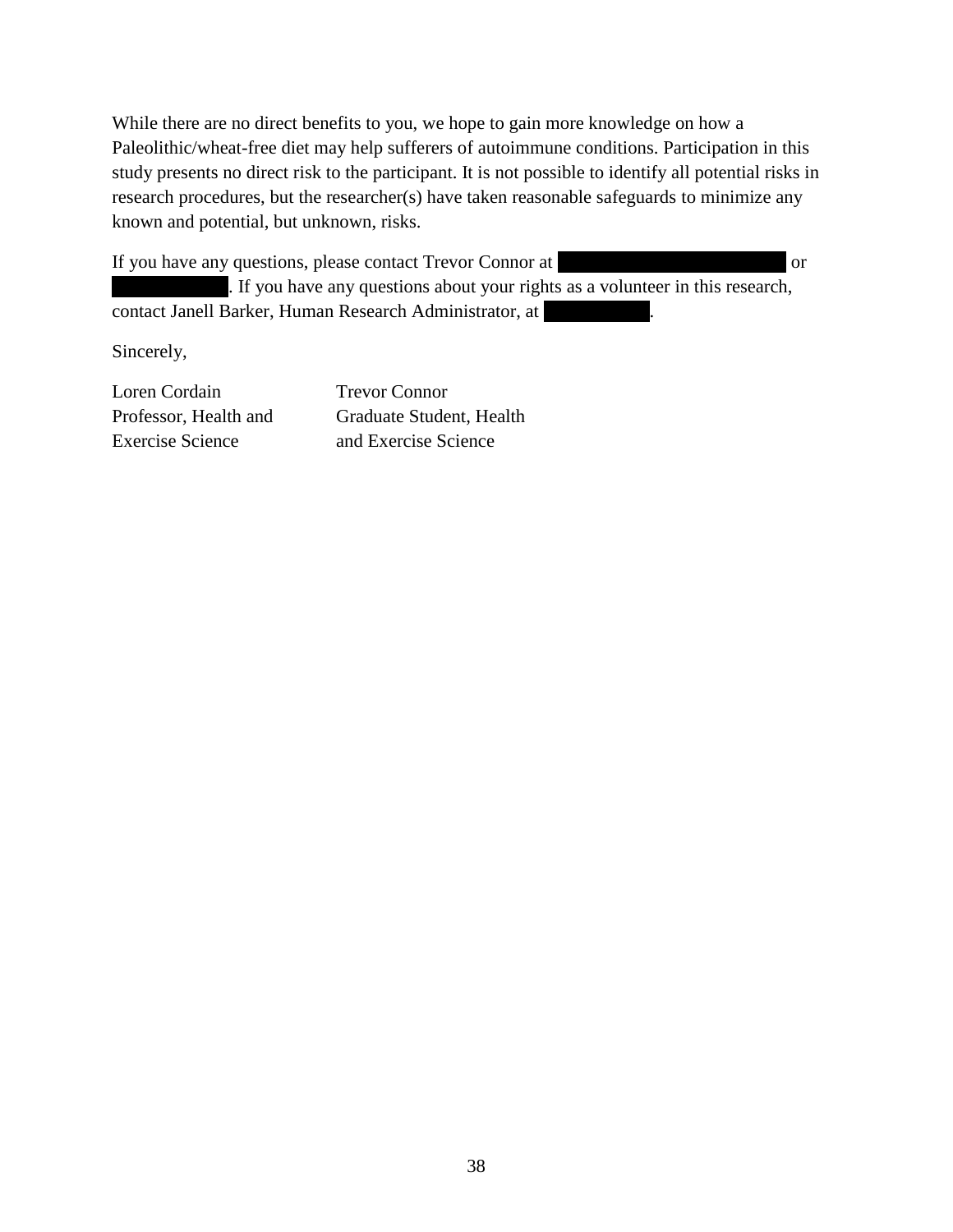# APPENDIX C

# FIRST INVESTIGATOR-CREATED QUESTIONNAIRE

#### **DEPARTMENT OF HEALTH AND EXERCISE SCIENCE COLORADO STATE UNIVERSITY DIET AND AUTOIMMUNITY PRELIMINARY QUESTIONNAIRE**

**STUDY DATE SUBJECT ID #** 

**Reviewed by:**

#### **THE FOLLOWING QUESTIONNAIRE SHOULD TAKE APPROXIMATELY 10 MINUTES TO COMPLETE. PLEASE ANSWER ALL QUESTIONS TO THE BEST OF YOUR KNOWLEDGE AND PRINT CLEARLY.**

#### **SECTION I: DEMOGRAPHIC INFORMATION**

| Age                | Date of Birth (MM/YYYY) _                                                                                                                                                                                         |
|--------------------|-------------------------------------------------------------------------------------------------------------------------------------------------------------------------------------------------------------------|
| <b>Sex</b>         |                                                                                                                                                                                                                   |
| Height             |                                                                                                                                                                                                                   |
| Current Weight     |                                                                                                                                                                                                                   |
| Ethnic Background: |                                                                                                                                                                                                                   |
| Asian              | <b>Black or African American</b><br>Native Hawaiian or Other Pacific Islander<br>White or Caucasian<br>Native American or Alaska Native<br>Hispanic or Latino or Spanish Origin<br>White, non-Hispanic<br>Unknown |

**SECTION II: AUTOIMMUNE DISEASES AND OTHER DISEASES THAT MAY HAVE AN AUTOIMMINE COMPONENT**

What conditions have you been diagnosed with?

Decline to Report

|                        | Date of Diagnosis<br>(month/year) | <b>Current Status</b> |  |
|------------------------|-----------------------------------|-----------------------|--|
| Alopecia Areata        |                                   |                       |  |
| Ankylosing Spondylitis |                                   |                       |  |
| Ataxia                 |                                   |                       |  |
| Crohn's Disease        |                                   |                       |  |
| Grave's Disease        |                                   |                       |  |
| Huntington's Disease   |                                   |                       |  |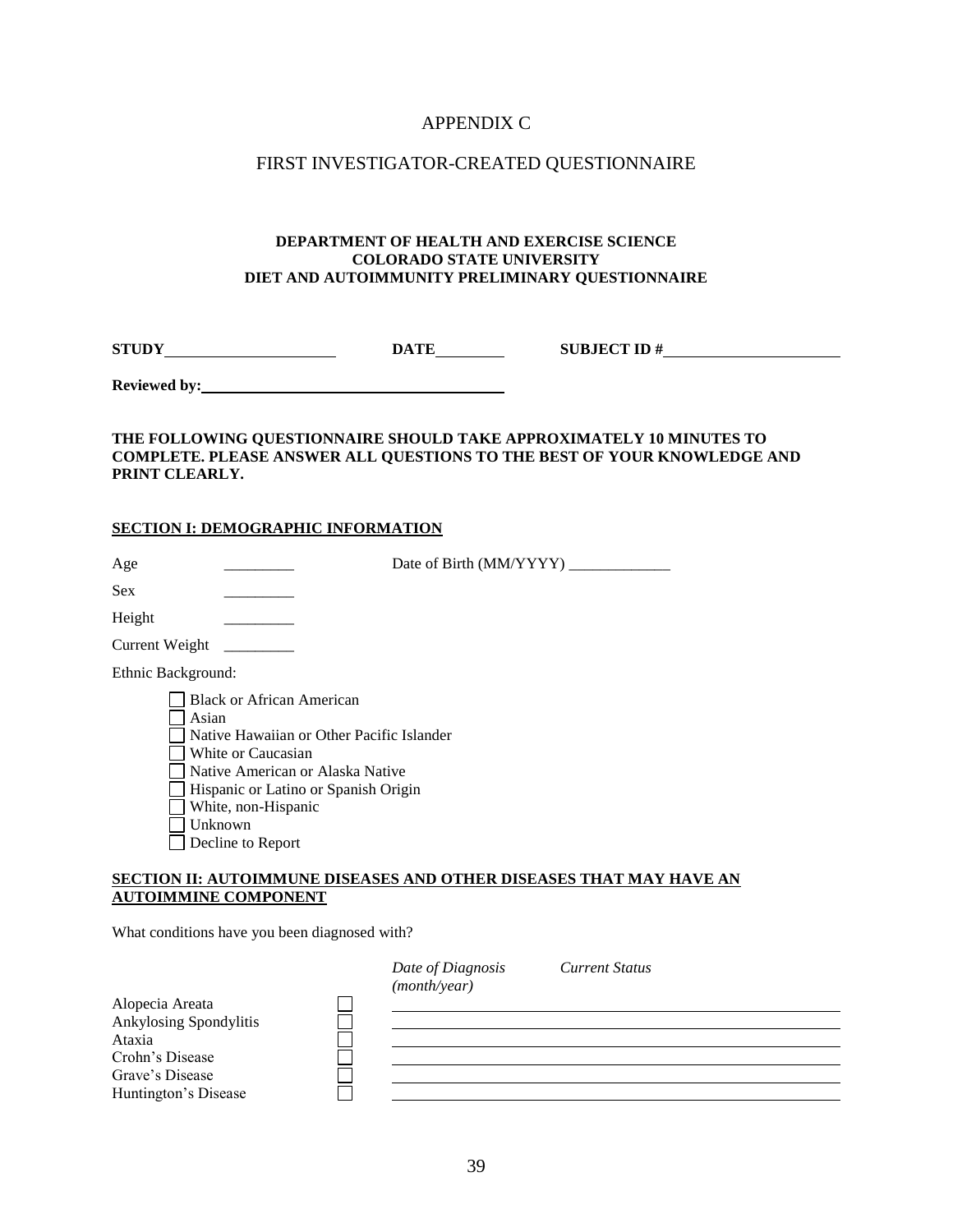| Hashimoto's Thyroiditis         |  |
|---------------------------------|--|
| Irritable Bowel                 |  |
| Kawasaki's Disease              |  |
| Lupus Nephritis                 |  |
| Lupus Erythematous              |  |
| Multiple Sclerosis              |  |
| Psoriasis                       |  |
| <b>Rheumatoid Arthritis</b>     |  |
| <b>Type I Diabetes Mellitus</b> |  |
| <b>Ulcerative Colitis</b>       |  |
| <b>Uveitis</b>                  |  |
| Vitiligo                        |  |
| Other                           |  |

(Other Potential Illnesses Include: Antiphospholipid Syndrome, Addison's Disease, Hemolytic Anemia, Meniers Disease, Goodpasture's Syndrome, Lymphoproliferative Syndrome, Myasthenia Gravis, Oophoritis, Becet's Disease, Bullous Pemphigoid, Dermatomyositis, Glomerulonephritis, Gullain-Barre Syndrome, Sarcoidosis, Sjogren's Syndrome, Pemphigus/Pemphigoid, Polyarteritis Nodosa, Wegener's Granulomatosis)

#### **SYMPTOMOLOGY**

Approximately when did you first notice symptoms (MM/YYYY):

Please list all symptoms that you have experienced as a result of the illness:

| Severity                                              |  |  |  |  |
|-------------------------------------------------------|--|--|--|--|
| (very severe) $1 \t2 \t3 \t4 \t5 \t6 \t7$ (very mild) |  |  |  |  |
| (very severe) $1 \t2 \t3 \t4 \t5 \t6 \t7$ (very mild) |  |  |  |  |
| (very severe) $1 \t2 \t3 \t4 \t5 \t6 \t7$ (very mild) |  |  |  |  |
| (very severe) $1 \t2 \t3 \t4 \t5 \t6 \t7$ (very mild) |  |  |  |  |
| (very severe) $1 \t2 \t3 \t4 \t5 \t6 \t7$ (very mild) |  |  |  |  |
| (very severe) $1 \t2 \t3 \t4 \t5 \t6 \t7$ (very mild) |  |  |  |  |
| (very severe) $1 \t2 \t3 \t4 \t5 \t6 \t7$ (very mild) |  |  |  |  |
| (very severe) $1 \t2 \t3 \t4 \t5 \t6 \t7$ (very mild) |  |  |  |  |
|                                                       |  |  |  |  |
|                                                       |  |  |  |  |

## **SECTION III: DIET HISTORY**

When did you start a Paleo/wheat-free diet (MM/YYYY)?

Are you still on the diet? YES  $\Box$  NO  $\Box$  If No, please explain why you stopped: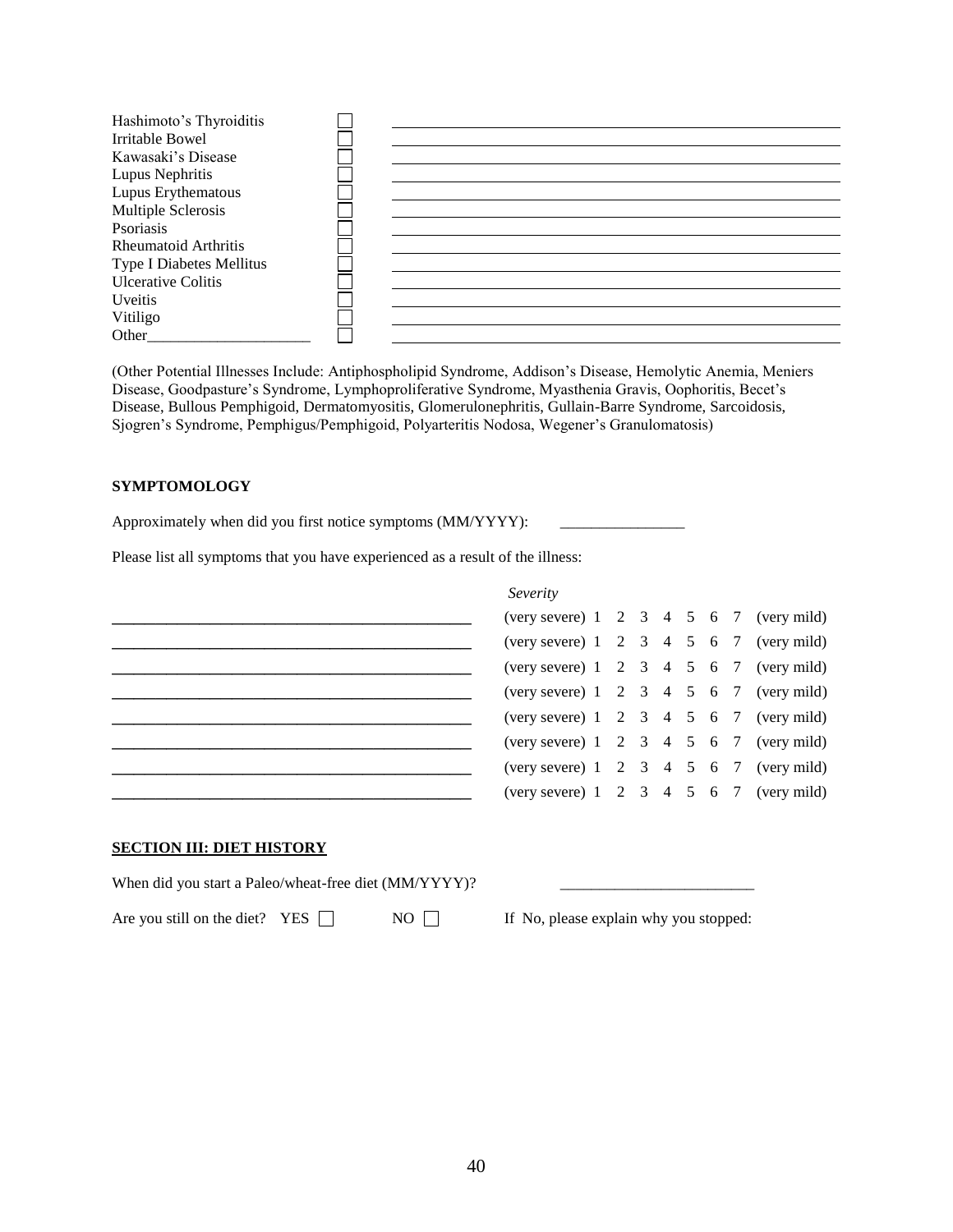| How long have you been/were you on the diet (months and years)? |
|-----------------------------------------------------------------|
|-----------------------------------------------------------------|

| Sausage          |                  |           |                  |
|------------------|------------------|-----------|------------------|
|                  | $\text{Check}$   |           | Eggs             |
| Shellfish        | Fried Foods_____ |           |                  |
|                  | Vegetables______ |           | Soybeans________ |
| Tomatoes________ | Bananas          |           |                  |
| Quinoa           |                  |           |                  |
|                  |                  | Hot Sauce |                  |
|                  |                  |           | (describe)       |

While on the diet, how many times per week did/do you eat the following foods?

How many servings per week of the following did you normally consume:

| Whole milk _______                     |                                                                                                                                                | Skim milk   | <b>Buttermilk</b>                                                    |
|----------------------------------------|------------------------------------------------------------------------------------------------------------------------------------------------|-------------|----------------------------------------------------------------------|
|                                        | $Tea$ and $I = \{$                                                                                                                             | Soft-Drinks | $\text{Beer}\_\text{max}$                                            |
| Wine                                   |                                                                                                                                                |             | Root Beer                                                            |
|                                        | If you consume eggs or meat, would you say you primarily eat (check all that apply):                                                           |             |                                                                      |
|                                        | Eggs: Omega-3 Eggs From free-range chickens                                                                                                    |             |                                                                      |
| Meats: $\vert \vert$                   | Grass-fed                                                                                                                                      |             | Low-Fat (99% lean by weight) [ High Fat (95% lean or less by weight) |
|                                        | $(0\%$ is not at all while 100% is completely compliant)                                                                                       |             |                                                                      |
| Would you describe your compliance as: |                                                                                                                                                |             |                                                                      |
|                                        | (Break the "rules" frequently) 1 2 3 4 5 6 7 (Never break the rules)                                                                           |             |                                                                      |
|                                        | (Periodic or On-and-Off) 1 2 3 4 5 6 7 (Constant)                                                                                              |             |                                                                      |
|                                        | Have you ever been a vegetarian? Yes No<br>If so, approximately what dates (give months and years): started _____________ stopped ____________ |             |                                                                      |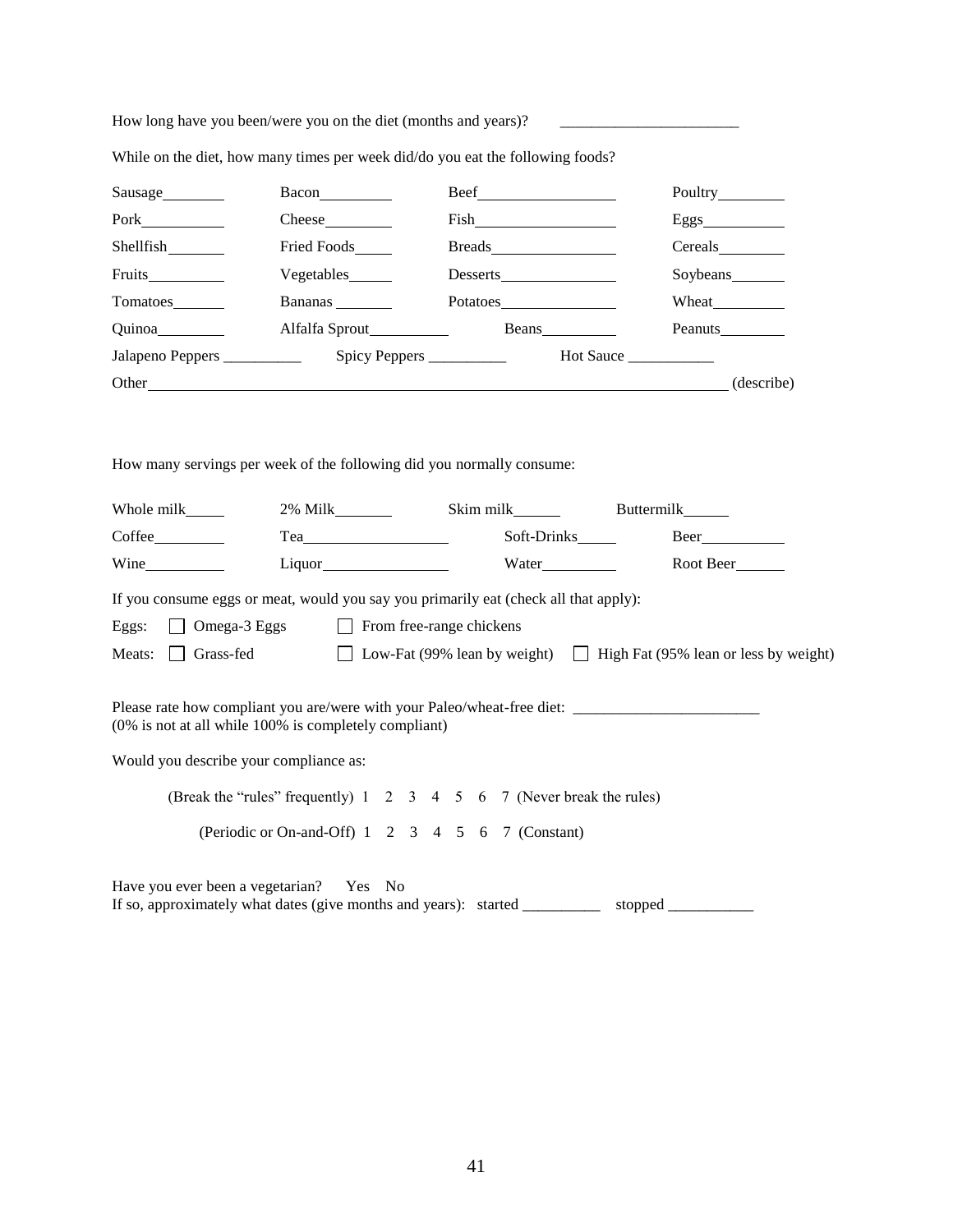## **SECTION IV: DIET AND DISEASE STATUS**

Have any symptoms improved or gotten worse since starting a Paleo/wheat-free diet (please list and describe)?

| Symptom      | Change |  |  |  |                                                       |
|--------------|--------|--|--|--|-------------------------------------------------------|
|              |        |  |  |  | (much worse) $-3$ $-2$ $-1$ 0 1 2 3 (completely gone) |
|              |        |  |  |  | (much worse) $-3$ $-2$ $-1$ 0 1 2 3 (completely gone) |
|              |        |  |  |  | (much worse) $-3$ $-2$ $-1$ 0 1 2 3 (completely gone) |
|              |        |  |  |  | (much worse) $-3$ $-2$ $-1$ 0 1 2 3 (completely gone) |
|              |        |  |  |  | (much worse) $-3$ $-2$ $-1$ 0 1 2 3 (completely gone) |
|              |        |  |  |  | (much worse) $-3$ $-2$ $-1$ 0 1 2 3 (completely gone) |
|              |        |  |  |  | (much worse) $-3$ $-2$ $-1$ 0 1 2 3 (completely gone) |
|              |        |  |  |  | (much worse) $-3$ $-2$ $-1$ 0 1 2 3 (completely gone) |
| Description: |        |  |  |  |                                                       |

If you or your doctor has witnessed any measureable changes in your blood or other markers (such as weight, thyroid hormone, cholesterol, or any markers related to your condition,) please list them below:

| <i>Biomarker</i>      | <b>Prior to Diet</b> |                     |                  | After Diet |  |                  |  |  |  |
|-----------------------|----------------------|---------------------|------------------|------------|--|------------------|--|--|--|
| <b>Blood Pressure</b> |                      | Systolic/Diastolic: |                  |            |  |                  |  |  |  |
| Cholesterol           |                      |                     | Total: HDL: LDL: |            |  | Total: HDL: LDL: |  |  |  |
| Body Weight           |                      |                     |                  |            |  |                  |  |  |  |
| Triglyceride Levels   |                      |                     |                  |            |  |                  |  |  |  |
|                       |                      |                     |                  |            |  |                  |  |  |  |
|                       |                      |                     |                  |            |  |                  |  |  |  |
|                       |                      |                     |                  |            |  |                  |  |  |  |

How would you describe the change in your overall disease progression since starting a Paleo/wheat-free diet:

| N/A |  |  |  |  |                                                                                                                                                                                                                                                                                                                                                                      |
|-----|--|--|--|--|----------------------------------------------------------------------------------------------------------------------------------------------------------------------------------------------------------------------------------------------------------------------------------------------------------------------------------------------------------------------|
| N/A |  |  |  |  |                                                                                                                                                                                                                                                                                                                                                                      |
| N/A |  |  |  |  |                                                                                                                                                                                                                                                                                                                                                                      |
| N/A |  |  |  |  |                                                                                                                                                                                                                                                                                                                                                                      |
| N/A |  |  |  |  |                                                                                                                                                                                                                                                                                                                                                                      |
|     |  |  |  |  | (significantly worse) $-3$ $-2$ $-1$ 0 1 2 3 (remission)<br>(significantly worse) $-3$ $-2$ $-1$ 0 1 2 3 (remission)<br>(significantly worse) $-3$ $-2$ $-1$ 0 1 2 3 (remission)<br>(significantly worse) $-3$ $-2$ $-1$ 0 1 2 3 (remission)<br>(significantly worse) $-3$ $-2$ $-1$ 0 1 2 3 (remission)<br>(significantly worse) $-3$ $-2$ $-1$ 0 1 2 3 (remission) |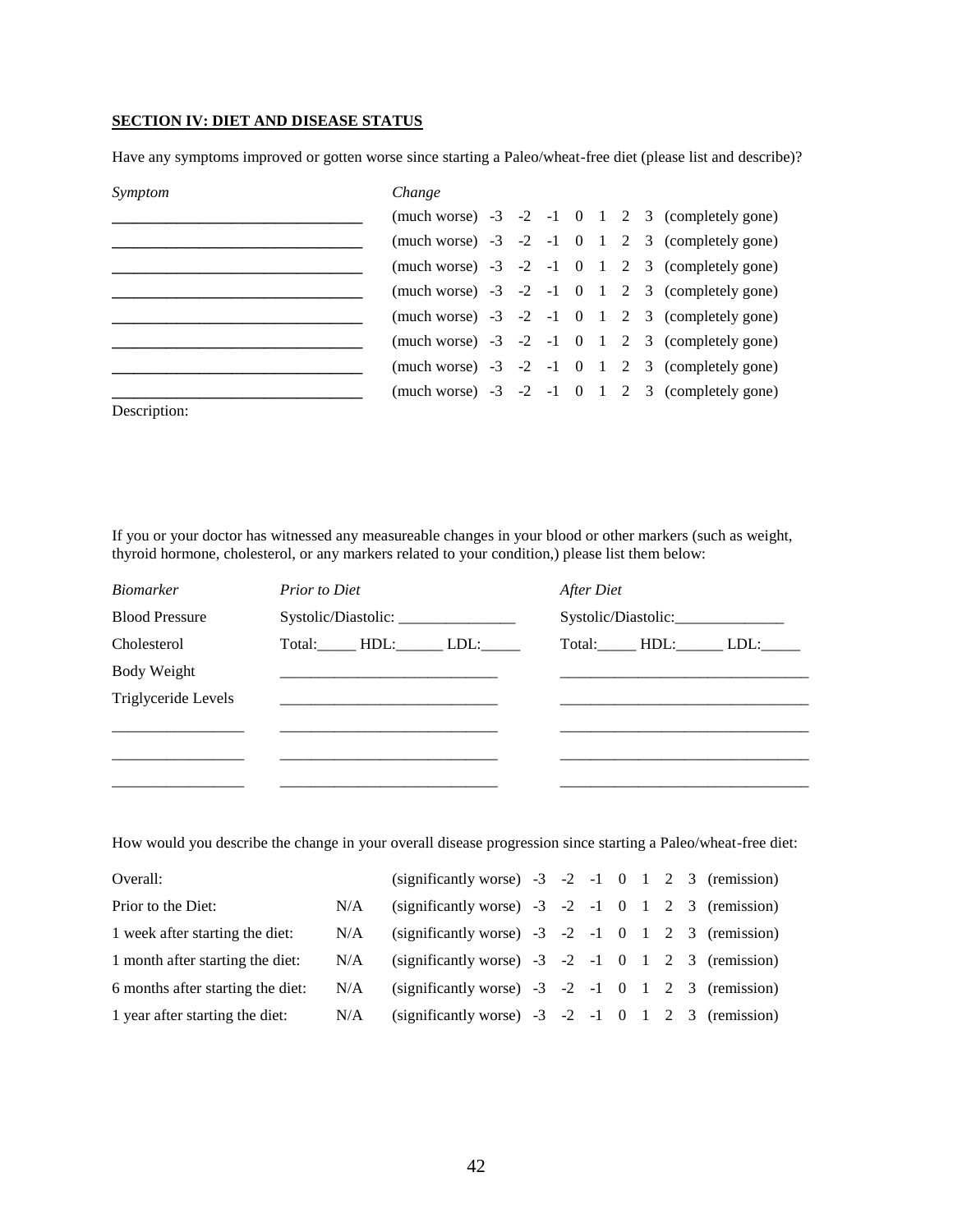#### **SECTION V: ADDITIONAL INFORMATION**

#### **SECOND QUESTIONNAIRE**

Would you be willing to participate in the second part of this questionnaire process? It would include a second questionnaire of approximately 15 minutes asking further details about your condition (such as medication,) diet, and environmental factors (such as where you live and physical activity.) In addition, you would be asked to complete two standardized food questionnaires about your eating habits. Each would take 15 to 20 minutes and can be completed at separate times.



#### **MEDICAL RECORDS**

Are you willing to provide your medical records from just prior to starting the diet and your most recent records? This is strictly voluntary. You would provide us with your records directly and would provide only those records you are comfortable sharing. We would make no attempt to contact your doctor and you will not be required to sign any release. Any records you send will be kept strictly confidential.

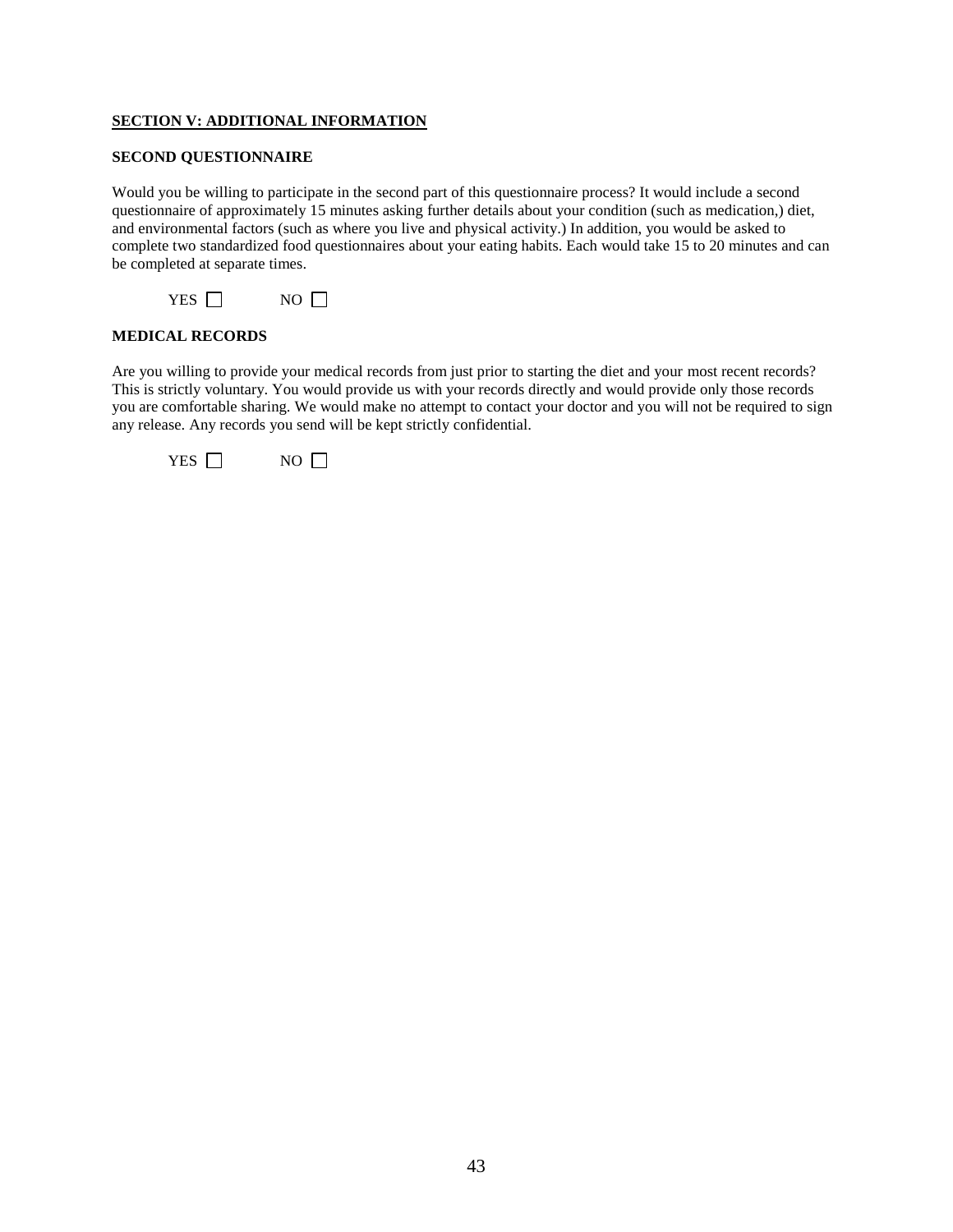# APPENDIX D

# SECOND INVESTIGATOR-CREATED QUESTIONNAIRE

#### **DEPARTMENT OF HEALTH AND EXERCISE SCIENCE COLORADO STATE UNIVERSITY DIET AND AUTOIMMUNITY FINAL QUESTIONNAIRE**

**STUDY DATE SUBJECT ID #** 

**Reviewed by:**

#### **THE FOLLOWING QUESTIONNAIRE SHOULD TAKE APPROXIMATELY 15-20 MINUTES TO COMPLETE. IN ADDITION YOU WILL BE ASKED TO COMPLETE TWO FOOD FREQUENCY QUESTIONNAIRES PROVIDED ON A SEPARATE WEBSITE. PLEASE ANSWER ALL QUESTIONS TO THE BEST OF YOUR KNOWLEDGE.**

#### **SECTION I: ADDITIONAL AUTOIMMUNE ILLNESS HISTORY**

Is there a history of similar autoimmune illness in your family?

|                  | Diagnosis | Age of Onset |  |
|------------------|-----------|--------------|--|
| Father           |           |              |  |
| Mother           |           |              |  |
| Brothers/Sisters |           |              |  |
|                  |           |              |  |
|                  |           |              |  |
|                  |           |              |  |

#### **MEDICATION**

Do you regularly take any painkillers since being diagnosed:

| Pain killer |                        | Taken While On Paleo/ Frequency |  |  |  |  |                                              |
|-------------|------------------------|---------------------------------|--|--|--|--|----------------------------------------------|
|             | <i>Wheat-free Diet</i> |                                 |  |  |  |  |                                              |
| Ibuprofen   | YES $\Box$             | $NO$ $\Box$                     |  |  |  |  | (daily) $1 \t2 \t3 \t4 \t5 \t6 \t7$ (rarely) |
| Aspirin     | YES I I                | $NO$                            |  |  |  |  | (daily) $1 \t2 \t3 \t4 \t5 \t6 \t7$ (rarely) |
|             | YES 1 1                | NO                              |  |  |  |  | (daily) $1 \t2 \t3 \t4 \t5 \t6 \t7$ (rarely) |
|             | YES                    | $NO$                            |  |  |  |  | (daily) $1 \t2 \t3 \t4 \t5 \t6 \t7$ (rarely) |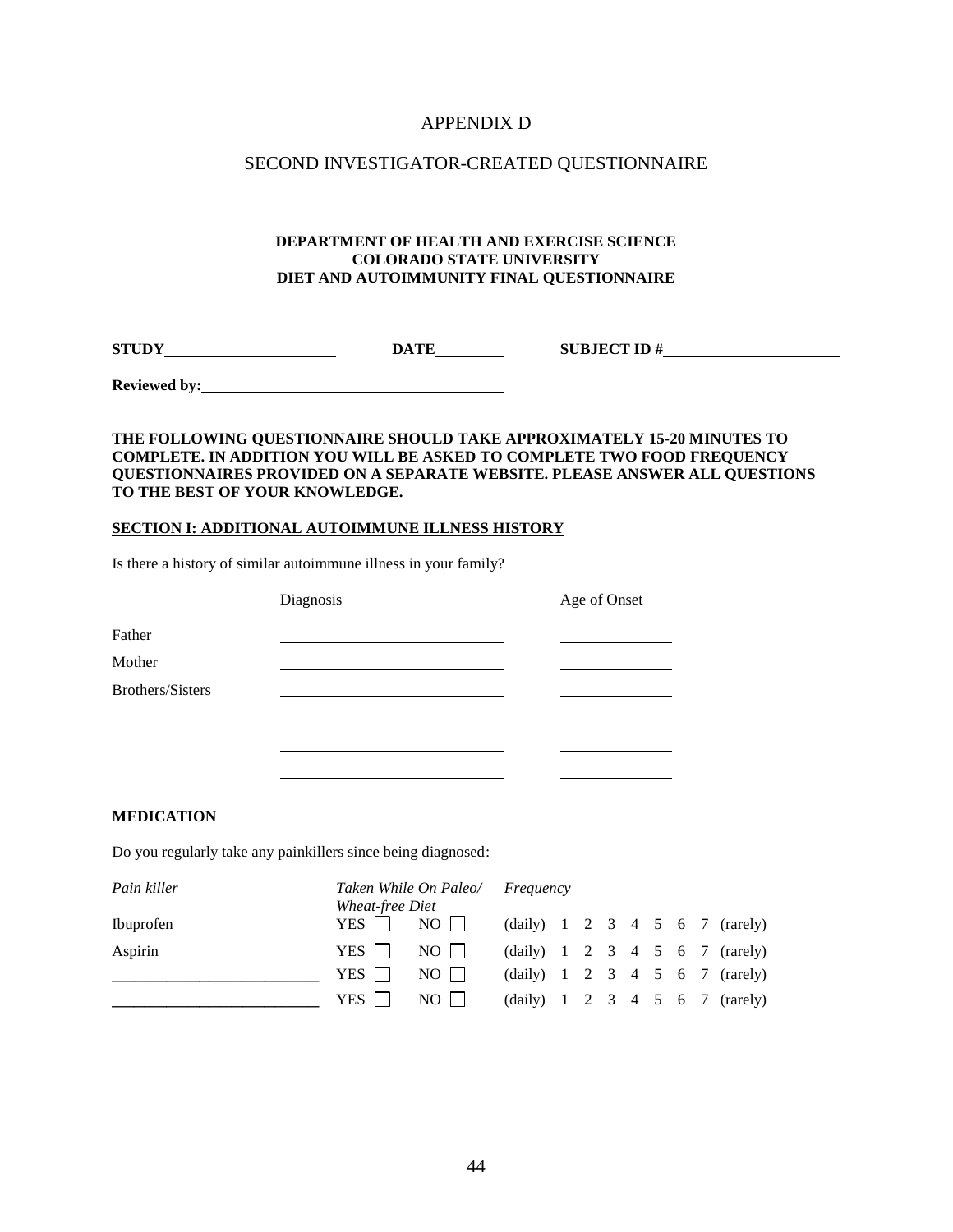Are you on or have you taken any medication for your condition?

| Medication              | <b>Start Date</b><br>(mm/yyyy) | <b>End Date</b><br>(or current) | Taken While On Paleo/<br>Wheat-free Diet |
|-------------------------|--------------------------------|---------------------------------|------------------------------------------|
| Corticosteroid Steroids |                                |                                 | YES<br>$NO$ $\Box$                       |
|                         |                                |                                 | YES $\Box$<br>$NO \Box$                  |
|                         |                                |                                 | $NO$ $\Box$<br>YES $\Box$                |
|                         |                                |                                 | $NO \Box$<br>YES $\Box$                  |
|                         |                                |                                 | $NO \Box$<br>YES $\Box$                  |
|                         |                                |                                 | YES 1 1<br>$NO$ $\vert$ $\vert$          |

In general, how compliant have you been with your medication?

| Medication | Compliance |  |  |  |                                                           |
|------------|------------|--|--|--|-----------------------------------------------------------|
|            |            |  |  |  | (never take) $1 \t2 \t3 \t4 \t5 \t6 \t7$ (always take)    |
|            |            |  |  |  | (never take) $1 \t2 \t3 \t4 \t5 \t6 \t7$ (always take)    |
|            |            |  |  |  | (never take) $1 \t2 \t3 \t4 \t5 \t6 \t7$ (always take)    |
|            |            |  |  |  | (never take) $1 \t2 \t3 \t4 \t5 \t6 \t7 \t (always take)$ |
|            |            |  |  |  | (never take) $1 \t2 \t3 \t4 \t5 \t6 \t7 \t (always take)$ |

Have any symptoms improved or disappeared since starting the medication (please list and rate)?

| Symptom | Change |  |  |  |                                                       |
|---------|--------|--|--|--|-------------------------------------------------------|
|         |        |  |  |  | (much worse) $-3$ $-2$ $-1$ 0 1 2 3 (completely gone) |
|         |        |  |  |  | (much worse) $-3$ $-2$ $-1$ 0 1 2 3 (completely gone) |
|         |        |  |  |  | (much worse) $-3$ $-2$ $-1$ 0 1 2 3 (completely gone) |
|         |        |  |  |  | (much worse) $-3$ $-2$ $-1$ 0 1 2 3 (completely gone) |
|         |        |  |  |  | (much worse) $-3$ $-2$ $-1$ 0 1 2 3 (completely gone) |
|         |        |  |  |  | (much worse) $-3$ $-2$ $-1$ 0 1 2 3 (completely gone) |
|         |        |  |  |  | (much worse) $-3$ $-2$ $-1$ 0 1 2 3 (completely gone) |
|         |        |  |  |  | (much worse) $-3$ $-2$ $-1$ 0 1 2 3 (completely gone) |
|         |        |  |  |  | (much worse) $-3$ $-2$ $-1$ 0 1 2 3 (completely gone) |
|         |        |  |  |  |                                                       |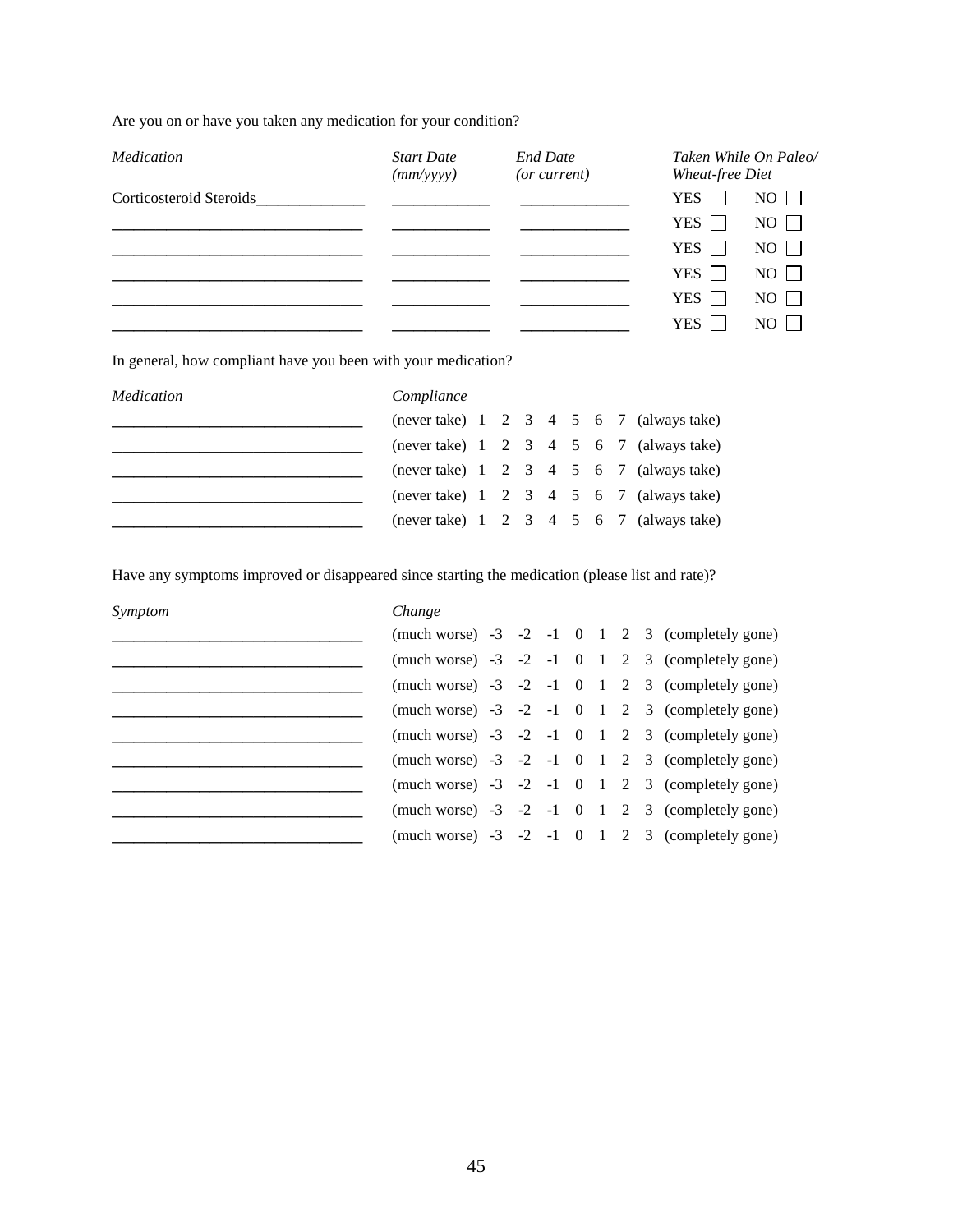#### **SECTION II: DIET HISTORY**

#### **PALEO/WHEAT-FREE DIET**

Are there any foods you reduced or removed from your diet after starting a Paleo/wheat-free diet?

*Food*

|  |  |  | $(\text{reduced slightly})$ 1 2 3 4 5 6 7 $(\text{completely removed})$                     |
|--|--|--|---------------------------------------------------------------------------------------------|
|  |  |  | (reduced slightly) $1 \quad 2 \quad 3 \quad 4 \quad 5 \quad 6 \quad 7$ (completely removed) |
|  |  |  | $(\text{reduced slightly})$ 1 2 3 4 5 6 7 $(\text{completely removed})$                     |
|  |  |  | $(\text{reduced slightly})$ 1 2 3 4 5 6 7 $(\text{completely removed})$                     |
|  |  |  | (reduced slightly) $1 \quad 2 \quad 3 \quad 4 \quad 5 \quad 6 \quad 7$ (completely removed) |

Are there any foods you increased in your diet after starting a Paleo/wheat-free diet?

*Food*

|  |  |  | (increased slightly) $1 \quad 2 \quad 3 \quad 4 \quad 5 \quad 6 \quad 7$ (significant increase) |
|--|--|--|-------------------------------------------------------------------------------------------------|
|  |  |  | (increased slightly) $1 \quad 2 \quad 3 \quad 4 \quad 5 \quad 6 \quad 7$ (significant increase) |
|  |  |  | (increased slightly) $1 \quad 2 \quad 3 \quad 4 \quad 5 \quad 6 \quad 7$ (significant increase) |
|  |  |  | (increased slightly) $1 \quad 2 \quad 3 \quad 4 \quad 5 \quad 6 \quad 7$ (significant increase) |
|  |  |  | (increased slightly) $1 \quad 2 \quad 3 \quad 4 \quad 5 \quad 6 \quad 7$ (significant increase) |

Please describe any other changes you made to your diet after switched to a Paleo/wheat-free diet not covered above:

#### **SUPPLEMENTS**

Please list any supplements you have taken while on the Paleo/wheat-free diet or up to 1 year before starting the diet:

| Supplement          | Dose | <b>Start Date</b><br>(mm/yyyy) | <b>End Date</b><br>( <i>or current</i> ) | <b>Wheat-free Diet</b> | Taken While On Paleo/ |
|---------------------|------|--------------------------------|------------------------------------------|------------------------|-----------------------|
| n-3 Fish Oils       |      |                                |                                          | <b>YES</b>             | $NO$ $\Box$           |
| Flax Oil            |      |                                |                                          | <b>YES</b>             | $NO$ $\Box$           |
| Vitamin D           |      |                                |                                          | <b>YES</b>             | $NO$ $\Box$           |
| Probiotics          |      |                                |                                          | <b>YES</b>             | $NO$ $\Box$           |
| Prebiotics (cilium) |      |                                |                                          | <b>YES</b>             | $NO$ $\Box$           |
|                     |      |                                |                                          | YES $\Box$             | $NO$ $\Box$           |
|                     |      |                                |                                          | <b>YES</b>             | $NO$ $\Box$           |
|                     |      |                                |                                          | <b>YES</b>             | $NO \Box$             |
|                     |      |                                |                                          | <b>YES</b>             | $NO$                  |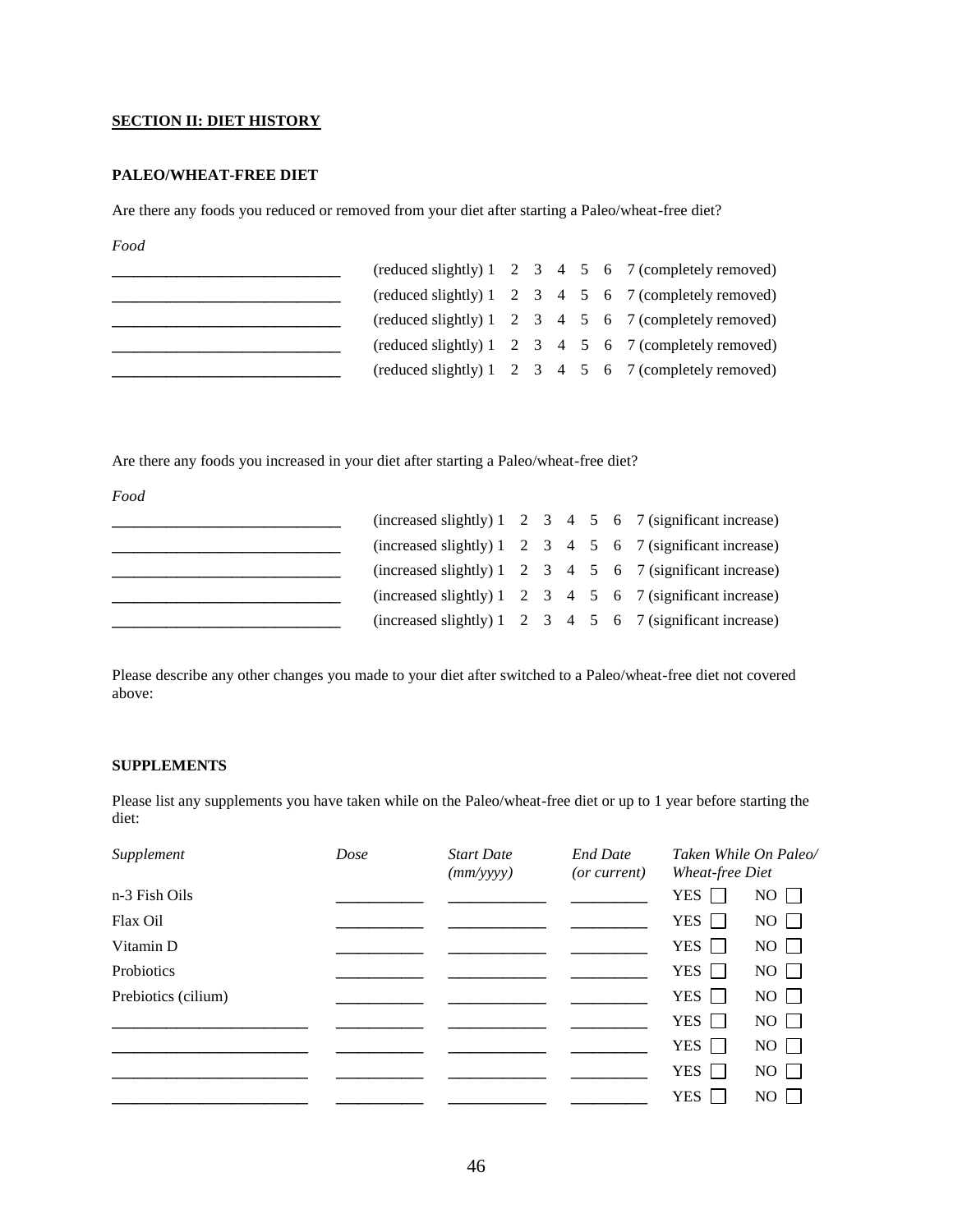# **SECTION III: ENVIRONMENT AND LIFESTYLE FACTORS**

Please list the locations you've lived since one year prior to your diagnosis:

| City                                                                                         | State/Province Country Move In Date Move Out Date |                                 |        |                                                           |
|----------------------------------------------------------------------------------------------|---------------------------------------------------|---------------------------------|--------|-----------------------------------------------------------|
|                                                                                              |                                                   |                                 |        |                                                           |
|                                                                                              |                                                   |                                 |        |                                                           |
|                                                                                              |                                                   |                                 |        |                                                           |
|                                                                                              |                                                   |                                 |        |                                                           |
| OCCUPATION AND STRESS LEVELS                                                                 |                                                   |                                 |        |                                                           |
| Please list your occupations starting from one year prior to your diagnosis                  |                                                   |                                 |        |                                                           |
| Occupation                                                                                   |                                                   | Start Date End Date Primarily   |        | Indoor Outdoor                                            |
|                                                                                              |                                                   |                                 |        |                                                           |
| Please describe your average stress levels:                                                  |                                                   |                                 | $\Box$ |                                                           |
| Prior to Diagnosis: (high) 1 2 3 4 5 6 7 (low)<br>Post Diagnosis: (high) 1 2 3 4 5 6 7 (low) |                                                   |                                 |        |                                                           |
| PHYSICAL ACTIVITY                                                                            |                                                   |                                 |        |                                                           |
| How would you describe your level of activity:                                               |                                                   |                                 |        |                                                           |
| Prior to Diagnosis:                                                                          |                                                   | Approximate hours/week: _____   |        | (no activity) $1 \t2 \t3 \t4 \t5 \t6 \t7$ (highly active) |
| After Diagnosis:                                                                             |                                                   | Approximate hours/week: _______ |        | (no activity) $1 \t2 \t3 \t4 \t5 \t6 \t7$ (highly active) |
| After starting Paleo/wheat-free diet:                                                        |                                                   | Approximate hours/week: _______ |        | (no activity) $1 \t2 \t3 \t4 \t5 \t6 \t7$ (highly active) |
| Currently:                                                                                   |                                                   | Approximate hours/week: ______  |        | (no activity) $1 \t2 \t3 \t4 \t5 \t6 \t7$ (highly active) |

Please list any exercises/physical activity that you engage in on a regular basis (i.e. running, yoga, cycling, yard work):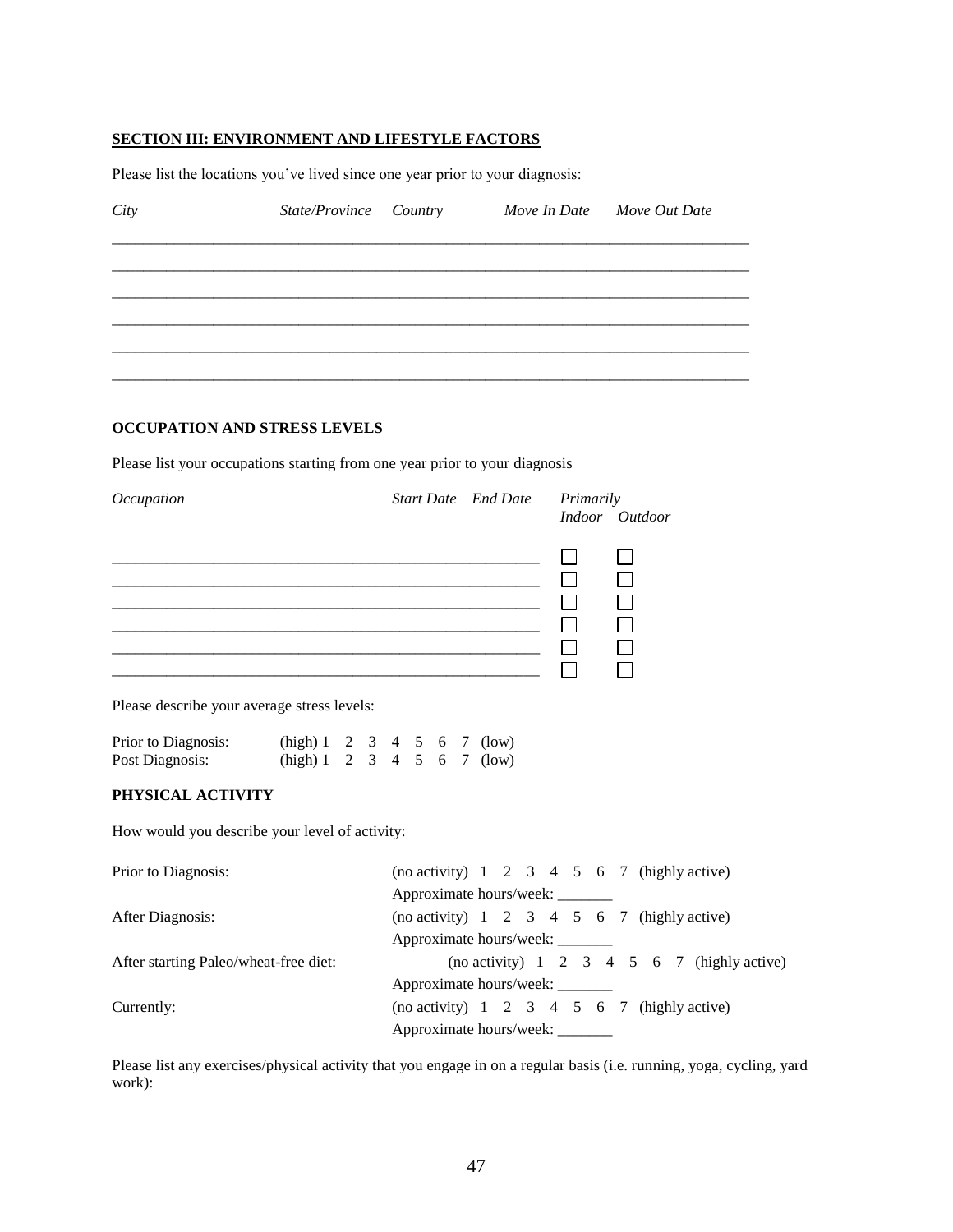# **TOBACCO HISTORY** (check one) **CURRENT TOBACCO USE**

|        | $\sim$ $\sim$ $\sim$ $\sim$ $\sim$ $\sim$ $\sim$ $\sim$ |
|--------|---------------------------------------------------------|
|        |                                                         |
| (when) |                                                         |
|        | Cigarette                                               |
|        | Cigar                                                   |
|        | Pipe                                                    |
|        | Chew Tobacco                                            |
|        | Snuff                                                   |
|        |                                                         |
|        | Total years of tobacco use                              |

# (if applicable)

# # per day

| Cigarette    |  |
|--------------|--|
| Cigar        |  |
| Pipe         |  |
| Chew Tobacco |  |
| Snuff        |  |

### **SECTION IV: OTHER MEDICAL FACTORS**

# **BODY WEIGHT**

| What was your approximate weight:      |  |
|----------------------------------------|--|
| Just prior to diagnosis                |  |
| Just prior to starting the diet        |  |
| At the end of the diet (if applicable) |  |
| Currently                              |  |

# **OTHER CONDITIONS AND MEDICATIONS**

Since being diagnosed, have you regularly taken any of the following:

|                           | Taken While On Paleo/<br>Wheat-free Diet |      | Frequency        |  |  |  |                                              |
|---------------------------|------------------------------------------|------|------------------|--|--|--|----------------------------------------------|
| Contraceptive Medication: | YES $\Box$                               | $NO$ | after diagnosis: |  |  |  | (daily) $1 \t2 \t3 \t4 \t5 \t6 \t7$ (rarely) |
|                           |                                          |      | while on diet:   |  |  |  | (daily) $1 \t2 \t3 \t4 \t5 \t6 \t7$ (rarely) |
| Antacids                  | <b>YES</b>                               | $NO$ | after diagnosis: |  |  |  | (daily) $1 \t2 \t3 \t4 \t5 \t6 \t7$ (rarely) |
| (please list)             |                                          |      | while on diet:   |  |  |  | (daily) $1 \t2 \t3 \t4 \t5 \t6 \t7$ (rarely) |
| Medical Marijuana         | YES                                      | $NO$ | after diagnosis: |  |  |  | (daily) $1 \t2 \t3 \t4 \t5 \t6 \t7$ (rarely) |
|                           |                                          |      | while on diet:   |  |  |  | (daily) 1 2 3 4 5 6 7 (rarely)               |

Have you been diagnosed with or treated for any other conditions (check all that apply):

|                                            | Date of Diagnosis<br>(MM/YYYY) | Details (optional) |  |
|--------------------------------------------|--------------------------------|--------------------|--|
| High blood pressure<br><b>Heart Attack</b> |                                |                    |  |
| <b>Stroke</b><br>Cancer                    |                                |                    |  |
| <b>High Cholesterol</b>                    |                                |                    |  |
|                                            |                                |                    |  |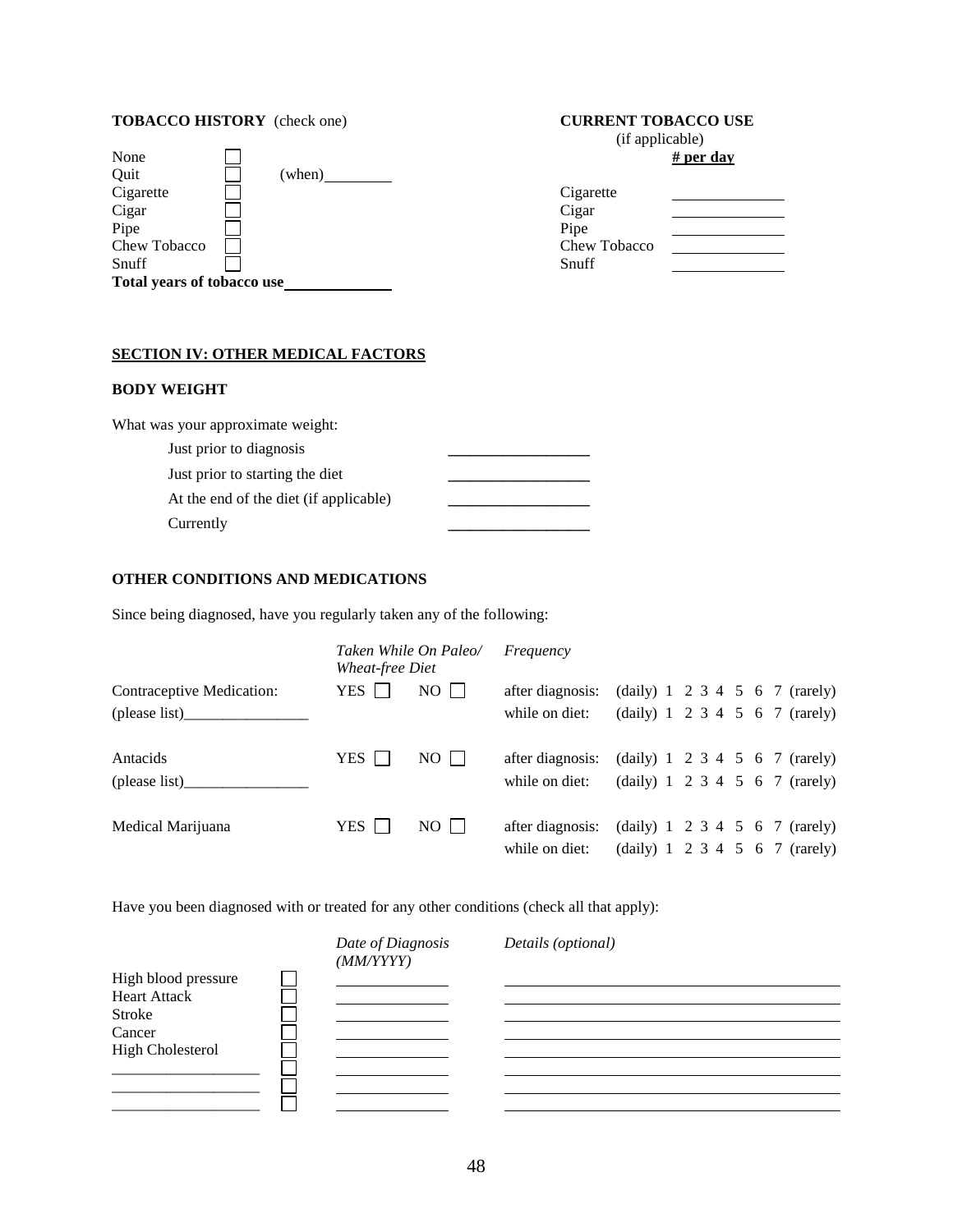Did/do you take medication for any of the above conditions:

| Medication | <b>Start Date</b><br>(mm/yyyy) | <b>End Date</b><br>(or current) | Taken While On Paleo/<br><b>Wheat-free Diet</b> |  |
|------------|--------------------------------|---------------------------------|-------------------------------------------------|--|
|            |                                |                                 | $NO \square$<br>YES $\Box$                      |  |
|            |                                |                                 | $NO \square$<br>YES $\Box$                      |  |
|            |                                |                                 | $NO \Box$<br>YES $\Box$                         |  |
|            |                                |                                 | $NO \Box$<br>YES $\Box$                         |  |
|            |                                |                                 | $NO$ $\Box$<br>YES 1                            |  |

Have you ever been hospitalized or had surgery? YES  $\Box$  NO  $\Box$ If Yes, please explain: (include date and type of surgery, if possible)

#### **INFECTIOUS DISEASE AND VACCINE HISTORY**

Have you been diagnosed with any of the following viral infections:

| Coxsackie B          |  |
|----------------------|--|
| Hepatitis B or C     |  |
| Epstein-Barr         |  |
| Human Parvovirus B19 |  |

Have you been vaccinated for any of the following:

| Vaccination | Age |  |
|-------------|-----|--|
| Diphtheria  |     |  |
| Tetanus     |     |  |
| Polio       |     |  |
| Measles     |     |  |
| Hepatitis B |     |  |

| Have you ever been treated with radiation     | YES $\Box$ NO $\Box$ | Year:      |
|-----------------------------------------------|----------------------|------------|
| Have you suffered from any chronic infections | YES $\Box$ NO $\Box$ | Infection: |

Have you suffered from any chronic infections YES NO Infection: \_\_\_\_\_\_\_\_\_\_\_\_\_\_\_\_\_\_\_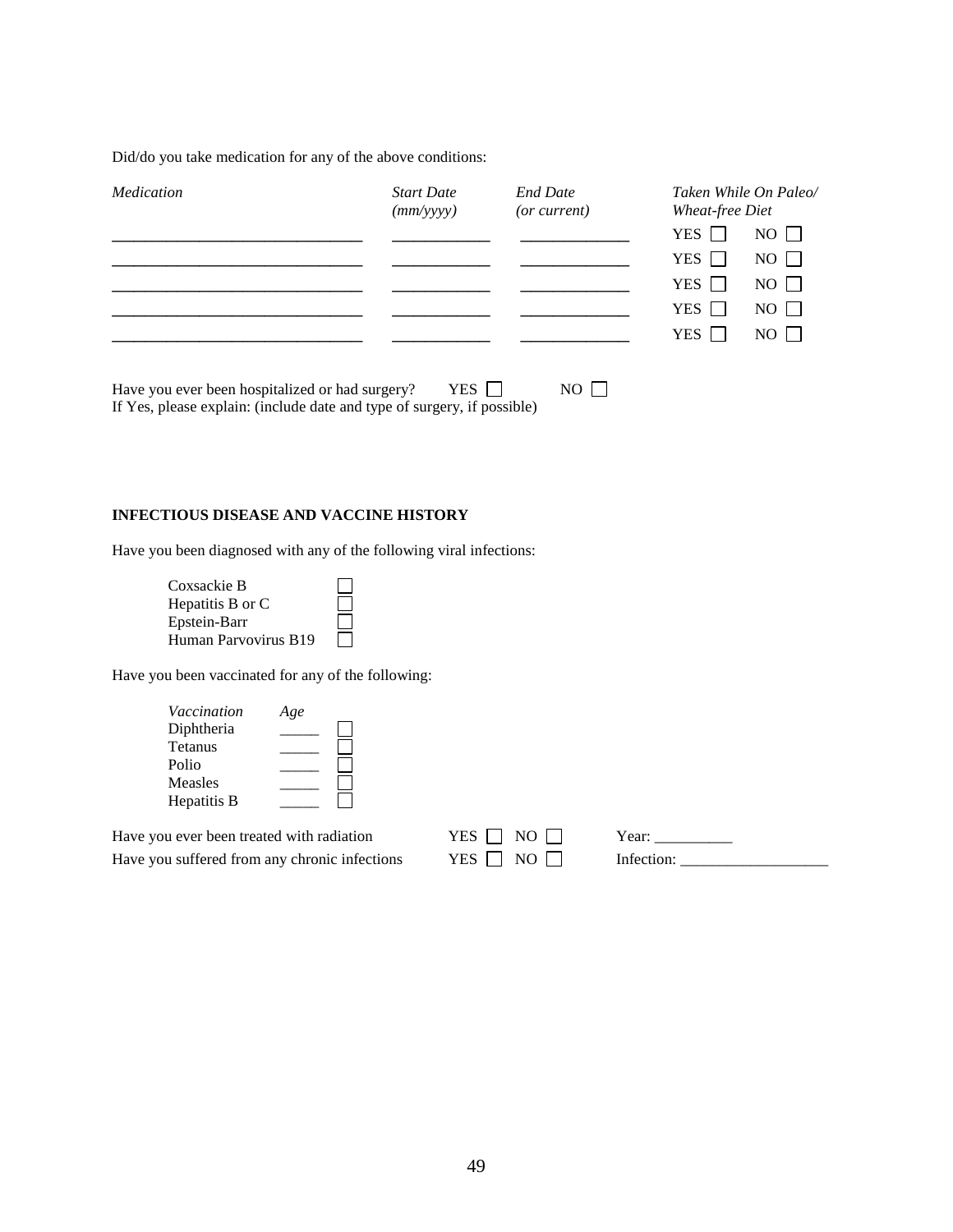# APPENDIX E

# DISCLAIMER

#### **DEPARTMENT OF HEALTH AND EXERCISE SCIENCE COLORADO STATE UNIVERSITY DIET AND AUTOIMMUNITY STANDARD COMMUNICATIONS**

The following is a disclaimer that will be included on both the questionnaires and all critical communications with study subjects:

#### **Disclaimer**

This study is in no way affiliated with, sponsored, or endorsed by any third party interests such as pharmaceutical or food companies. This study is not designed to be diagnostic or provide medical advice for the subjects who participate. This study is designed for information gathering purposes only. Participation in this study is entirely voluntary. Volunteers enter this study willingly and with no expectation of compensation, answers, or solutions. All participants are advised to fully read the consent form before participating. Any medical questions should be referred to the participant's physician before participating in this study.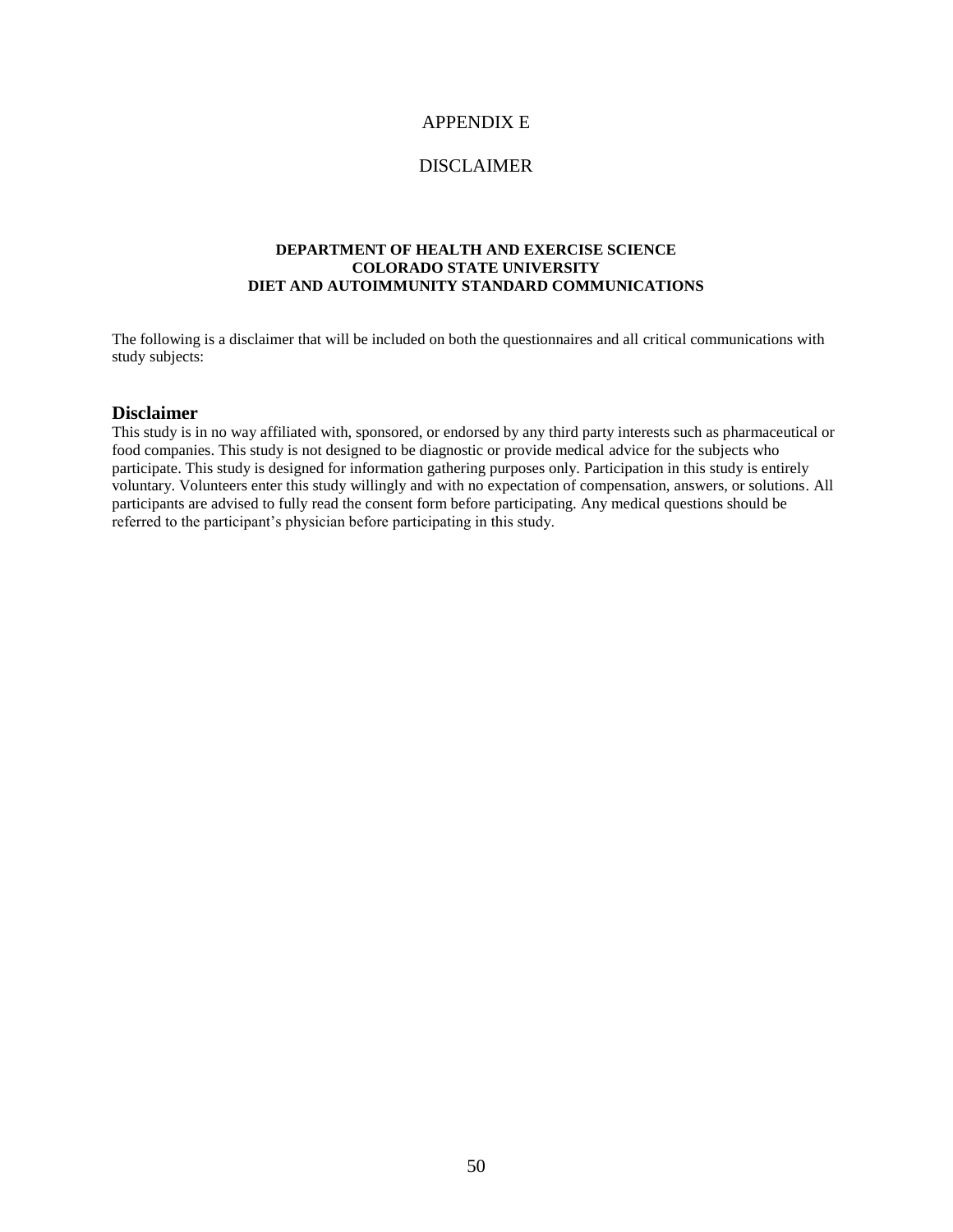# APPENDIX F

# STANDARD COMMUNICATIONS

#### **DEPARTMENT OF HEALTH AND EXERCISE SCIENCE COLORADO STATE UNIVERSITY DIET AND AUTOIMMUNITY STANDARD COMMUNICATIONS**

Below are templates that will be used to handle communications with subjects in the initial subject identification step of this study:

#### **Initial Communication with Discussion Board Owners**

My Name is Trevor Connor. I'm a Master's student working with Dr Loren Cordain at Colorado State University. Dr Cordain and I are currently researching potential dietary triggers of autoimmune illness. In particular we are looking at the effects of a Paleo style diet and whether there are any common trends across autoimmune diseases.

As part of our research, we'd like to conduct a cross-sectional study of people who have autoimmune illness and have tried a Paleo style or wheat-free diet. For now, we are planning an initial informational study. It would involve a series of questionnaires with volunteers to assess whether the diet had any noticeable effect (positive or negative) on their illness and to try to identify any potential trends in their dietary behavior and disease progression. We would of course follow all human subject ethical guidelines and information would be kept secure and confidential through the use of unique identifiers for each subject (their names will not be used.)

With your permission, I'd like to create a post on your forum asking for volunteers. A copy of the message I was planning on posting is included at the bottom of this email. If you are willing, please let me know if there is a particular section of the forum where you'd like me to post this call for volunteers. Of course, if you have any questions, don't hesitate to contact me. My email address is Trevor. Connor was I will wait to  $\alpha$ hear back from you.

Thank you, Trevor Connor Colorado State University

#### **Discussion Board Post**

*Title:* Seeking Volunteers With Autoimmune Illness Who Have Tried a Paleo/Wheat Free Diet…

Hello forum subscribers. I am a graduate student at Colorado State University working with Dr Cordain, the creator of the Paleo Diet. We are currently researching potential dietary triggers for autoimmune illnesses. As part of our research, we'd like to conduct confidential interviews with people who have an autoimmune illness and are on or have tried a Paleo-style or wheat-free diet for at least 6 months.

If you have been diagnosed with an autoimmune illness and are interested in being interviewed for this study, please contact me at Trevor. The interview process should take no more than an hour and your answers will be kept confidential and anonymous. Our hope is that this research will shed more light on how diet can help combat autoimmune diseases. Your participation will be a great help.

Thank you, Trevor Connor Colorado State University